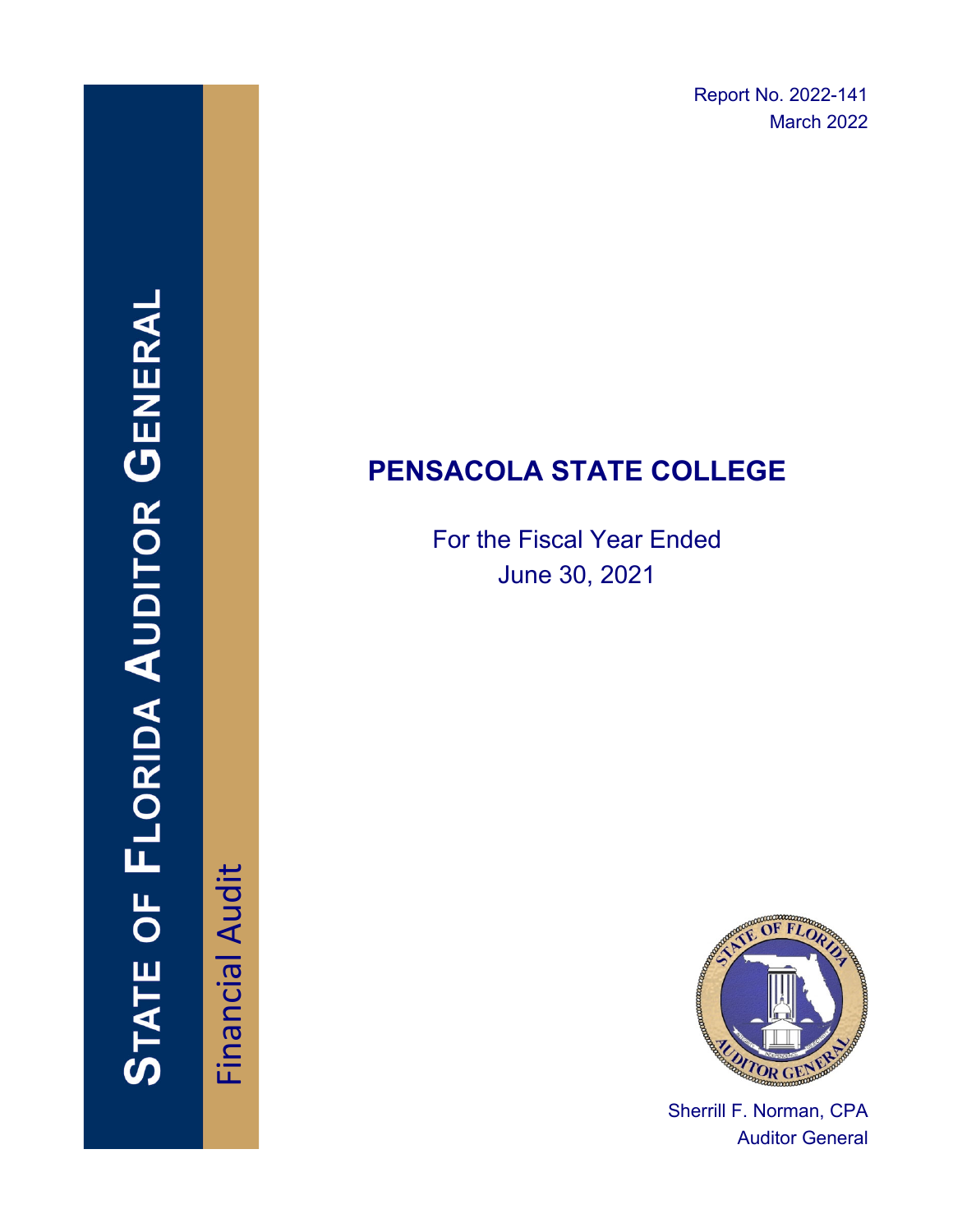#### **Board of Trustees and President**

During the 2020-21 fiscal year, Dr. Charles E. Meadows served as President of Pensacola State College and the following individuals served as Members of the Board of Trustees:

|                                                                                                                                           | County     |
|-------------------------------------------------------------------------------------------------------------------------------------------|------------|
| Marjorie T. Moore, Chair from 1-19-21 <sup>a</sup> ,                                                                                      | Escambia   |
| Vice Chair through 1-18-21                                                                                                                | Escambia   |
| Harold Edward Moore, Vice Chair from 1-19-21                                                                                              | Escambia   |
| Herbert Woll, through 12-22-20, a Chair                                                                                                   | Escambia   |
| Carol H. Carlan                                                                                                                           | Escambia   |
| Patrick R. Dawson                                                                                                                         | Santa Rosa |
| Kevin Robert Lacz                                                                                                                         | Santa Rosa |
| Julian MacQueen from 12-23-20 <sup>b</sup>                                                                                                | Santa Rosa |
| Dr. Troy Tippett from 12-23-20                                                                                                            | Escambia   |
| <sup>a</sup> Chair position vacant from 12-23-20, through 1-18-21.<br><sup>b</sup> Trustee position vacant from 7-1-20, through 12-22-20. |            |

Note: Two Trustee positions were vacant during the entire period.

The Auditor General conducts audits of governmental entities to provide the Legislature, Florida's citizens, public entity management, and other stakeholders unbiased, timely, and relevant information for use in promoting government accountability and stewardship and improving government operations.

The team leader was Debbie S. Jabaley, CPA, and the audit was supervised by Kenneth C. Danley, CPA.

Please address inquiries regarding this report to Jaime N. Hoelscher, CPA, Audit Manager, by e-mail at jaimehoelscher@aud.state.fl.us or by telephone at (850) 412-2868.

This report and other reports prepared by the Auditor General are available at:

[FLAuditor.gov](http://flauditor.gov/) 

Printed copies of our reports may be requested by contacting us at:

**State of Florida Auditor General** 

**Claude Pepper Building, Suite G74 · 111 West Madison Street · Tallahassee, FL 32399-1450 · (850) 412-2722**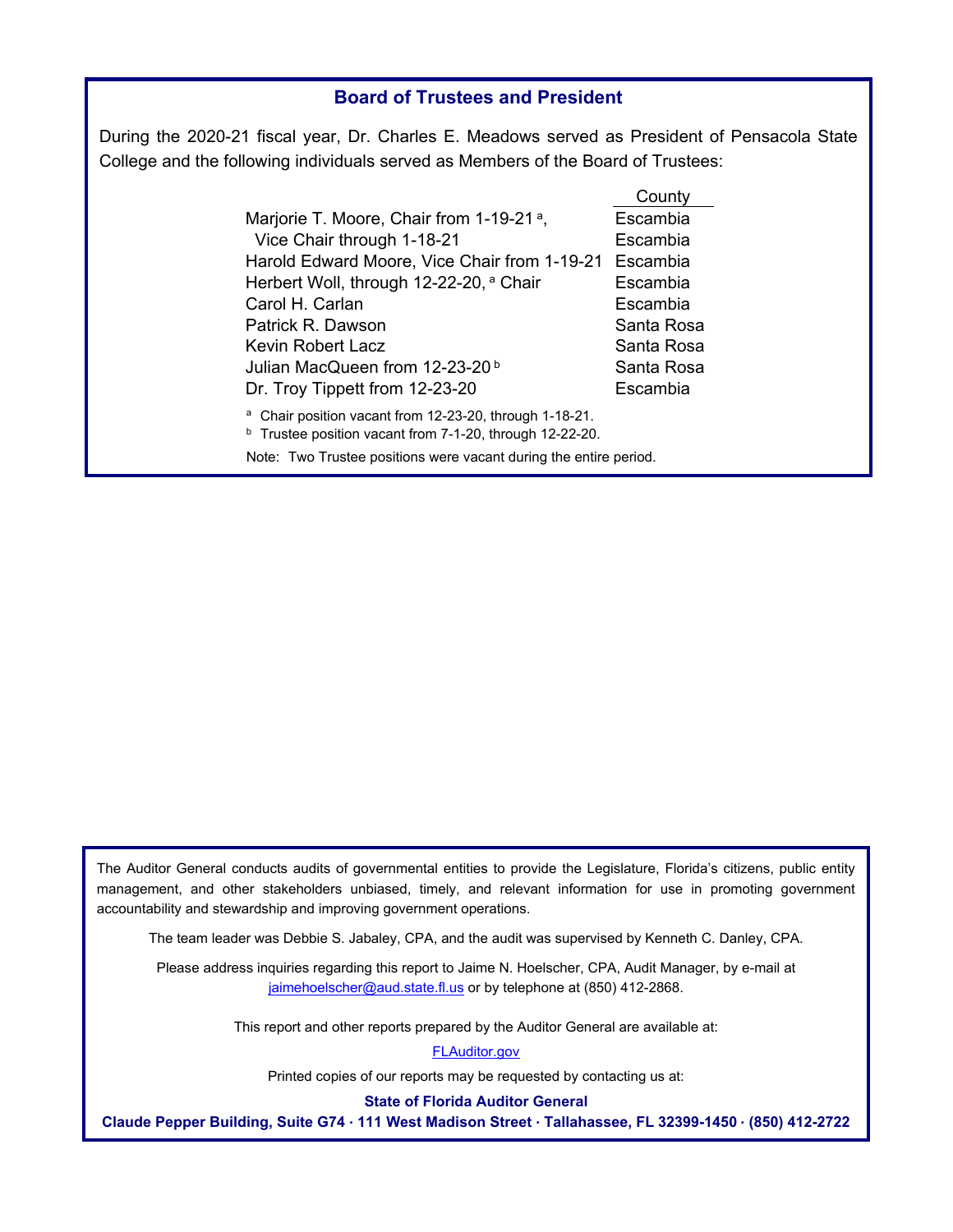## **PENSACOLA STATE COLLEGE TABLE OF CONTENTS**

|                                                                                                                                                                         | Page<br>No. |
|-------------------------------------------------------------------------------------------------------------------------------------------------------------------------|-------------|
|                                                                                                                                                                         |             |
|                                                                                                                                                                         |             |
|                                                                                                                                                                         |             |
|                                                                                                                                                                         |             |
|                                                                                                                                                                         |             |
| <b>BASIC FINANCIAL STATEMENTS</b>                                                                                                                                       |             |
|                                                                                                                                                                         |             |
|                                                                                                                                                                         |             |
|                                                                                                                                                                         |             |
|                                                                                                                                                                         |             |
| OTHER REQUIRED SUPPLEMENTARY INFORMATION                                                                                                                                |             |
| Schedule of Changes in the College's Total Other Postemployment Benefits Liability                                                                                      |             |
| Schedule of the College's Proportionate Share of the Net Pension Liability - Florida                                                                                    |             |
| Schedule of College Contributions - Florida Retirement System Pension Plan  46                                                                                          |             |
| Schedule of the College's Proportionate Share of the Net Pension Liability - Health                                                                                     |             |
| Schedule of College Contributions - Health Insurance Subsidy Pension Plan 48                                                                                            |             |
|                                                                                                                                                                         |             |
| INDEPENDENT AUDITOR'S REPORT ON INTERNAL CONTROL OVER<br>FINANCIAL REPORTING AND ON COMPLIANCE AND OTHER MATTERS<br>BASED ON AN AUDIT OF FINANCIAL STATEMENTS PERFORMED |             |
|                                                                                                                                                                         |             |
|                                                                                                                                                                         |             |
|                                                                                                                                                                         |             |
|                                                                                                                                                                         |             |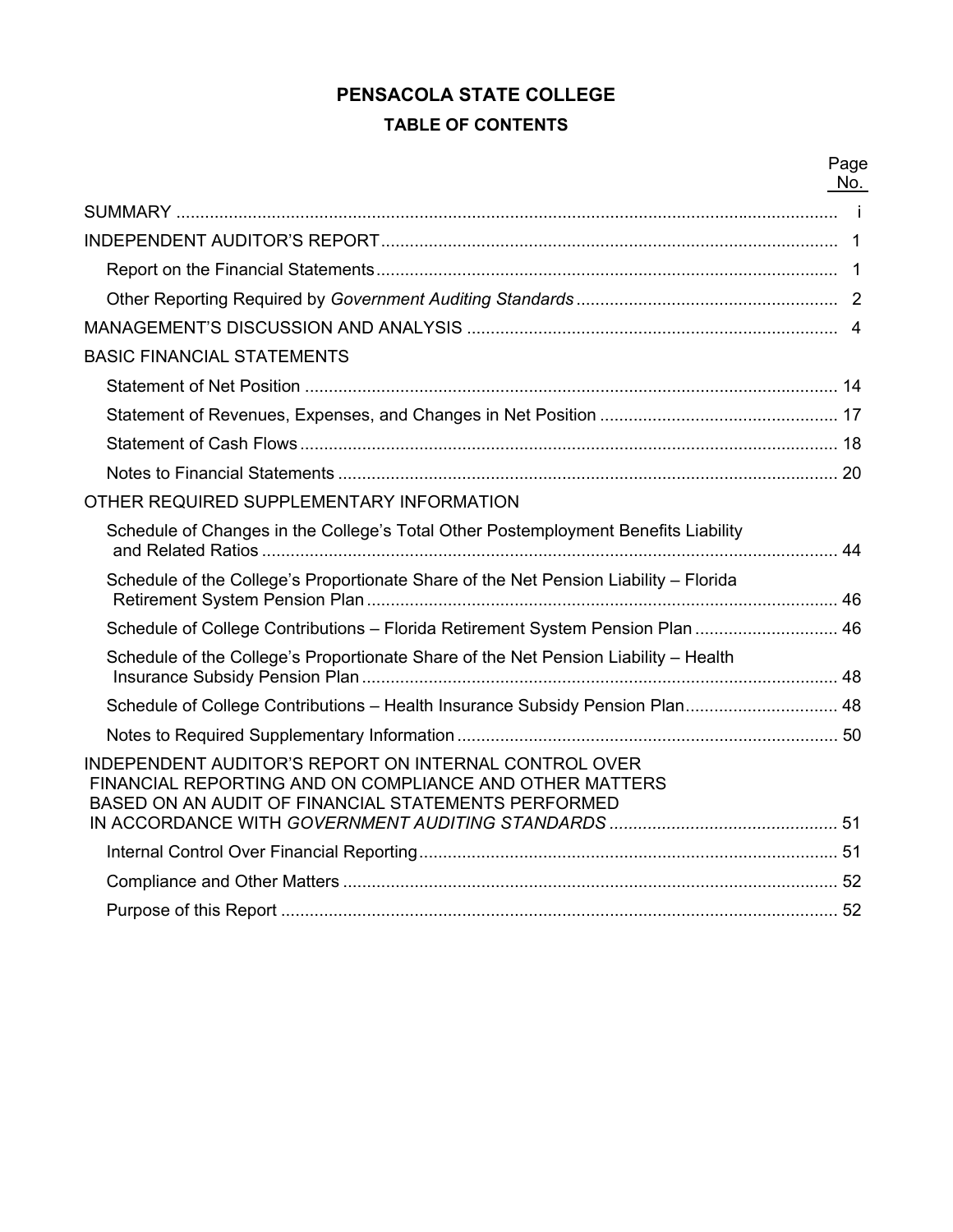#### SUMMARY OF REPORT ON FINANCIAL STATEMENTS

<span id="page-3-0"></span>Our audit disclosed that the basic financial statements of Pensacola State College (a component unit of the State of Florida) were presented fairly, in all material respects, in accordance with prescribed financial reporting standards.

SUMMARY OF REPORT ON INTERNAL CONTROL AND COMPLIANCE

Our audit did not identify any deficiencies in internal control over financial reporting that we consider to be material weaknesses.

The results of our tests disclosed no instances of noncompliance or other matters that are required to be reported under *Government Auditing Standards*, issued by the Comptroller General of the United States.

#### AUDIT OBJECTIVES AND SCOPE

Our audit objectives were to determine whether Pensacola State College and its officers with administrative and stewardship responsibilities for College operations had:

- Presented the College's basic financial statements in accordance with generally accepted accounting principles;
- Established and implemented internal control over financial reporting and compliance with requirements that could have a direct and material effect on the financial statements; and
- Complied with the various provisions of laws, rules, regulations, contracts, and grant agreements that are material to the financial statements.

The scope of this audit included an examination of the College's basic financial statements as of and for the fiscal year ended June 30, 2021. We obtained an understanding of the College's environment, including its internal control, and assessed the risk of material misstatement necessary to plan the audit of the basic financial statements. We also examined various transactions to determine whether they were executed, in both manner and substance, in accordance with governing provisions of laws, rules, regulations, contracts, and grant agreements.

An examination of Federal awards administered by the College is included within the scope of our Statewide audit of Federal awards administered by the State of Florida.

#### AUDIT METHODOLOGY

We conducted our audit in accordance with auditing standards generally accepted in the United States of America and applicable standards contained in *Government Auditing Standards*, issued by the Comptroller General of the United States.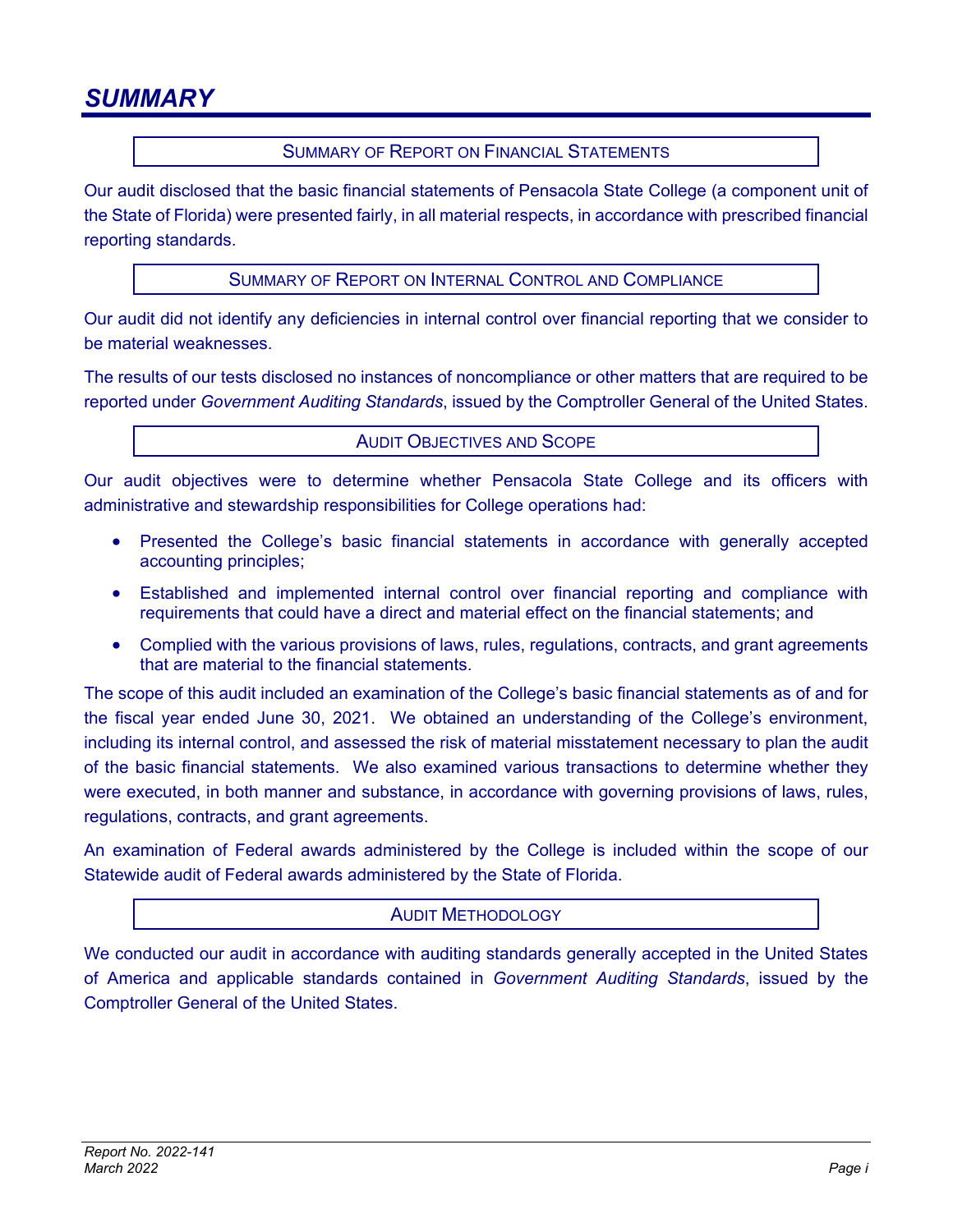<span id="page-4-0"></span>

Sherrill F. Norman, CPA Auditor General

# **AUDITOR GENERAL STATE OF FLORIDA**

Claude Denson Pepper Building, Suite G74 111 West Madison Street Tallahassee, Florida 32399-1450



Phone: (850) 412-2722 Fax: (850) 488-6975

The President of the Senate, the Speaker of the House of Representatives, and the Legislative Auditing Committee

## **INDEPENDENT AUDITOR'S REPORT**

### **Report on the Financial Statements**

We have audited the accompanying financial statements of Pensacola State College, a component unit of the State of Florida, and its aggregate discretely presented component units as of and for the fiscal year ended June 30, 2021, and the related notes to the financial statements, which collectively comprise the College's basic financial statements as listed in the table of contents.

#### *Management's Responsibility for the Financial Statements*

Management is responsible for the preparation and fair presentation of these financial statements in accordance with accounting principles generally accepted in the United States of America; this includes the design, implementation, and maintenance of internal control relevant to the preparation and fair presentation of financial statements that are free from material misstatement, whether due to fraud or error.

## *Auditor's Responsibility*

Our responsibility is to express opinions on these financial statements based on our audit. We did not audit the financial statements of the aggregate discretely presented component units, which represent 100 percent of the transactions and account balances of the aggregate discretely presented component units columns. Those statements were audited by other auditors whose reports have been furnished to us, and our opinion, insofar as it relates to the amounts included for the aggregate discretely presented component units, is based solely on the reports of the other auditors. We conducted our audit in accordance with auditing standards generally accepted in the United States of America and the standards applicable to financial audits contained in *Government Auditing Standards*, issued by the Comptroller General of the United States. Those standards require that we plan and perform the audit to obtain reasonable assurance about whether the financial statements are free from material misstatement

An audit involves performing procedures to obtain audit evidence about the amounts and disclosures in the financial statements. The procedures selected depend on the auditor's judgment, including the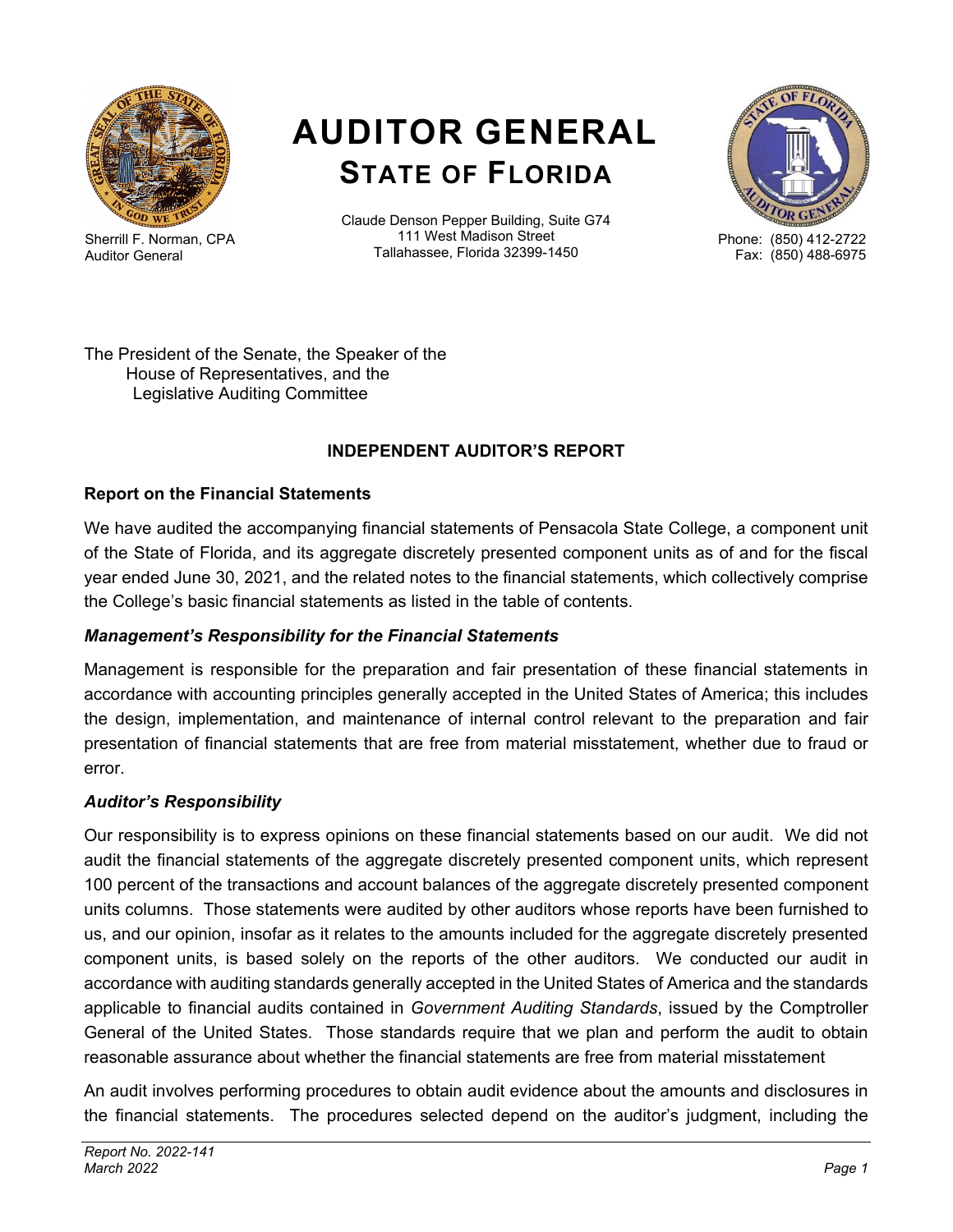<span id="page-5-0"></span>assessment of the risks of material misstatement of the financial statements, whether due to fraud or error. In making those risk assessments, the auditor considers internal control relevant to the entity's preparation and fair presentation of the financial statements in order to design audit procedures that are appropriate in the circumstances, but not for the purpose of expressing an opinion on the effectiveness of the entity's internal control. Accordingly, we express no such opinion. An audit also includes evaluating the appropriateness of accounting policies used and the reasonableness of significant accounting estimates made by management, as well as evaluating the overall presentation of the financial statements.

We believe that the audit evidence we have obtained is sufficient and appropriate to provide a basis for our audit opinions.

### *Opinions*

In our opinion, based on our audit and the reports of other auditors, the financial statements referred to above present fairly, in all material respects, the respective financial position of Pensacola State College and of its aggregate discretely presented component units as of June 30, 2021, and the respective changes in financial position and, where applicable, cash flows thereof for the fiscal year then ended in accordance with accounting principles generally accepted in the United States of America.

### *Other Matter*

### *Required Supplementary Information*

Accounting principles generally accepted in the United States of America require that **MANAGEMENT'S DISCUSSION AND ANALYSIS**, the **Schedule of Changes in the College's Total Other Postemployment Benefits Liability and Related Ratios**, **Schedule of the College's Proportionate Share of the Net Pension Liability – Florida Retirement System Pension Plan**, **Schedule of College Contributions – Florida Retirement System Pension Plan**, **Schedule of the College's Proportionate Share of the Net Pension Liability – Health Insurance Subsidy Pension Plan**, **Schedule of College Contributions – Health Insurance Subsidy Pension Plan**, and **Notes to Required Supplementary Information**, as listed in the table of contents, be presented to supplement the basic financial statements. Such information, although not a part of the basic financial statements, is required by the Governmental Accounting Standards Board who considers it to be an essential part of financial reporting for placing the basic financial statements in an appropriate operational, economic, or historical context. We and other auditors have applied certain limited procedures to the required supplementary information in accordance with auditing standards generally accepted in the United States of America, which consisted of inquiries of management about the methods of preparing the information and comparing the information for consistency with management's responses to our inquiries, the basic financial statements, and other knowledge we obtained during our audit of the basic financial statements. We do not express an opinion or provide any assurance on the information because the limited procedures do not provide us with sufficient evidence to express an opinion or provide any assurance.

#### **Other Reporting Required by** *Government Auditing Standards*

In accordance with *Government Auditing Standards*, we have also issued our report dated March 8, 2022, on our consideration of Pensacola State College's internal control over financial reporting and on our tests of its compliance with certain provisions of laws, rules, regulations, contracts, and grant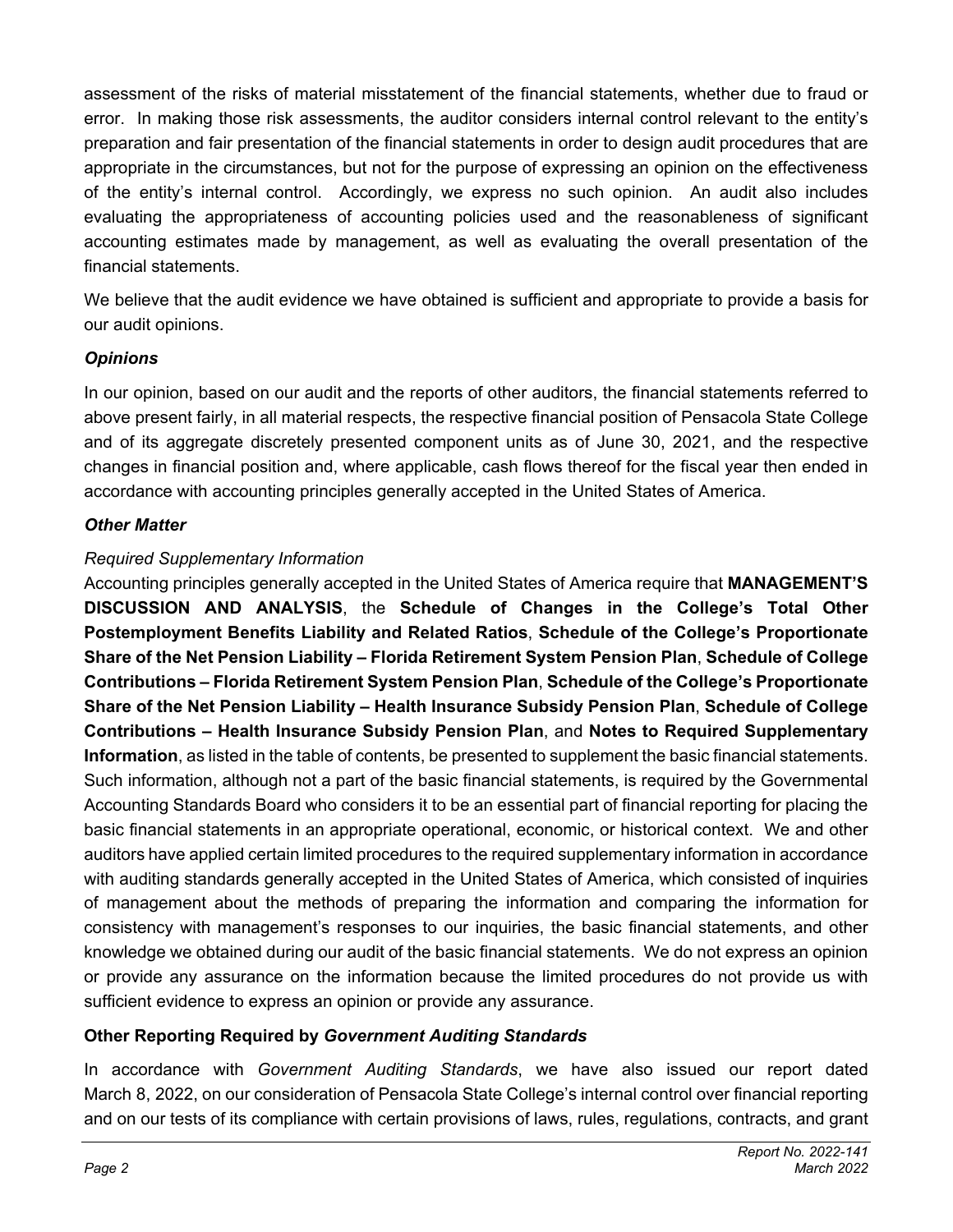agreements and other matters included under the heading **INDEPENDENT AUDITOR'S REPORT ON INTERNAL CONTROL OVER FINANCIAL REPORTING AND ON COMPLIANCE AND OTHER MATTERS BASED ON AN AUDIT OF FINANCIAL STATEMENTS PERFORMED IN ACCORDANCE WITH** *GOVERNMENT AUDITING STANDARDS*. The purpose of that report is solely to describe the scope of our testing of internal control over financial reporting and compliance and the results of that testing, and not to provide an opinion on the effectiveness of the internal control over financial reporting or on compliance. That report is an integral part of an audit performed in accordance with *Government Auditing Standards* in considering the Pensacola State College's internal control over financial reporting and compliance.

Respectfully submitted,

Sherrill F. Norman, CPA Tallahassee, Florida March 8, 2022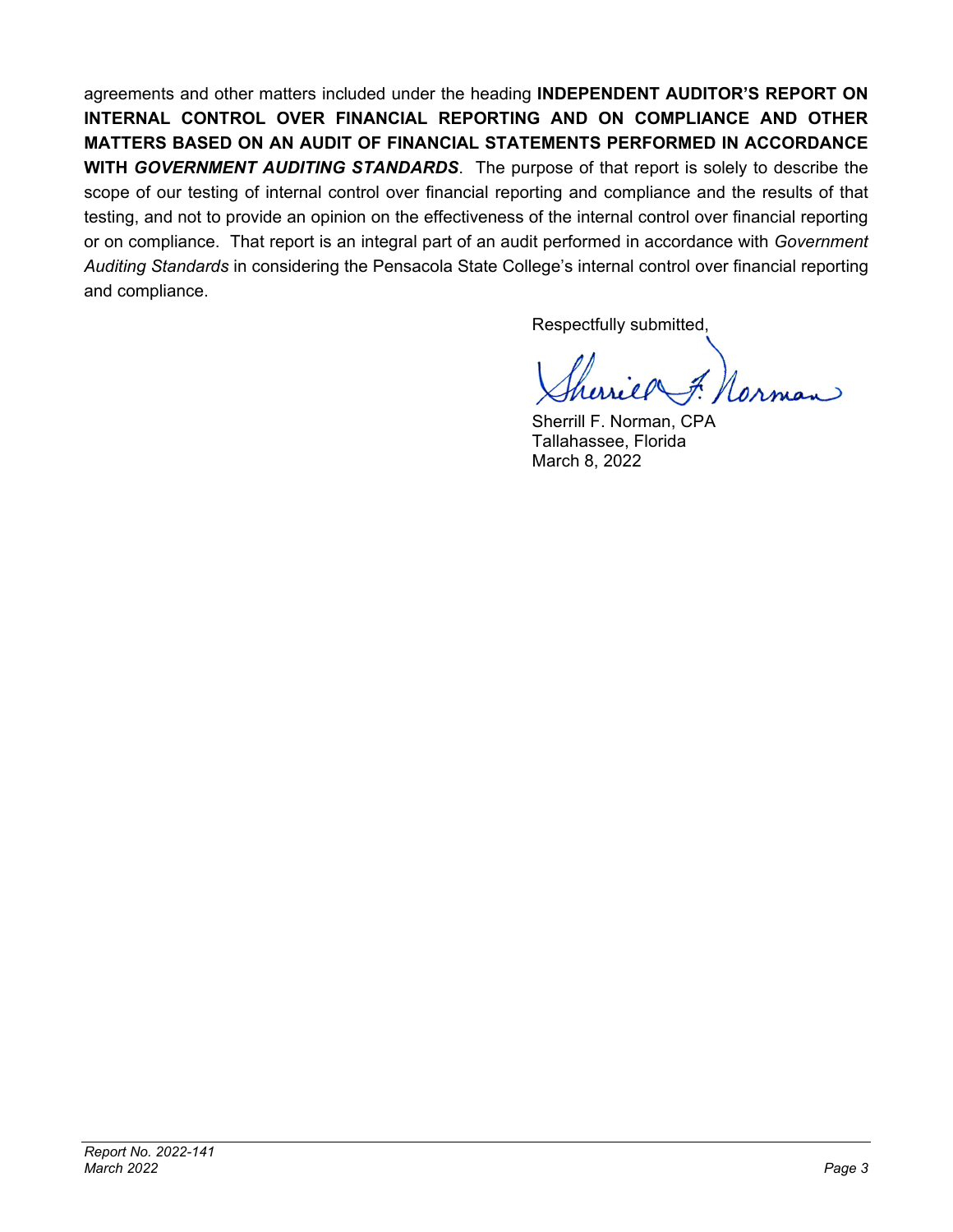## <span id="page-7-0"></span>*MANAGEMENT'S DISCUSSION AND ANALYSIS*

Management's discussion and analysis (MD&A) provides an overview of the financial position and activities of the College for the fiscal year ended June 30, 2021, and should be read in conjunction with the financial statements and notes thereto. The MD&A, and financial statements and notes thereto, are the responsibility of College management. The MD&A contains financial activity of the College for the fiscal years ended June 30, 2021, and June 30, 2020, and its component units, the Pensacola State College Foundation, Inc. for the fiscal years ended December 31, 2020, and December 31, 2019, and the WSRE-TV Foundation, Inc. for the fiscal years ended June 30, 2021, and June 30, 2020.

### FINANCIAL HIGHLIGHTS

The College's assets and deferred outflows of resources totaled \$118.9 million at June 30, 2021. This balance reflects a \$15.2 million, or 14.7 percent, increase as compared to the 2019-20 fiscal year. In addition to the assets and deferred outflows of resources increase, liabilities and deferred inflows of resources increased by \$13.7 million, or 30.4 percent, totaling \$58.7 million at June 30, 2021. As a result, the College's net position increased \$1.4 million, resulting in a fiscal year-end balance of \$60.1 million.

The College's operating revenues totaled \$13.4 million for the 2020-21 fiscal year, representing a 2.9 percent decrease compared to the 2019-20 fiscal year. Operating expenses totaled \$90.7 million for the 2020-21 fiscal year, representing a decrease of 0.3 percent as compared to the 2019-20 fiscal year.

Net position represents the residual interest in the College's assets and deferred outflows of resources after deducting liabilities and deferred inflows of resources. The College's comparative total net position by category for the fiscal years ended June 30, 2021, and June 30, 2020, is shown in the following graph:



## **Net Position (In Thousands)**

The following chart provides a graphical presentation of College revenues by category for the 2020-21 fiscal year: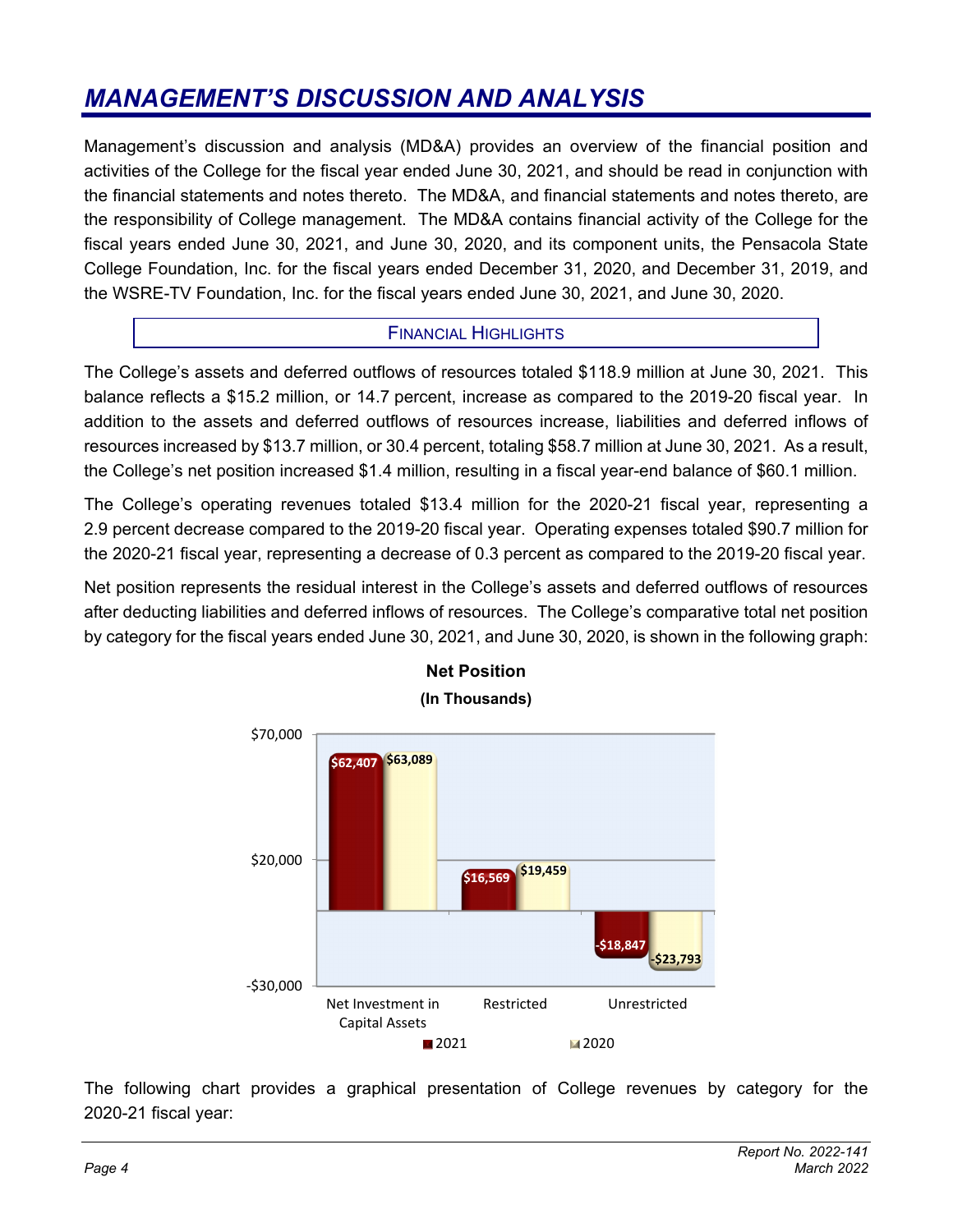

OVERVIEW OF FINANCIAL STATEMENTS

Pursuant to Governmental Accounting Standards Board (GASB) Statement No. 35, the College's financial report consists of three basic financial statements: the statement of net position; the statement of revenues, expenses, and changes in net position; and the statement of cash flows. The financial statements, and notes thereto, encompass the College and its component units:

- Pensacola State College (Primary Institution) Most of the programs and services generally associated with a college fall into this category, including instruction, public service, and support services.
- Pensacola State College Foundation, Inc. (Component Unit) Although legally separate, this component unit is important because the College is financially accountable for it, as the College reports its financial activities to the State of Florida. This component unit provides funding and services to support and foster the pursuit of higher education at the College.
- WSRE-TV Foundation, Inc. (Component Unit) Although legally separate, this component unit is important because the College is financially accountable for it, as the College reports its financial activities to the State of Florida. This component unit provides funding and services to support and foster the activities, operations, and capital needs of WSRE-TV, a public telecommunications station owned and operated by the College.

Based on the application of the criteria for determining component units, the Pensacola State College Foundation, Inc. and the WSRE-TV Foundation, Inc. are included within the College reporting entity as discretely presented component units.

Information regarding these component units, including summaries of the discretely presented component units' separately issued financial statements, is presented in the notes to financial statements.

## **The Statement of Net Position**

The statement of net position reflects the assets, deferred outflows of resources, liabilities, and deferred inflows of resources of the College, using the accrual basis of accounting, and presents the financial position of the College at a specified time. Assets, plus deferred outflows of resources, less liabilities,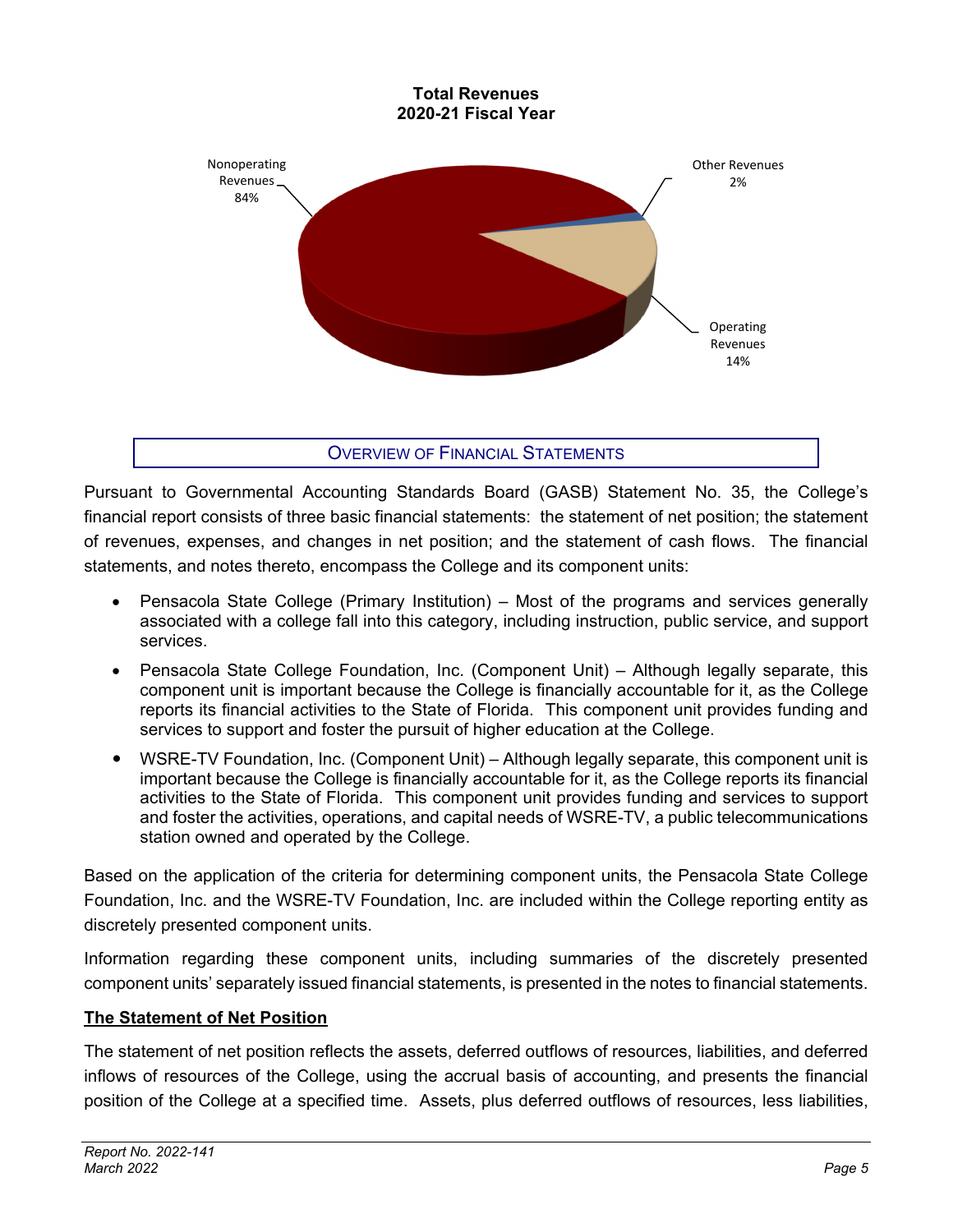less deferred inflows of resources, equals net position, which is one indicator of the College's current financial condition. The changes in net position that occur over time indicate improvement or deterioration in the College's financial condition.

The following summarizes the assets, deferred outflows of resources, liabilities, deferred inflows of resources, and net position of the College and its component units for the respective fiscal years ended:

#### **Condensed Statement of Net Position at June 30**

| (In Thousands)                        |           |          |          |                            |  |  |  |  |
|---------------------------------------|-----------|----------|----------|----------------------------|--|--|--|--|
|                                       | College   |          |          | <b>Component Units (1)</b> |  |  |  |  |
|                                       | 6-30-21   | 6-30-20  | 2021     | 2020                       |  |  |  |  |
| <b>Assets</b>                         |           |          |          |                            |  |  |  |  |
| <b>Current Assets</b>                 | \$30,707  | \$13,186 | \$22,302 | \$18,912                   |  |  |  |  |
| Capital Assets, Net                   | 62,407    | 63,089   | 263      | 181                        |  |  |  |  |
| <b>Other Noncurrent Assets</b>        | 13,891    | 16,813   | 15,336   | 14,315                     |  |  |  |  |
| <b>Total Assets</b>                   | 107,005   | 93,088   | 37,901   | 33,408                     |  |  |  |  |
| <b>Deferred Outflows of Resources</b> | 11,853    | 10,622   |          |                            |  |  |  |  |
| <b>Liabilities</b>                    |           |          |          |                            |  |  |  |  |
| <b>Current Liabilities</b>            | 16,106    | 6,228    | 404      | 243                        |  |  |  |  |
| <b>Noncurrent Liabilities</b>         | 40,898    | 35,220   |          | 131                        |  |  |  |  |
| <b>Total Liabilities</b>              | 57,004    | 41,448   | 404      | 374                        |  |  |  |  |
| Deferred Inflows of Resources         | 1,725     | 3,507    | 198      | 184                        |  |  |  |  |
| <b>Net Position</b>                   |           |          |          |                            |  |  |  |  |
| Net Investment in Capital Assets      | 62,407    | 63,089   | 152      | 182                        |  |  |  |  |
| Restricted                            | 16,569    | 19,459   | 33,683   | 29,639                     |  |  |  |  |
| Unrestricted                          | (18, 847) | (23,793) | 3,464    | 3,029                      |  |  |  |  |
| <b>Total Net Position</b>             | \$ 60,129 | \$58,755 | \$37,299 | \$32,850                   |  |  |  |  |

(1) For the 2021 year, the amounts reported are for the WSRE-TV Foundation, Inc. fiscal year ended June 30, 2021, and for the Pensacola State College Foundation, Inc. fiscal year ended December 31, 2020. For the 2020 year, the amounts reported are for the WSRE-TV Foundation, Inc. fiscal year ended June 30, 2020, and for the Pensacola State College Foundation, Inc. fiscal year ended December 31, 2019.

College assets increased by \$13.9 million, or 14.9 percent, primarily due to the Coronavirus Aid, Relief, and Economic Security (CARES) Act COVID-19 grant receivables and Hurricane Sally receivables. Likewise, the \$15.6 million increase in College liabilities is primarily attributed to payables related to Hurricane Sally recovery and pension liabilities.

#### **The Statement of Revenues, Expenses, and Changes in Net Position**

The statement of revenues, expenses, and changes in net position presents the College's revenue and expense activity, categorized as operating and nonoperating. Revenues and expenses are recognized when earned or incurred, regardless of when cash is received or paid.

The following summarizes the activity of the College and its component units for the respective fiscal years: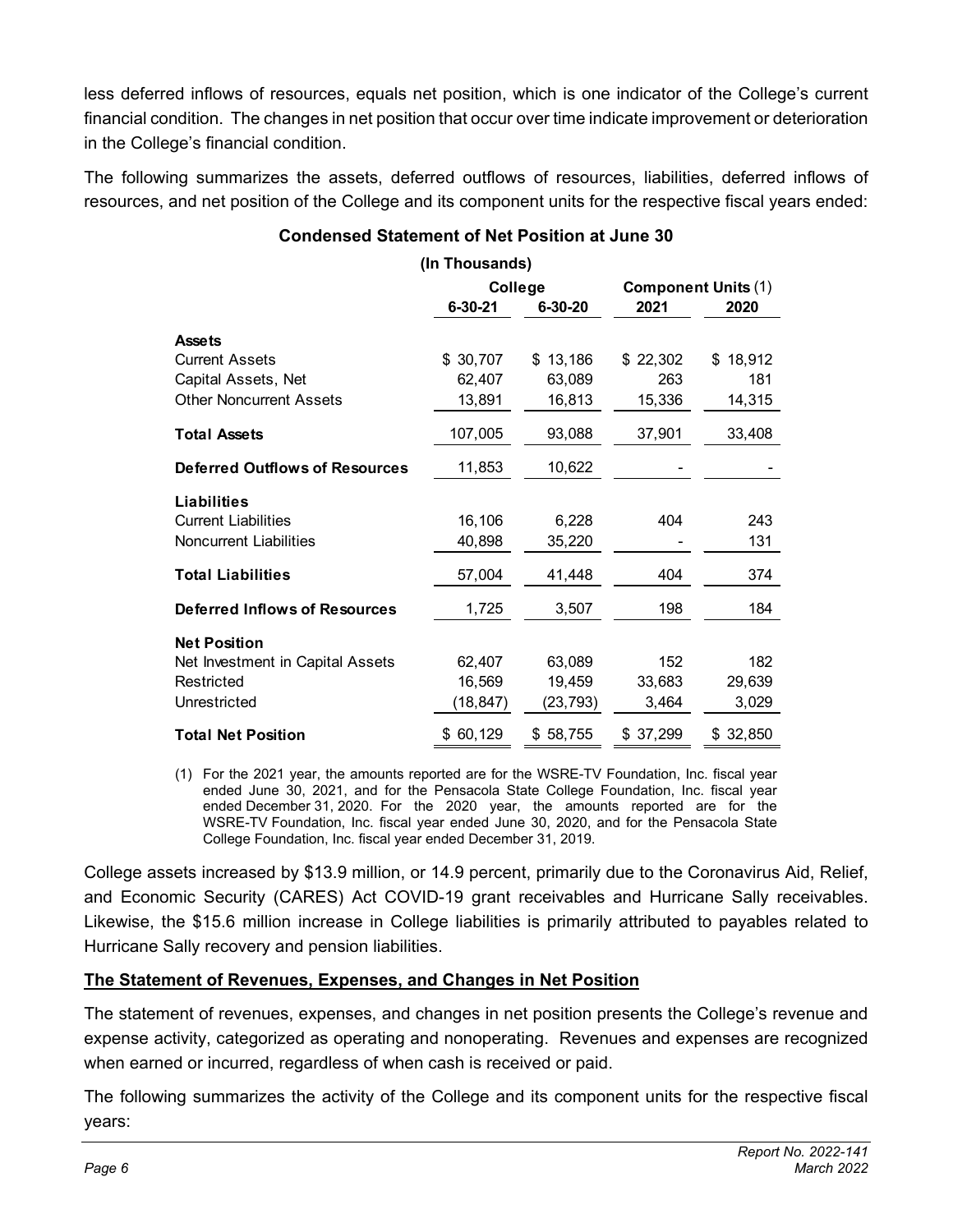#### **Condensed Statement of Revenues, Expenses, and Changes in Net Position For the Fiscal Years**

**(In Thousands)** 

|                                         | College |           |    | <b>Component Units (1)</b> |     |        |    |        |
|-----------------------------------------|---------|-----------|----|----------------------------|-----|--------|----|--------|
|                                         |         | 2020-21   |    | 2019-20                    |     | 2021   |    | 2020   |
| <b>Operating Revenues</b>               | \$      | 13.374    | \$ | 13,771                     | \$  | 2,398  | \$ | 3,470  |
| Less, Operating Expenses                |         | 90,735    |    | 90,992                     |     | 2,942  |    | 3,534  |
| <b>Operating Loss</b>                   |         | (77, 361) |    | (77, 221)                  |     | (544)  |    | (64)   |
| Net Nonoperating Revenues               |         | 77,098    |    | 67,831                     |     | 4,473  |    | 5,179  |
| Income (Loss) Before Other Revenues     |         | (263)     |    | (9,390)                    |     | 3.929  |    | 5,115  |
| <b>Other Revenues</b>                   |         | 1,637     |    | 2,401                      |     | 520    |    | 465    |
| Net Increase (Decrease) In Net Position |         | 1,374     |    | (6,989)                    |     | 4,449  |    | 5,580  |
| Net Position, Beginning of Year         |         | 58,755    |    | 65,744                     |     | 32,850 |    | 27,270 |
| Net Position, End of Year               |         | 60,129    | \$ | 58,755                     | \$. | 37,299 | \$ | 32,850 |

(1) For the 2021 year, the amounts reported are for the WSRE-TV Foundation, Inc. fiscal year ended June 30, 2021, and for the Pensacola State College Foundation, Inc. fiscal year ended December 31, 2020. For the 2020 year, the amounts reported are for the WSRE-TV Foundation, Inc. fiscal year ended June 30, 2020, and for the Pensacola State College Foundation, Inc. fiscal year ended December 31, 2019.

#### **Operating Revenues**

GASB Statement No. 35 categorizes revenues as either operating or nonoperating. Operating revenues generally result from exchange transactions where each of the parties to the transaction either gives or receives something of equal or similar value.

The following summarizes the operating revenues by source for the College and its component units that were used to fund operating activities for the respective fiscal years ended:

#### **Operating Revenues For the Fiscal Years**

|                                               |     | (In Thousands) |     |         |    |                            |    |       |
|-----------------------------------------------|-----|----------------|-----|---------|----|----------------------------|----|-------|
|                                               |     | College        |     |         |    | <b>Component Units (1)</b> |    |       |
|                                               |     | 2020-21        |     | 2019-20 |    | 2021                       |    | 2020  |
| Student Tuition and Fees, Net                 | \$. | 11.246         | \$  | 12.029  | \$ |                            | \$ |       |
| <b>Grants and Contracts</b>                   |     | 877            |     | 649     |    |                            |    |       |
| Sales and Services of Educational Departments |     | 31             |     | 177     |    |                            |    |       |
| <b>Auxiliary Enterprises</b>                  |     | 364            |     | 378     |    |                            |    |       |
| Other                                         |     | 856            |     | 538     |    | 2,398                      |    | 3,470 |
| <b>Total Operating Revenues</b>               | S   | 13.374         | \$. | 13.771  | S  | 2.398                      | S  | 3.470 |

(1) For the 2021 year, the amounts reported are for the WSRE-TV Foundation, Inc. fiscal year ended June 30, 2021, and for the Pensacola State College Foundation, Inc. fiscal year ended December 31, 2020. For the 2020 year, the amounts reported are for the WSRE-TV Foundation, Inc. fiscal year ended June 30, 2020, and for the Pensacola State College Foundation, Inc. fiscal year ended December 31, 2019.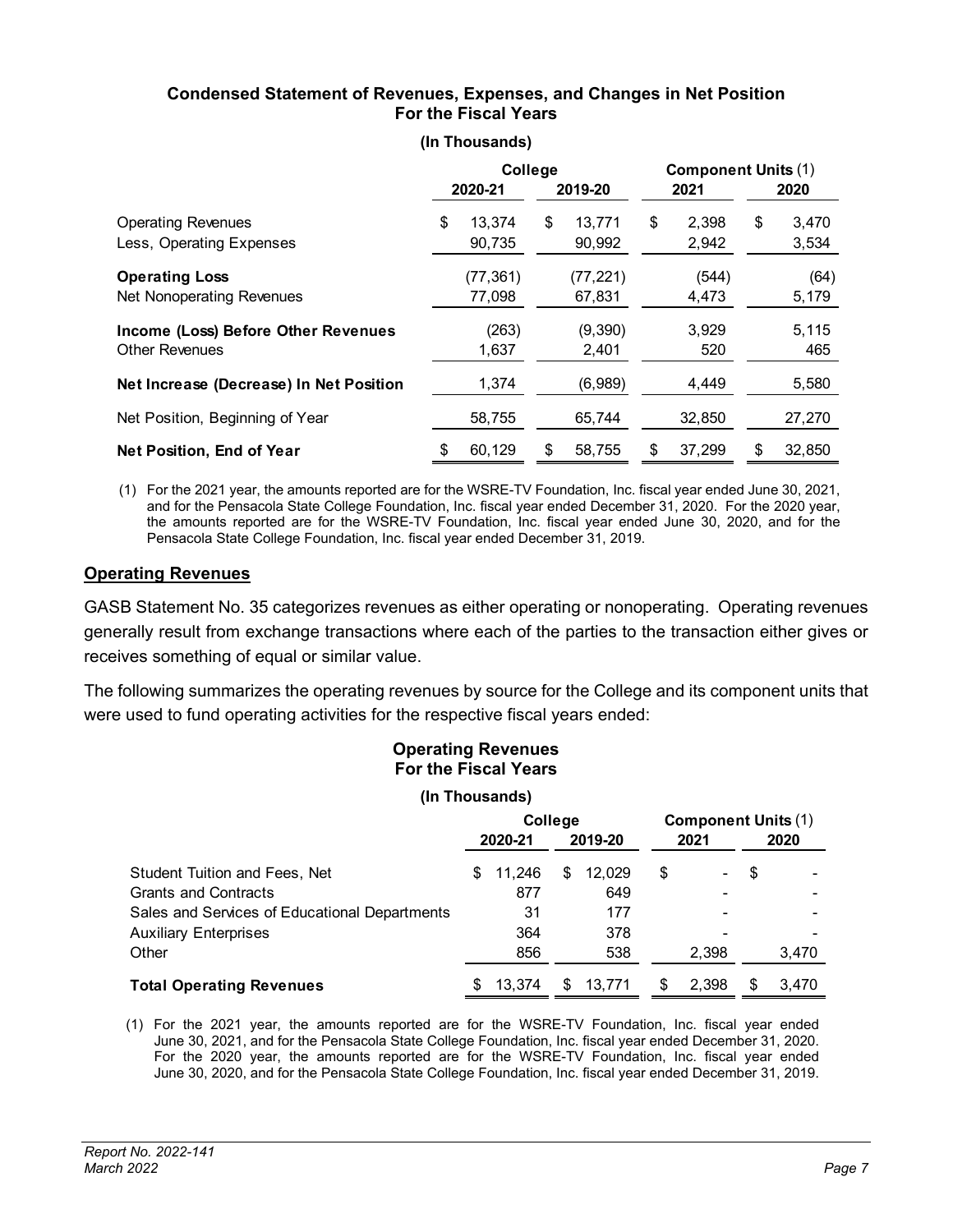The following chart presents the College's operating revenues for the 2020-21 and 2019-20 fiscal years:



College operating revenues did not change significantly from the prior fiscal year.

### **Operating Expenses**

Expenses are categorized as operating or nonoperating. The majority of the College's expenses are operating expenses as defined by GASB Statement No. 35. GASB gives financial reporting entities the choice of reporting operating expenses in the functional or natural classifications. The College has chosen to report the expenses in their natural classification on the statement of revenues, expenses, and changes in net position and has displayed the functional classification in the notes to financial statements.

The following summarizes operating expenses by natural classification for the College and its component units for the respective fiscal years: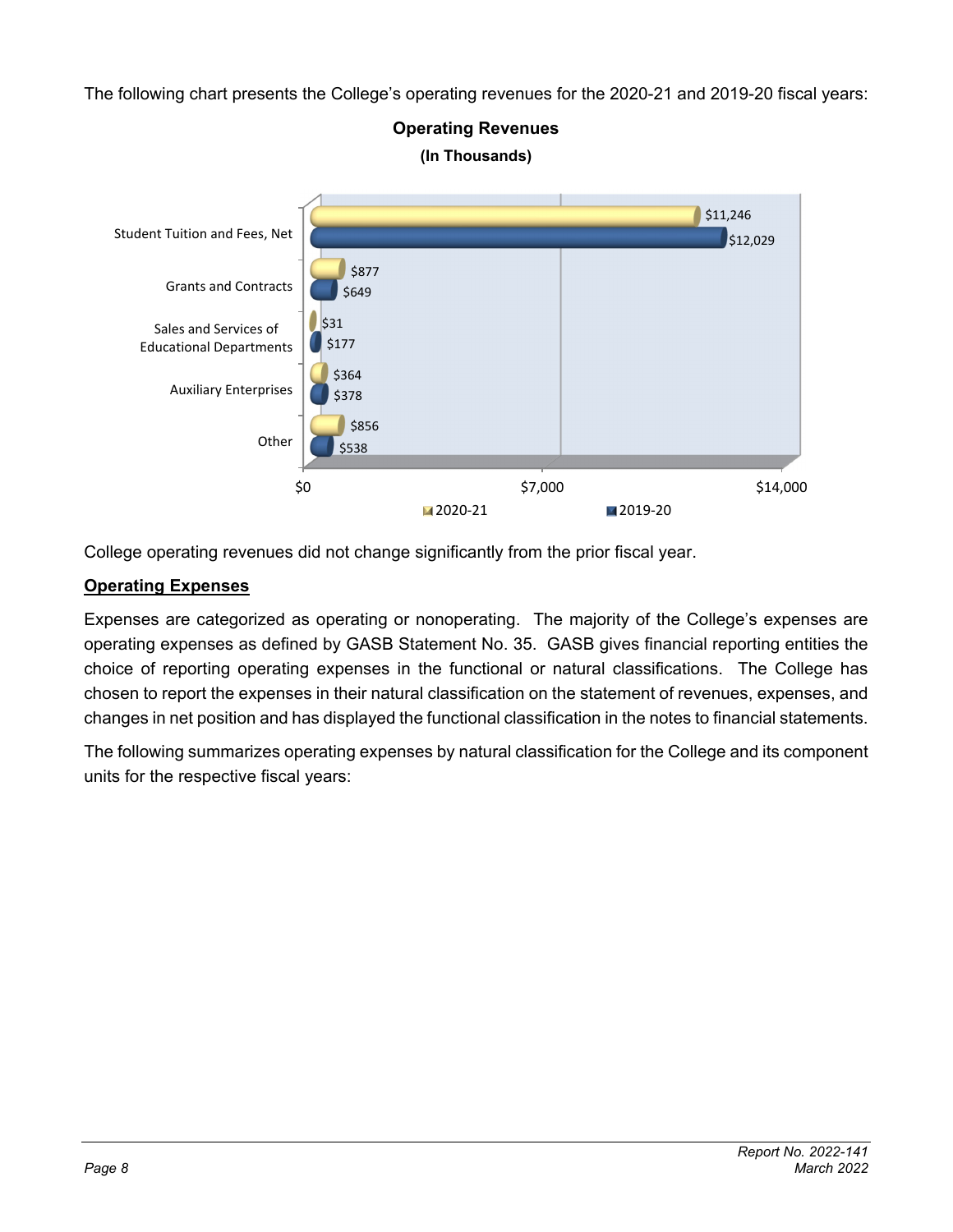| <b>Operating Expenses</b>   |  |
|-----------------------------|--|
| <b>For the Fiscal Years</b> |  |

**(In Thousands)** 

|                                    | College |         |   | <b>Component Units (1)</b> |    |       |    |       |
|------------------------------------|---------|---------|---|----------------------------|----|-------|----|-------|
|                                    |         | 2020-21 |   | 2019-20                    |    | 2021  |    | 2020  |
| Personnel Services                 | \$      | 43,383  | S | 45,158                     | \$ | ۰     | \$ |       |
| Scholarships and Waivers           |         | 18,519  |   | 17,865                     |    | 686   |    | 508   |
| Utilities and Communications       |         | 3,698   |   | 3,516                      |    | 12    |    | 14    |
| <b>Contractual Services</b>        |         | 11,796  |   | 10,417                     |    | 710   |    | 797   |
| <b>Other Services and Expenses</b> |         | 3,321   |   | 3,702                      |    | 1,268 |    | 1,861 |
| <b>Materials and Supplies</b>      |         | 6,752   |   | 7,350                      |    | 228   |    | 323   |
| Depreciation                       |         | 3,266   |   | 2,984                      |    | 38    |    | 31    |
| <b>Total Operating Expenses</b>    | S       | 90,735  |   | 90,992                     | \$ | 2.942 | \$ | 3,534 |

(1) For the 2021 year, the amounts reported are for the WSRE-TV Foundation, Inc. fiscal year ended June 30, 2021, and for the Pensacola State College Foundation, Inc. fiscal year ended December 31, 2020. For the 2020 year, the amounts reported are for the WSRE-TV Foundation, Inc. fiscal year ended June 30, 2020, and for the Pensacola State College Foundation, Inc. fiscal year ended December 31, 2019.

The following chart presents the College's operating expenses for the 2020-21 and 2019-20 fiscal years:



## **Operating Expenses**

**(In Thousands)** 

College operating expenses did not change significantly from the prior fiscal year.

#### **Nonoperating Revenues and Expenses**

Certain revenue sources that the College relies on to provide funding for operations, including State noncapital appropriations, Federal and State student financial aid, certain gifts and grants, and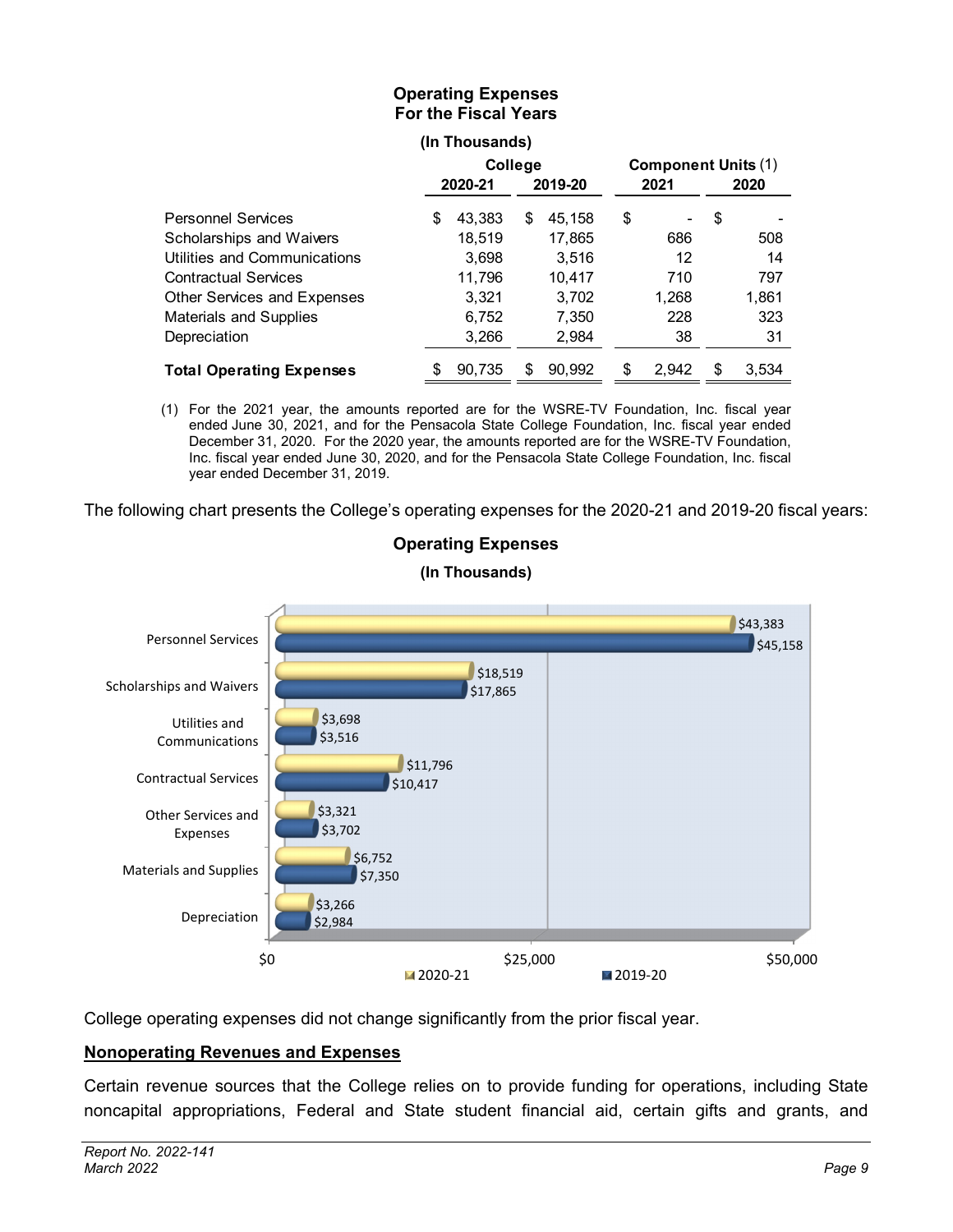investment income are defined by GASB as nonoperating. Nonoperating expenses include capital financing costs and other costs related to capital assets. The following summarizes the College's nonoperating revenues and expenses for the 2020-21 and 2019-20 fiscal years:

## **Nonoperating Revenues (Expenses) For the Fiscal Years**

#### **(In Thousands)**

|                                         | 2020-21  | 2019-20  |
|-----------------------------------------|----------|----------|
| <b>State Noncapital Appropriations</b>  | \$37,451 | \$37,001 |
| Federal and State Student Financial Aid | 23,419   | 23,591   |
| Gifts and Grants                        | 13,906   | 7,132    |
| Investment Income                       | 35       | 103      |
| <b>Other Nonoperating Revenues</b>      | 2,290    |          |
| Loss on Disposal of Capital Assets      | (3)      | (2)      |
| Interest on Capital Asset-Related Debt  |          | (1)      |
| <b>Net Nonoperating Revenues</b>        | \$77.098 | \$67,831 |

Gifts and grants increased by \$6.8 million due, in part, to CARES grant funding in the 2020-21 fiscal year.

## **Other Revenues**

This category is composed of State capital appropriations and capital grants, contracts, gifts, and fees. The following summarizes the College's other revenues for the 2020-21 and 2019-20 fiscal years:

#### **Other Revenues For the Fiscal Years (In Thousands)**

| (III THUUSAHUS)                                                            |     |                   |    |              |
|----------------------------------------------------------------------------|-----|-------------------|----|--------------|
|                                                                            |     | 2020-21           |    | 2019-20      |
| State Capital Appropriations<br>Capital Grants, Contracts, Gifts, and Fees | \$. | 209<br>1.428      | S. | 453<br>1.948 |
| Total                                                                      |     | $$1,637$ $$2,401$ |    |              |

College other revenues did not change significantly from the prior fiscal year.

## **The Statement of Cash Flows**

The statement of cash flows provides information about the College's financial results by reporting the major sources and uses of cash and cash equivalents. This statement will assist in evaluating the College's ability to generate net cash flows, its ability to meet its financial obligations as they come due, and its need for external financing. Cash flows from operating activities show the net cash used by the operating activities of the College. Cash flows from capital financing activities include all plant funds and related long-term debt activities. Cash flows from investing activities show the net source and use of cash related to purchasing or selling investments, and earning income on those investments. Cash flows from noncapital financing activities include those activities not covered in other sections.

The following summarizes the College's cash flows for the 2020-21 and 2019-20 fiscal years: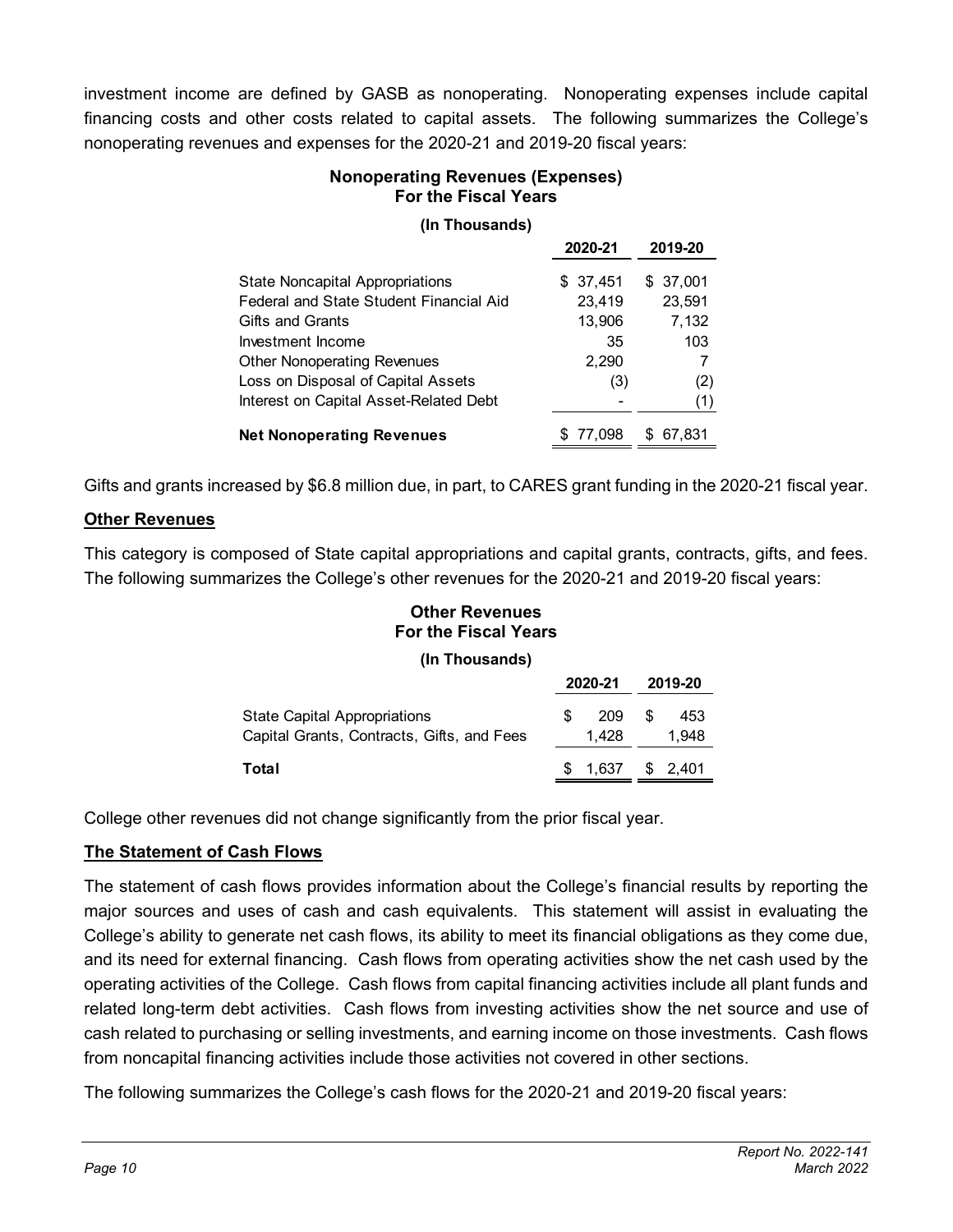#### **Condensed Statement of Cash Flows For the Fiscal Years**

#### **(In Thousands)**

**2020-21 2019-20**

|                                                                                                                                                                                     | LULU-L I                             | 47 I J 47                                |
|-------------------------------------------------------------------------------------------------------------------------------------------------------------------------------------|--------------------------------------|------------------------------------------|
| Cash Provided (Used) by:<br><b>Operating Activities</b><br><b>Noncapital Financing Activities</b><br><b>Capital and Related Financing Activities</b><br><b>Investing Activities</b> | \$(70, 879)<br>69,600<br>(958)<br>35 | \$ (72, 383)<br>67,721<br>(1,879)<br>103 |
| Net Decrease in Cash and Cash Equivalents<br>Cash and Cash Equivalents, Beginning of Year                                                                                           | (2, 202)<br>25,355                   | (6, 438)<br>31,793                       |
| Cash and Cash Equivalents, End of Year                                                                                                                                              | \$23.153                             | \$ 25.355                                |

Major sources of funds came from State noncapital appropriations (\$37.5 million), Federal and State student financial aid (\$20.9 million), and net student tuition and fees (\$11 million). Major uses of funds were for payments to employees and for employee benefits (\$40.4 million), payments to suppliers (\$22.3 million), and payments for scholarships (\$18.5 million).



### **Capital Assets**

At June 30, 2021, the College had \$134.6 million in capital assets, less accumulated depreciation of \$72.2 million, for net capital assets of \$62.4 million. Depreciation charges for the current fiscal year totaled \$3.3 million. The following table summarizes the College's capital assets, net of accumulated depreciation, at June 30:

#### **Capital Assets, Net at June 30**

| (In Thousands)                      |          |          |
|-------------------------------------|----------|----------|
|                                     | 2021     | 2020     |
| Land                                | \$12,795 | \$12,795 |
| Artwork/Artifacts                   | 146      | 146      |
| <b>Construction in Progress</b>     | 47       | 14.095   |
| <b>Buildings</b>                    | 44,506   | 30,894   |
| Other Structures and Improvements   | 659      | 541      |
| Furniture, Machinery, and Equipment | 4,254    | 4,618    |
| <b>Capital Assets, Net</b>          | \$62,407 | \$63,089 |

Additional information about the College's capital assets is presented in the notes to financial statements.

#### **Capital Expenses and Commitments**

The College is in the planning stages of building a new Truck Driving facility to support the Truck Driving Vocational Program. Though major capital expenses have not begun as of June 30, 2021, a small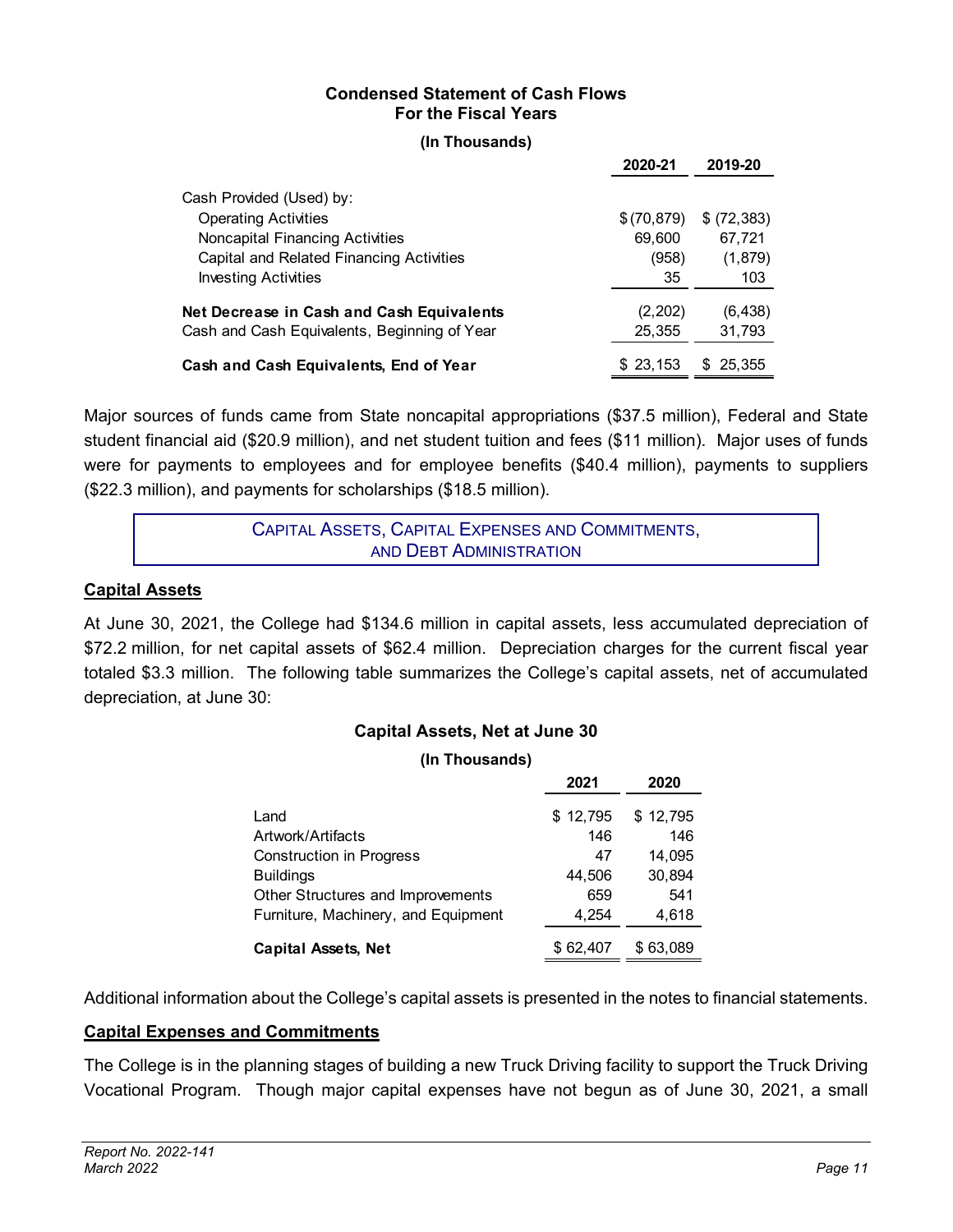amount of expense was incurred. The College is expected to engage in a contract for the construction of this building, in the 2021-22 fiscal year, with the estimated amount of \$5.4 million.

## **Debt Administration**

The State Board of Education issues capital outlay bonds on behalf of the College. During the 2020-21 fiscal year, there were no bond sales and the College has no remaining debt repayments.

#### ECONOMIC FACTORS THAT WILL AFFECT THE FUTURE

The College's economic condition is closely tied to that of the State of Florida. Because of limited economic growth linked to the COVID-19 pandemic and increased demand for State resources, increases in State funding are not anticipated in the 2022-23 fiscal year. The College's 2021-22 fiscal year budget was prepared with a slight increase in State funding. Student enrollment is down slightly and the ensuing shortfall in revenues is being backfilled with Federal COVID relief funds, so the College's overall financial position is stable. The College has adequate reserves coupled with budgetary reduction plans to help cover pandemic-related economic issues. Additionally, the College was awarded \$41.7 million in Federal CARES Act funds which will continue to assist students in the form of emergency grant aid and also assist in enhancing online learning initiatives, cover certain technology needs, and address safety issues resulting from the pandemic so that all campuses can be open safely for students and staff.

#### REQUESTS FOR INFORMATION

Questions concerning information provided in the MD&A or other required supplementary information, and financial statements and notes thereto, or requests for additional financial information should be addressed to the Vice President for Business Affairs, Pensacola State College, 1000 College Boulevard, Pensacola, Florida 32504.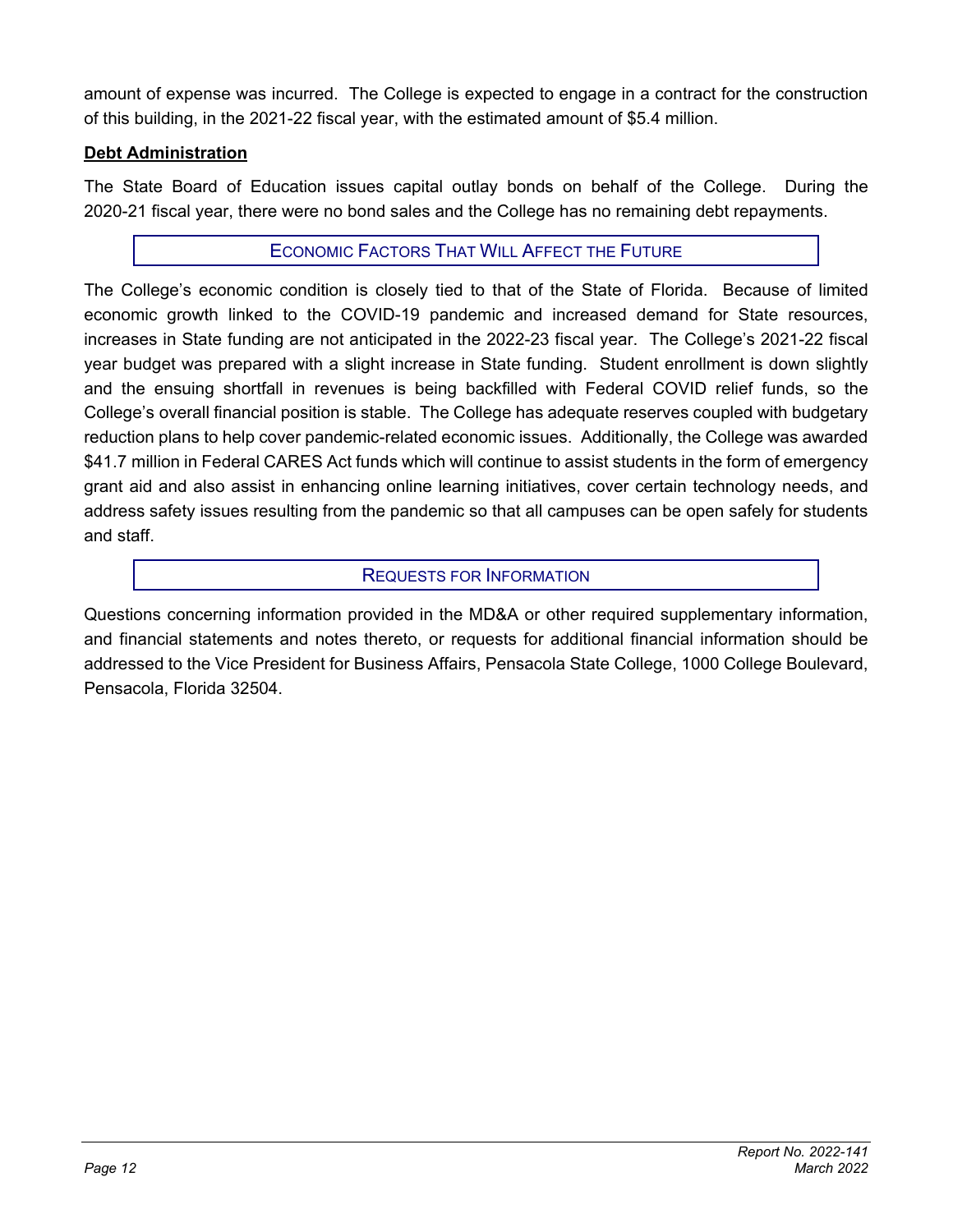THIS PAGE INTENTIONALLY LEFT BLANK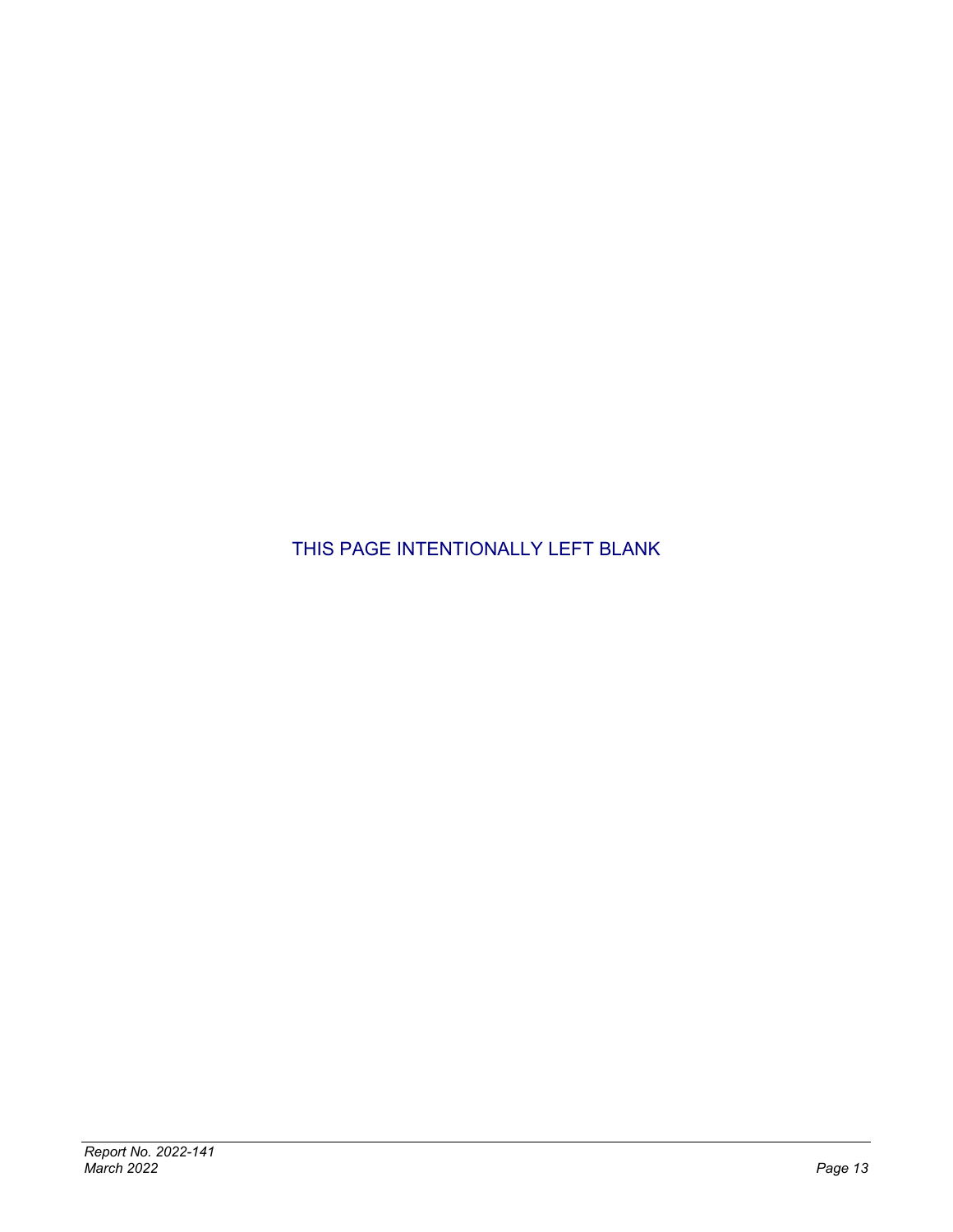## <span id="page-17-0"></span>*BASIC FINANCIAL STATEMENTS*

#### **PENSACOLA STATE COLLEGE A Component Unit of the State of Florida Statement of Net Position**

**June 30, 2021** 

|                                          |                 | Component    |
|------------------------------------------|-----------------|--------------|
|                                          | College         | <b>Units</b> |
| <b>ASSETS</b>                            |                 |              |
| Current Assets:                          |                 |              |
| Cash and Cash Equivalents                | \$<br>9,553,871 | \$2,029,272  |
| Restricted Cash and Cash Equivalents     | 730,162         |              |
| Investments                              |                 | 20,042,801   |
| Accounts Receivable, Net                 | 10,380,916      | 138,840      |
| Notes Receivable, Net                    | 64,284          |              |
| Due from Other Governmental Agencies     | 8,143,256       |              |
| Due from Component Unit                  | 67,328          |              |
| <b>Prepaid Expenses</b>                  | 1,766,982       | 66,471       |
| Deposits                                 | 400             |              |
| <b>Other Current Assets</b>              |                 | 25,000       |
| <b>Total Current Assets</b>              | 30,707,199      | 22,302,384   |
| Noncurrent Assets:                       |                 |              |
| Restricted Cash and Cash Equivalents     | 12,868,823      |              |
| Investments                              |                 | 14,632,748   |
| <b>Prepaid Expenses</b>                  | 1,021,548       |              |
| Depreciable Capital Assets, Net          | 49,419,208      | 263,368      |
| Nondepreciable Capital Assets            | 12,988,232      |              |
| <b>Other Noncurrent Assets</b>           |                 | 702,743      |
| <b>Total Noncurrent Assets</b>           | 76,297,811      | 15,598,859   |
| TOTAL ASSETS                             | 107,005,010     | 37,901,243   |
| DEFERRED OUTFLOWS OF RESOURCES           |                 |              |
| <b>Other Postemployment Benefits</b>     | 382,910         |              |
| Pensions                                 | 11,469,962      |              |
| TOTAL DEFERRED OUTFLOWS OF RESOURCES     | 11,852,872      |              |
| <b>LIABILITIES</b>                       |                 |              |
| <b>Current Liabilities:</b>              |                 |              |
| <b>Accounts Payable</b>                  | 10,353,962      | 106,509      |
| Salary and Payroll Taxes Payable         | 2,210,623       |              |
| Unearned Revenue                         | 2,455,455       | 153,064      |
| Deposits Held for Others                 | 397,626         |              |
| Long-Term Liabilities - Current Portion: |                 |              |
| <b>Compensated Absences Payable</b>      | 579,479         |              |
| Other Postemployment Benefits Payable    | 15,695          |              |
| Net Pension Liability                    | 92,882          |              |
| Other Long-Term Liabilities              |                 | 144,240      |
| <b>Total Current Liabilities</b>         | 16, 105, 722    | 403,813      |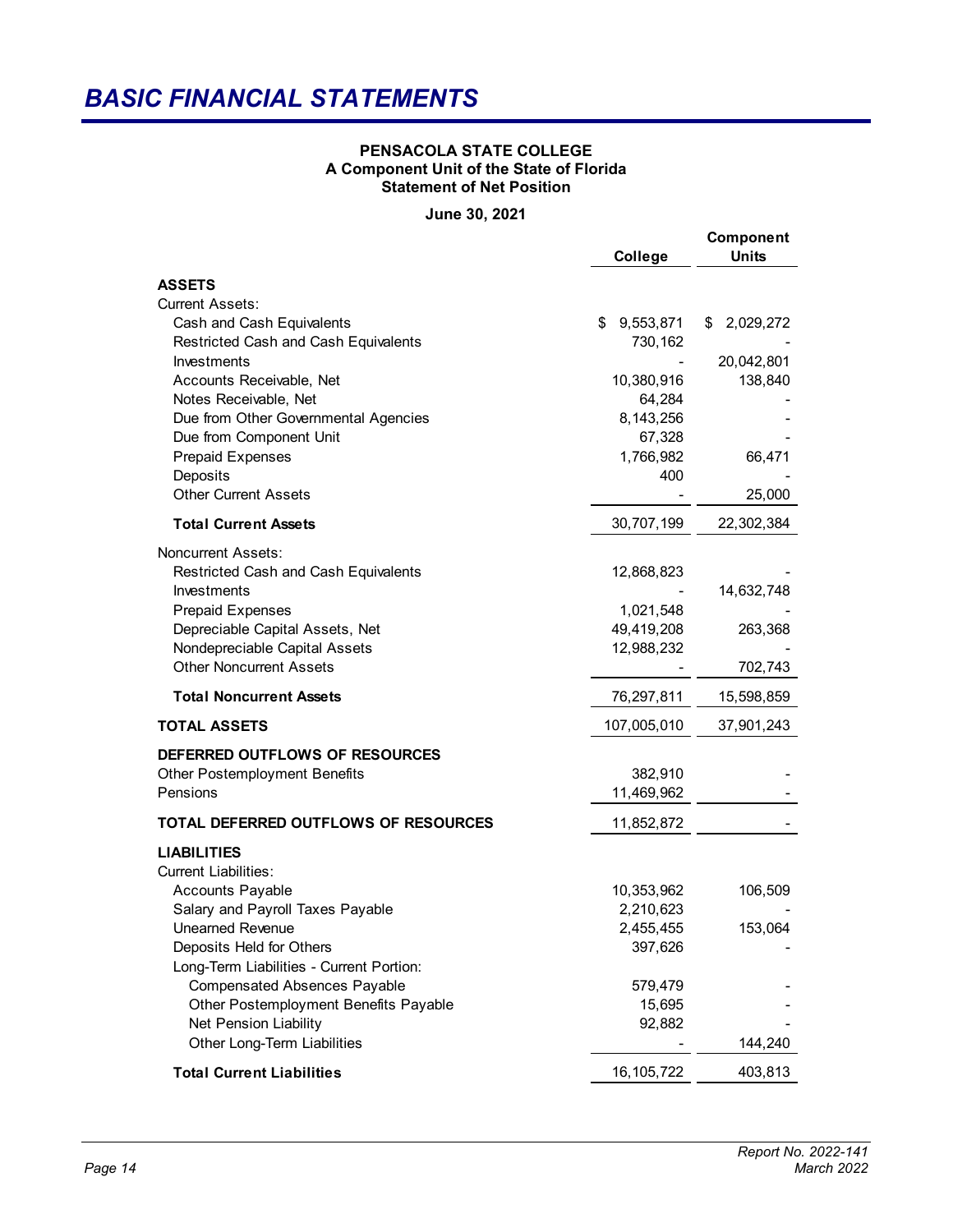|                                                    |                      | Component    |
|----------------------------------------------------|----------------------|--------------|
|                                                    | College              | <b>Units</b> |
| LIABILITIES (Continued)<br>Noncurrent Liabilities: |                      |              |
| <b>Compensated Absences Payable</b>                | 4,366,847            |              |
| Other Postemployment Benefits Payable              | 1,370,654            |              |
| Net Pension Liability                              | 35,160,410           |              |
| <b>Total Noncurrent Liabilities</b>                | 40,897,911           |              |
| <b>TOTAL LIABILITIES</b>                           | 57,003,633           | 403,813      |
| DEFERRED INFLOWS OF RESOURCES                      |                      |              |
| <b>Other Postemployment Benefits</b>               | 43,459               |              |
| Pensions                                           | 1,681,947            |              |
| Irrevocable Split-Interest Agreements              |                      | 198,076      |
| <b>TOTAL DEFERRED INFLOWS OF RESOURCES</b>         | 1,725,406            | 198,076      |
| <b>NET POSITION</b>                                |                      |              |
| Net Investment in Capital Assets                   | 62,407,440           | 151,615      |
| Restricted:                                        |                      |              |
| Nonexpendable:                                     |                      |              |
| Endowment                                          |                      | 11,821,324   |
| Expendable:                                        |                      |              |
| Endowment<br>Grants and Loans                      |                      | 1,560,942    |
| Scholarships                                       | 2,472,815<br>396,845 |              |
| <b>Capital Projects</b>                            | 13,698,993           |              |
| Other                                              |                      | 20,301,287   |
| Unrestricted                                       | (18,847,250)         | 3,464,186    |
| <b>TOTAL NET POSITION</b>                          | \$60,128,843         | \$37,299,354 |

The accompanying notes to financial statements are an integral part of this statement.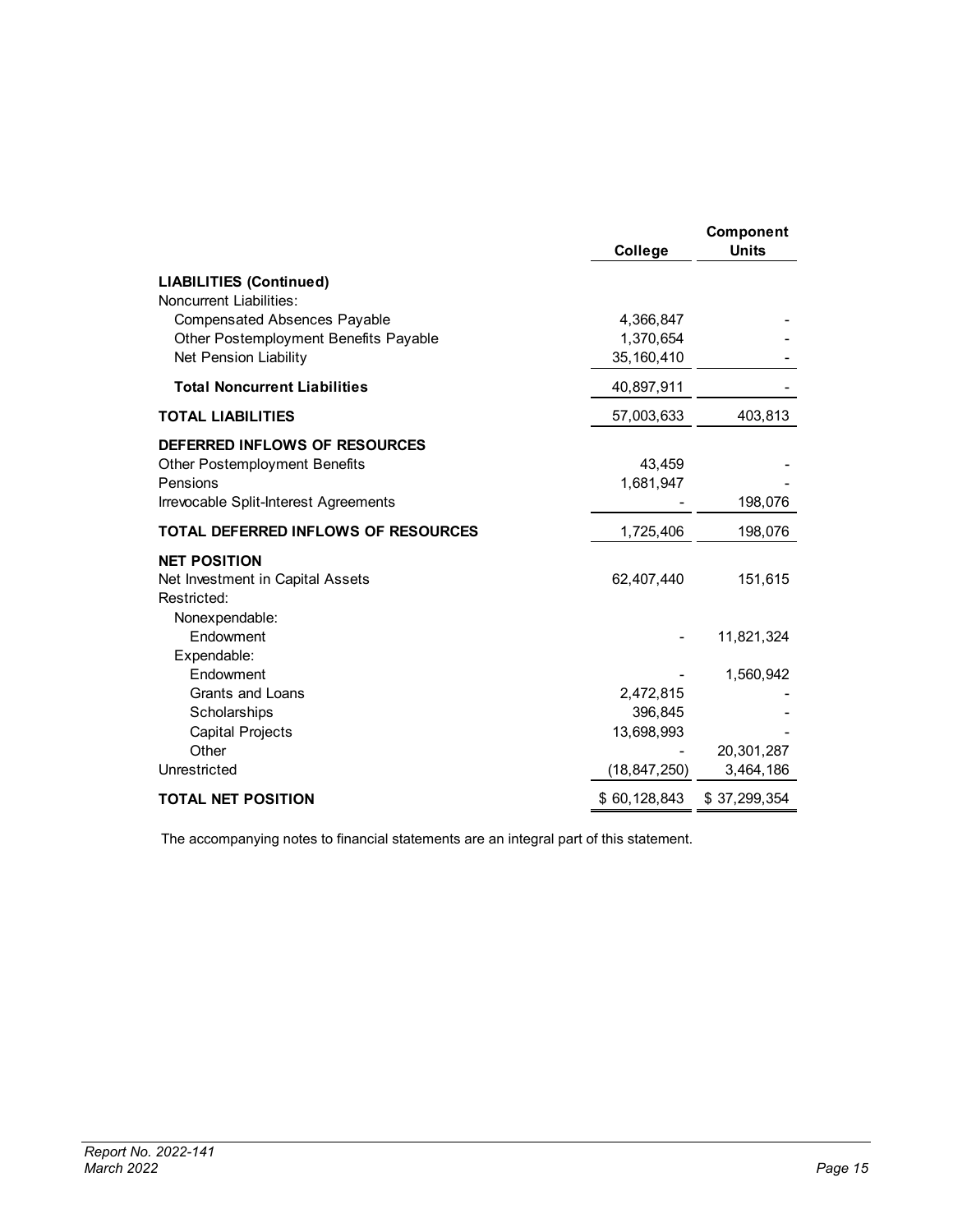THIS PAGE INTENTIONALLY LEFT BLANK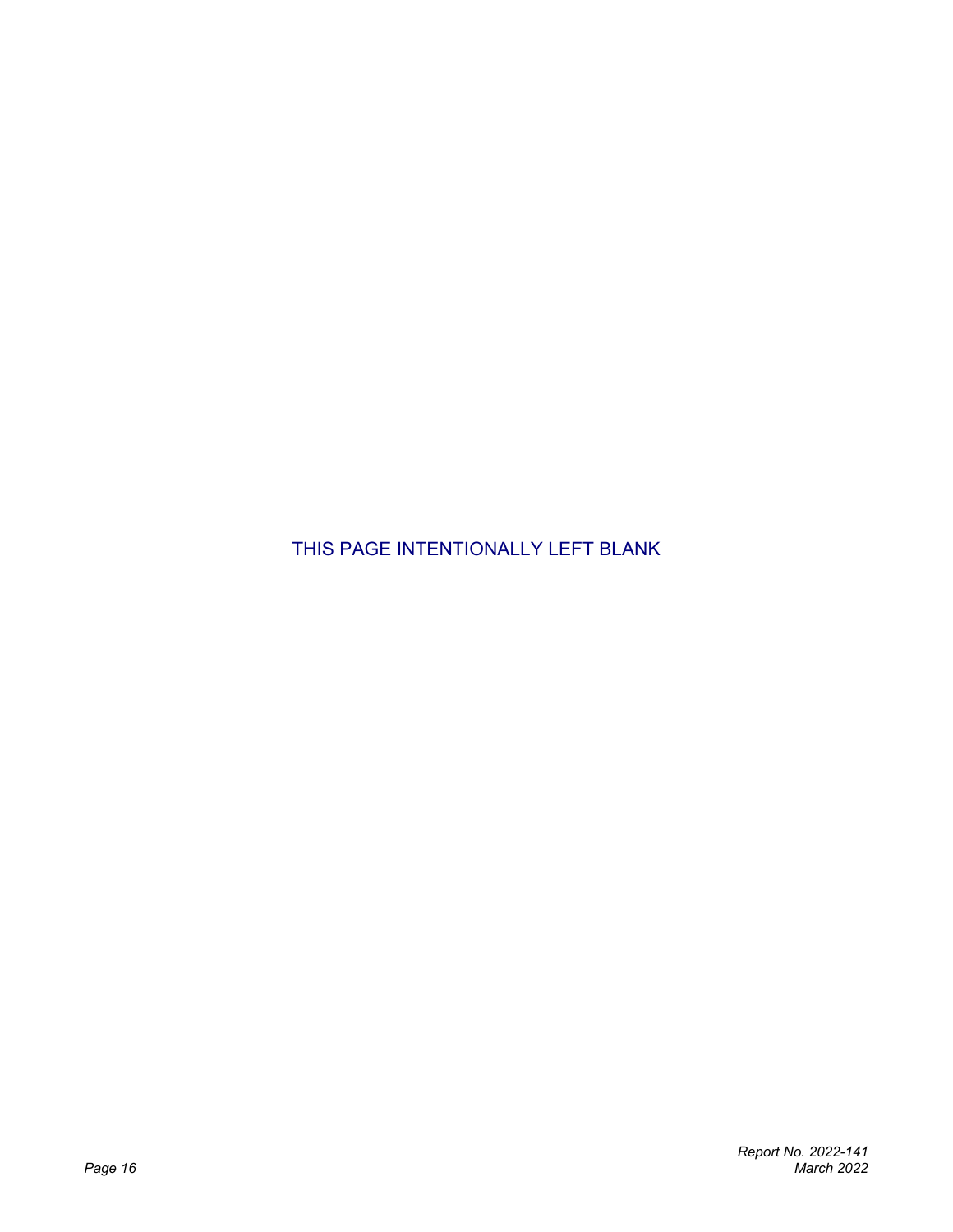#### **PENSACOLA STATE COLLEGE A Component Unit of the State of Florida Statement of Revenues, Expenses, and Changes in Net Position**

#### **For the Fiscal Year Ended June 30, 2021**

<span id="page-20-0"></span>

|                                                                                                                                                                                                                                                                                                                                   | College                                                                      | Component<br><b>Units</b>                                      |
|-----------------------------------------------------------------------------------------------------------------------------------------------------------------------------------------------------------------------------------------------------------------------------------------------------------------------------------|------------------------------------------------------------------------------|----------------------------------------------------------------|
| <b>REVENUES</b><br><b>Operating Revenues:</b>                                                                                                                                                                                                                                                                                     |                                                                              |                                                                |
| Student Tuition and Fees, Net of Scholarship<br>Allowances of \$7,200,798<br><b>Federal Grants and Contracts</b><br>Sales and Services of Educational Departments                                                                                                                                                                 | \$11,246,421<br>876,613<br>31,518                                            | \$                                                             |
| <b>Auxiliary Enterprises</b><br><b>Other Operating Revenues</b>                                                                                                                                                                                                                                                                   | 363,556<br>855,944                                                           | 2,398,076                                                      |
| <b>Total Operating Revenues</b>                                                                                                                                                                                                                                                                                                   | 13,374,052                                                                   | 2,398,076                                                      |
| <b>EXPENSES</b><br><b>Operating Expenses:</b><br><b>Personnel Services</b>                                                                                                                                                                                                                                                        | 43,383,346                                                                   |                                                                |
| Scholarships and Waivers<br>Utilities and Communications<br><b>Contractual Services</b><br>Other Services and Expenses<br><b>Materials and Supplies</b><br>Depreciation                                                                                                                                                           | 18,518,933<br>3,697,546<br>11,796,266<br>3,320,749<br>6,752,079<br>3,266,349 | 685,863<br>12,321<br>709,595<br>1,268,066<br>228,038<br>38,475 |
| <b>Total Operating Expenses</b>                                                                                                                                                                                                                                                                                                   | 90,735,268                                                                   | 2,942,358                                                      |
| <b>Operating Loss</b>                                                                                                                                                                                                                                                                                                             | (77,361,216)                                                                 | (544, 282)                                                     |
| <b>NONOPERATING REVENUES (EXPENSES)</b><br><b>State Noncapital Appropriations</b><br>Federal and State Student Financial Aid<br>Gifts and Grants Received for Other Than Capital or Endowment Purposes<br>Net Gain on Investment<br>Investment Income<br><b>Other Nonoperating Revenues</b><br>Loss on Disposal of Capital Assets | 37,450,965<br>23,419,089<br>13,905,964<br>34,862<br>2,289,924<br>(2,677)     | 3,887,518<br>585,999                                           |
| <b>Net Nonoperating Revenues</b>                                                                                                                                                                                                                                                                                                  | 77,098,127                                                                   | 4,473,517                                                      |
| Income (Loss) Before Other Revenues                                                                                                                                                                                                                                                                                               | (263,089)                                                                    | 3,929,235                                                      |
| <b>State Capital Appropriations</b><br>Capital Grants, Contracts, Gifts, and Fees<br><b>Additions to Endowments</b>                                                                                                                                                                                                               | 208,800<br>1,428,035                                                         | 520,248                                                        |
| <b>Total Other Revenues</b>                                                                                                                                                                                                                                                                                                       | 1,636,835                                                                    | 520,248                                                        |
| <b>Increase in Net Position</b>                                                                                                                                                                                                                                                                                                   | 1,373,746                                                                    | 4,449,483                                                      |
| Net Position, Beginning of Year                                                                                                                                                                                                                                                                                                   | 58,755,097                                                                   | 32,849,871                                                     |
| Net Position, End of Year                                                                                                                                                                                                                                                                                                         | \$60,128,843                                                                 | \$37,299,354                                                   |

The accompanying notes to financial statements are an integral part of this statement.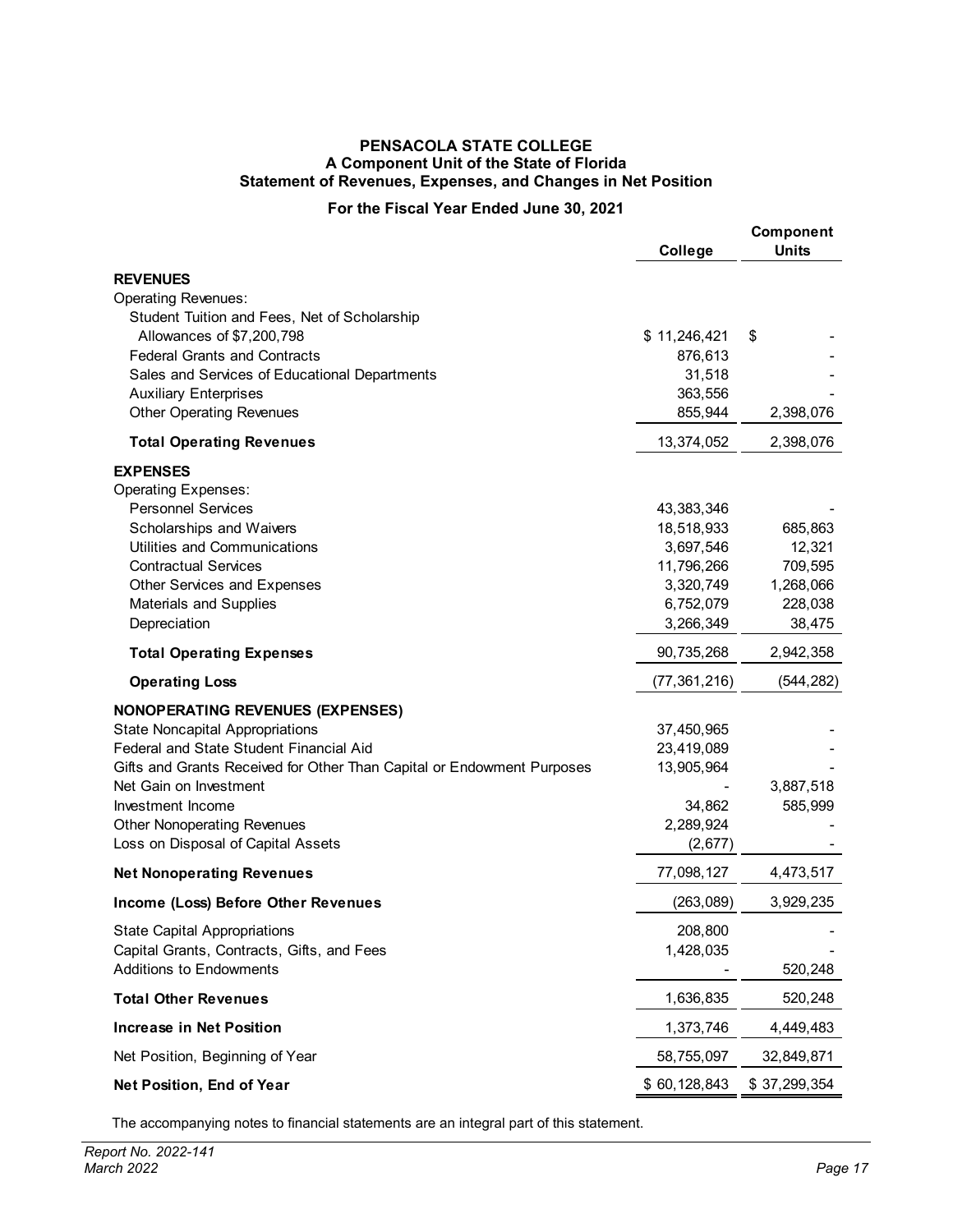#### **PENSACOLA STATE COLLEGE A Component Unit of the State of Florida Statement of Cash Flows**

**For the Fiscal Year Ended June 30, 2021** 

<span id="page-21-0"></span>

|                                                                        | College        |
|------------------------------------------------------------------------|----------------|
| <b>CASH FLOWS FROM OPERATING ACTIVITIES</b>                            |                |
| Student Tuition and Fees, Net                                          | \$10,989,319   |
| <b>Grants and Contracts</b>                                            | 1,595,277      |
| Payments to Suppliers                                                  | (22, 279, 548) |
| Payments for Utilities and Communications                              | (3,697,546)    |
| Payments to Employees                                                  | (30, 267, 426) |
| Payments for Employee Benefits                                         | (10, 151, 785) |
| Payments for Scholarships                                              | (18, 511, 832) |
| Loans Issued to Students                                               | (1, 117, 898)  |
| Collection on Loans to Students                                        | 1,131,334      |
| <b>Auxiliary Enterprises</b>                                           | 367,833        |
| Sales and Services of Educational Departments                          | 31,518         |
| <b>Other Receipts</b>                                                  | 1,032,179      |
| <b>Net Cash Used by Operating Activities</b>                           | (70, 878, 575) |
| CASH FLOWS FROM NONCAPITAL FINANCING ACTIVITIES                        |                |
| <b>State Noncapital Appropriations</b>                                 | 37,450,965     |
| Federal and State Student Financial Aid                                | 20,884,141     |
| Federal Direct Loan Program Receipts                                   | 2,456,953      |
| Federal Direct Loan Program Disbursements                              | (3,003,694)    |
| Gifts and Grants Received for Other Than Capital or Endowment Purposes | 9,521,539      |
| <b>Other Nonoperating Revenue</b>                                      | 2,289,924      |
| Net Cash Provided by Noncapital Financing Activities                   | 69,599,828     |
| <b>CASH FLOWS FROM CAPITAL AND RELATED FINANCING ACTIVITIES</b>        |                |
| <b>State Capital Appropriations</b>                                    | 1,308,415      |
| <b>Capital Grants and Gifts</b>                                        | 1,422,585      |
| <b>Purchases of Capital Assets</b>                                     | (3,689,116)    |
| Net Cash Used by Capital and Related Financing Activities              | (958, 116)     |
| <b>CASH FLOWS FROM INVESTING ACTIVITIES</b>                            |                |
| Investment Income                                                      | 34,862         |
| Net Decrease in Cash and Cash Equivalents                              | (2,202,001)    |
| Cash and Cash Equivalents, Beginning of Year                           | 25,354,857     |
| Cash and Cash Equivalents, End of Year                                 | \$23,152,856   |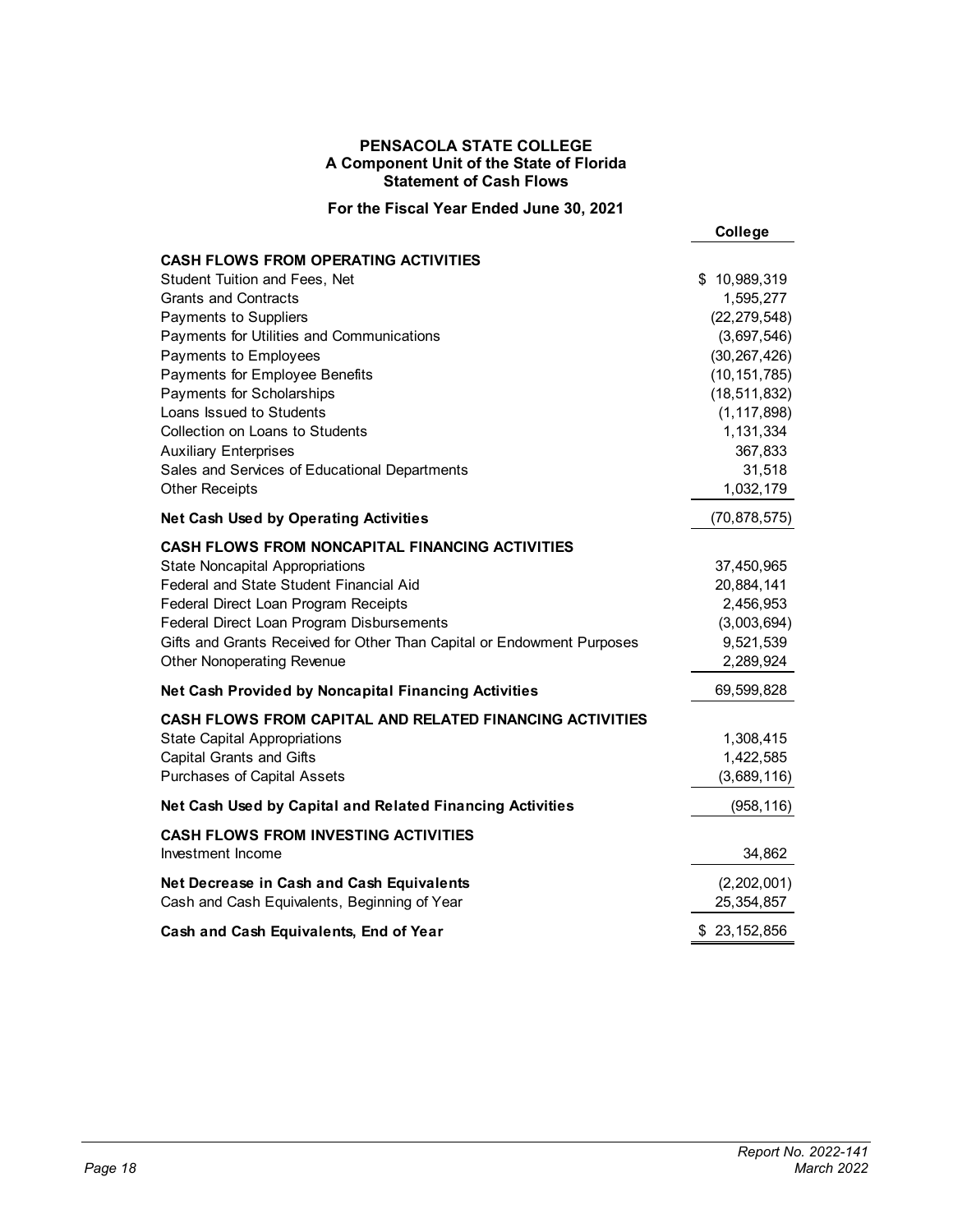|                                                                                | College              |
|--------------------------------------------------------------------------------|----------------------|
| <b>RECONCILIATION OF OPERATING LOSS</b>                                        |                      |
| TO NET CASH USED BY OPERATING ACTIVITIES                                       |                      |
| <b>Operating Loss</b>                                                          | \$<br>(77, 361, 216) |
| Adjustments to Reconcile Operating Loss                                        |                      |
| to Net Cash Used by Operating Activities:                                      |                      |
| <b>Depreciation Expense</b>                                                    | 3,266,349            |
| Changes in Assets, Liabilities, Deferred Outflows of Resources,                |                      |
| and Deferred Inflows of Resources:                                             |                      |
| Receivables, Net                                                               | (9,918,360)          |
| <b>Prepaid Expenses</b>                                                        | (348, 287)           |
| <b>Accounts Payable</b>                                                        | 9,581,501            |
| Salaries and Payroll Taxes Payable                                             | 203,055              |
| <b>Unearned Revenue</b>                                                        | 758,699              |
| Deposits Held for Others                                                       | 176,235              |
| <b>Compensated Absences Payable</b>                                            | (332, 792)           |
| Other Postemployment Benefits Payable                                          | 224,264              |
| <b>Net Pension Liability</b>                                                   | 5,884,163            |
| Deferred Outflows of Resources Related to Other Postemployment Benefits        | (89,084)             |
| Deferred Inflows of Resources Related to Other Postemployment Benefits         | (8,570)              |
| Deferred Outflows of Resources Related to Pensions                             | (1, 141, 308)        |
| Deferred Inflows of Resources Related to Pensions                              | (1,773,224)          |
| <b>NET CASH USED BY OPERATING ACTIVITIES</b>                                   | \$<br>(70, 878, 575) |
| SUPPLEMENTAL DISCLOSURE OF NONCASH CAPITAL FINANCING ACTIVITIES                |                      |
| Losses from the disposal of capital assets were recognized on the statement of |                      |
| revenues, expenses, and changes in net position, but are not cash transactions |                      |
| for the statement of cash flows.                                               | \$<br>(2,677)        |
| Donation of capital assets were recognized on the statement of revenues,       |                      |
| expenses, and changes in net position, but are not cash transactions for the   |                      |
| statement of cash flows.                                                       | \$<br>5.450          |

The accompanying notes to financial statements are an integral part of this statement.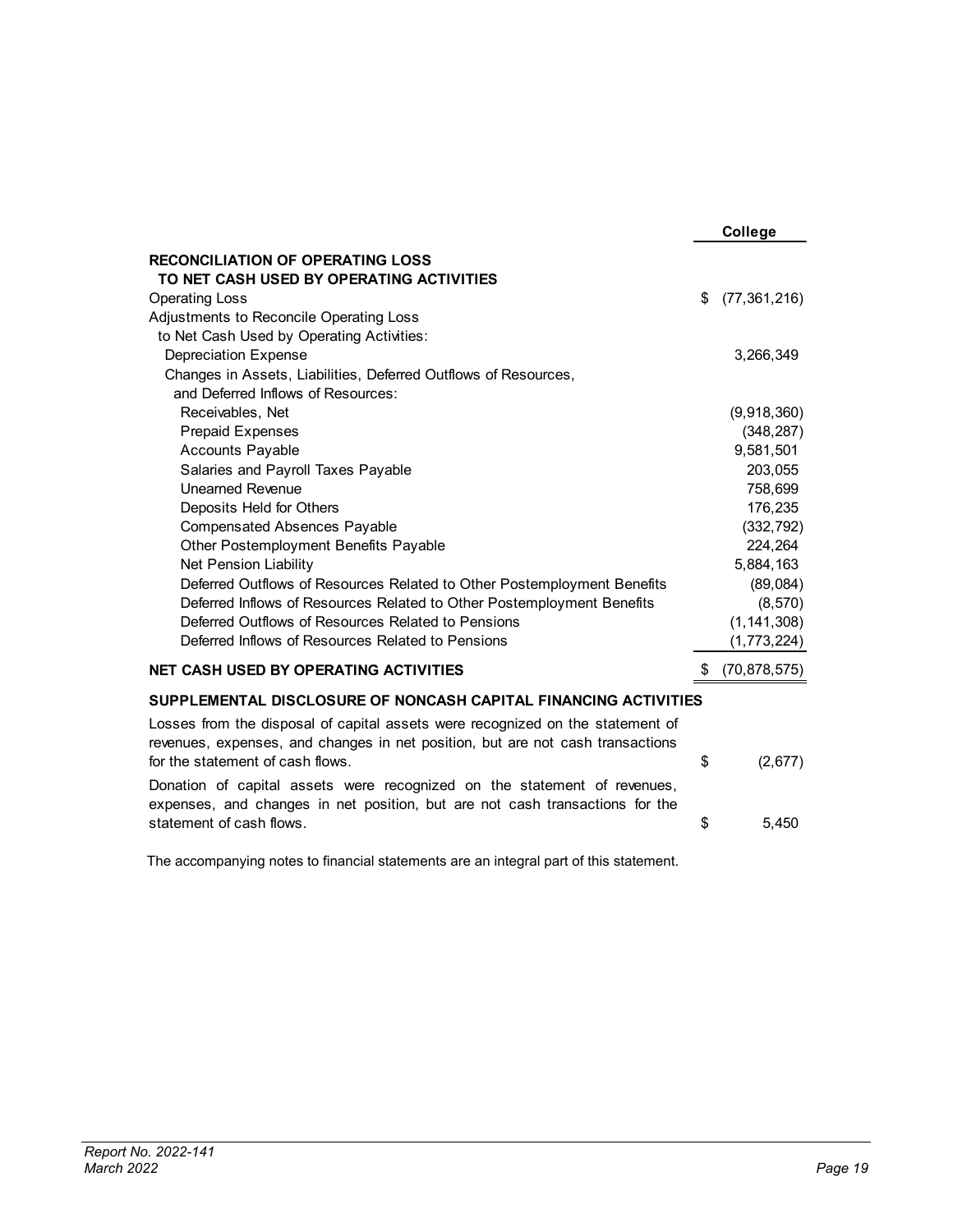## <span id="page-23-0"></span>*NOTES TO FINANCIAL STATEMENTS*

### **1. Summary of Significant Accounting Policies**

**Reporting Entity**. The governing body of Pensacola State College, a component unit of the State of Florida, is the College Board of Trustees. The Board of Trustees constitutes a corporation and is composed of nine members appointed by the Governor and confirmed by the Senate. There were seven active Board members at the College as of June 30, 2021. The Board of Trustees is under the general direction and control of the Florida Department of Education, Division of Florida Colleges, and is governed by State law and State Board of Education (SBE) rules. However, the Board of Trustees is directly responsible for the day-to-day operations and control of the College within the framework of applicable State laws and SBE rules. The College serves Escambia and Santa Rosa Counties.

Criteria for defining the reporting entity are identified and described in the Governmental Accounting Standards Board's (GASB) *Codification of Governmental Accounting and Financial Reporting Standards*, Sections 2100 and 2600. These criteria were used to evaluate potential component units for which the Board of Trustees is financially accountable and other organizations for which the nature and significance of their relationship with the Board of Trustees are such that exclusion would cause the College's financial statements to be misleading. Based on the application of these criteria, the College is a component unit of the State of Florida, and its financial balances and activities are reported in the State's Annual Comprehensive Financial Report by discrete presentation.

**Discretely Presented Component Units**. Based on the application of the criteria for determining component units, the following component units are included within the College's reporting entity:

- Pensacola State College Foundation, Inc.: This legally separate organization provides funding and services to support and foster the pursuit of higher education at the College and is governed by a separate board.
- WSRE-TV Foundation, Inc.: This legally separate organization provides funding and services to support and foster the activities, operations, and capital needs of WSRE-TV, a public telecommunications station operated by the College, and is governed by a separate board.

The College's component units, as described above, are also direct-support organizations, as defined in Section 1004.70, Florida Statutes, and although legally separate from the College, are financially accountable to the College. The component units are managed independently, outside the College's budgeting process, and their powers generally are vested in a governing board pursuant to various State statutes. The component units receive, hold, invest, and administer property, and make expenditures to or for the benefit of the College.

The College's component units are audited by other auditors pursuant to Section 1004.70(6), Florida Statutes. The audited financial statements of each component unit are available to the public and can be obtained from the Vice President for Business Affairs, Pensacola State College, 1000 College Boulevard, Pensacola, Florida 32504. The financial data reported on the accompanying financial statements for the Pensacola State College Foundation, Inc. was derived from audited financial statements for the fiscal year ended December 31, 2020. The financial data reported on the accompanying financial statements for the WSRE-TV Foundation, Inc. was derived from audited financial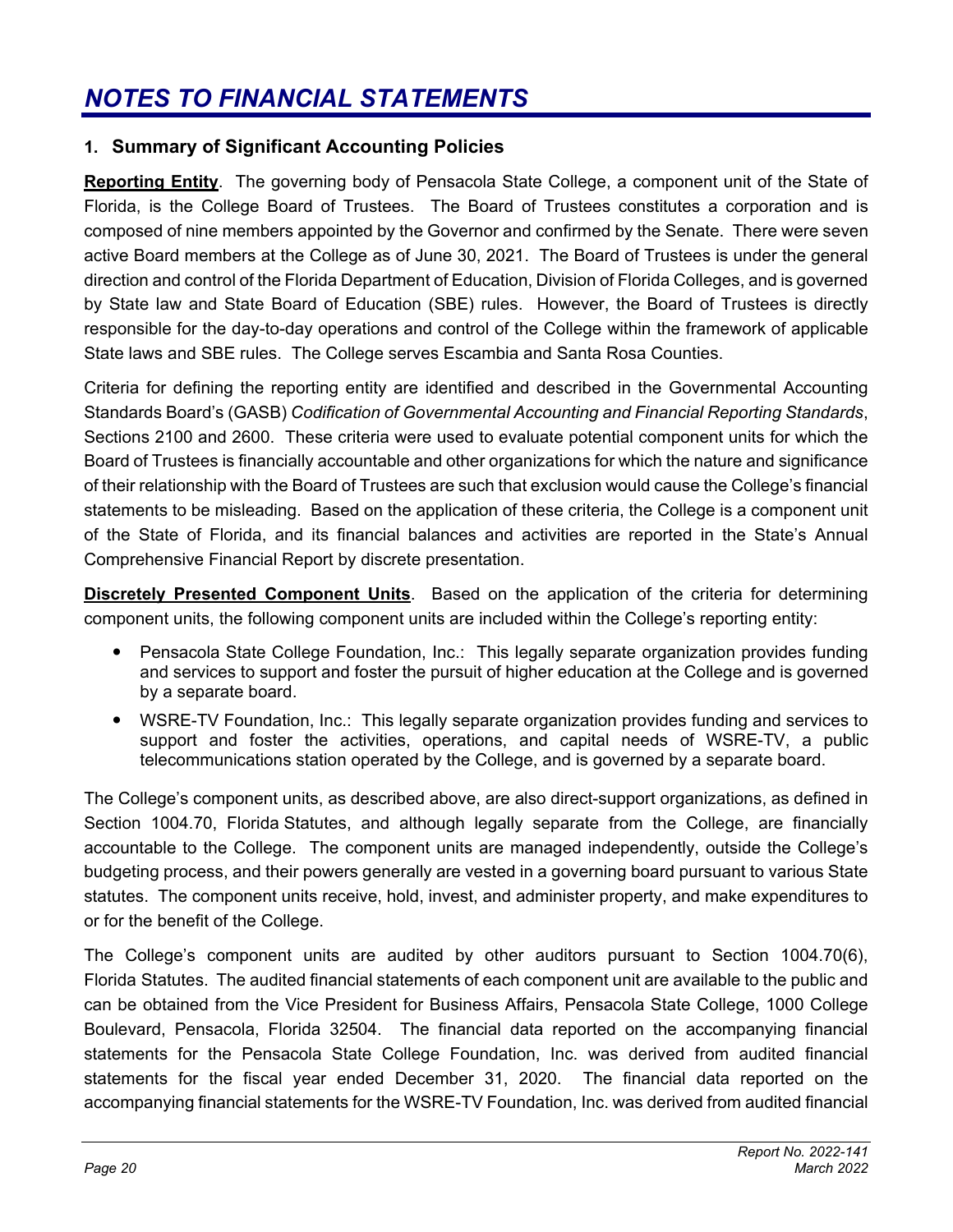statements for the fiscal year ended June 30, 2021. Additional condensed financial statements for the College's component units are included in a subsequent note.

**Basis of Presentation**. The College's accounting policies conform with accounting principles generally accepted in the United States of America applicable to public colleges and universities as prescribed by GASB. The National Association of College and University Business Officers (NACUBO) also provides the College with recommendations prescribed in accordance with generally accepted accounting principles promulgated by GASB and the Financial Accounting Standards Board. GASB allows public colleges various reporting options. The College has elected to report as an entity engaged in only business-type activities. This election requires the adoption of the accrual basis of accounting and entitywide reporting including the following components:

- Management's Discussion and Analysis
- Basic Financial Statements:
	- o Statement of Net Position
	- o Statement of Revenues, Expenses, and Changes in Net Position
	- o Statement of Cash Flows
	- o Notes to Financial Statements
- Other Required Supplementary Information

**Measurement Focus and Basis of Accounting**. Basis of accounting refers to when revenues, expenses, assets, deferred outflows of resources, liabilities, and deferred inflows of resources are recognized in the accounts and reported in the financial statements. Specifically, it relates to the timing of the measurements made, regardless of the measurement focus applied. The College's financial statements are presented using the economic resources measurement focus and the accrual basis of accounting. Revenues, expenses, gains, losses, assets, deferred outflows of resources, liabilities, and deferred inflows of resources resulting from exchange and exchange-like transactions are recognized when the exchange takes place. Revenues, expenses, gains, losses, assets, deferred outflows of resources, liabilities, and deferred inflows of resources resulting from nonexchange activities are generally recognized when all applicable eligibility requirements, including time requirements, are met. The College follows GASB standards of accounting and financial reporting.

The College's component units use the economic resources measurement focus and accrual basis of accounting whereby revenues are recognized when earned and expenses are recognized when incurred and follow GASB standards of accounting and financial reporting.

Significant interdepartmental sales between auxiliary service departments and other institutional departments have been accounted for as reductions of expenses and not revenues of those departments.

The College's principal operating activity is instruction. Operating revenues and expenses generally include all fiscal transactions directly related to instruction as well as administration, academic support, student services, physical plant operations, and depreciation of capital assets. Nonoperating revenues include State noncapital appropriations, Federal and State student financial aid, gifts and grants, investment income, and other nonoperating revenues. Interest on capital asset-related debt is a nonoperating expense. Other revenues generally include revenues for capital construction projects.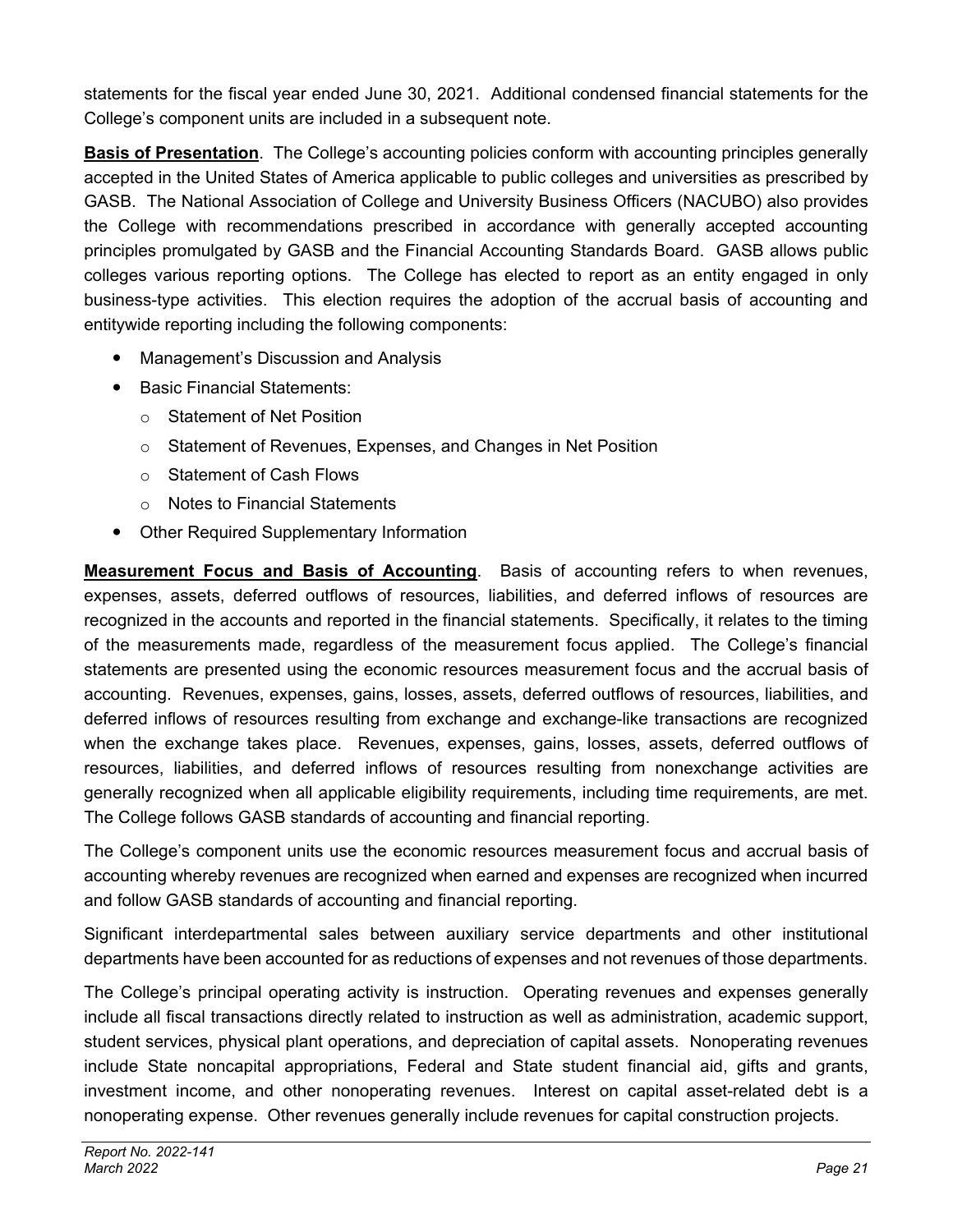The statement of net position is presented in a classified format to distinguish between current and noncurrent assets and liabilities. When both restricted and unrestricted resources are available to fund certain programs, it is the College's policy to first apply the restricted resources to such programs followed by the use of the unrestricted resources.

The statement of revenues, expenses, and changes in net position is presented by major sources and is reported net of tuition scholarship allowances. Tuition scholarship allowances are the difference between the stated charge for goods and services provided by the College and the amount that is actually paid by the student or the third-party making payment on behalf of the student. To the extent that these resources are used to pay student charges, the College records a scholarship allowance against tuition and fees.

The statement of cash flows is presented using the direct method in compliance with GASB Statement No. 9, *Reporting Cash Flows of Proprietary and Nonexpendable Trust Funds and Governmental Entities That Use Proprietary Fund Accounting*.

**Cash and Cash Equivalents**. The amount reported as cash and cash equivalents consists of cash on hand, cash in demand accounts, and cash invested with the State Board of Administration (SBA) Florida PRIME investment pool. For reporting cash flows, the College considers all highly liquid investments with original maturities of 3 months or less, that are not held solely for income or profit, to be cash equivalents. Under this definition, the College considers amounts invested in the SBA Florida PRIME investment pool to be cash equivalents.

College cash deposits are held in banks qualified as public depositories under Florida law. All such deposits are insured by Federal depository insurance, up to specified limits, or collateralized with securities held in Florida's multiple financial institution collateral pool required by Chapter 280, Florida Statutes. Cash and cash equivalents that are externally restricted to make debt service payments, maintain sinking or reserve funds, or to purchase or construct capital or other restricted assets are classified as restricted.

At June 30, 2021, the College reported as cash equivalents \$3,428,657 in the Florida PRIME investment pool administered by the SBA pursuant to Section 218.405, Florida Statutes. The College's investments in the Florida PRIME investment pool, which the SBA indicates is a Securities and Exchange Commission Rule 2a7-like external investment pool, are similar to money market funds in which shares are owned in the fund rather than the underlying investments. The Florida PRIME investment pool carried a credit rating of AAAm by Standard & Poor's and had a weighted-average days to maturity (WAM) of 50 days as of June 30, 2021. A portfolio's WAM reflects the average maturity in days based on final maturity or reset date, in the case of floating-rate instruments. WAM measures the sensitivity of the Florida PRIME investment pool to interest rate changes. The investments in the Florida PRIME investment pool are reported at amortized cost.

Section 218.409(8)(a), Florida Statutes, provides that "the principal, and any part thereof, of each account constituting the trust fund is subject to payment at any time from the moneys in the trust fund. However, the executive director may, in good faith, on the occurrence of an event that has a material impact on liquidity or operations of the trust fund, for 48 hours limit contributions to or withdrawals from the trust fund to ensure that the Board [State Board of Administration] can invest moneys entrusted to it in exercising its fiduciary responsibility. Such action must be immediately disclosed to all participants, the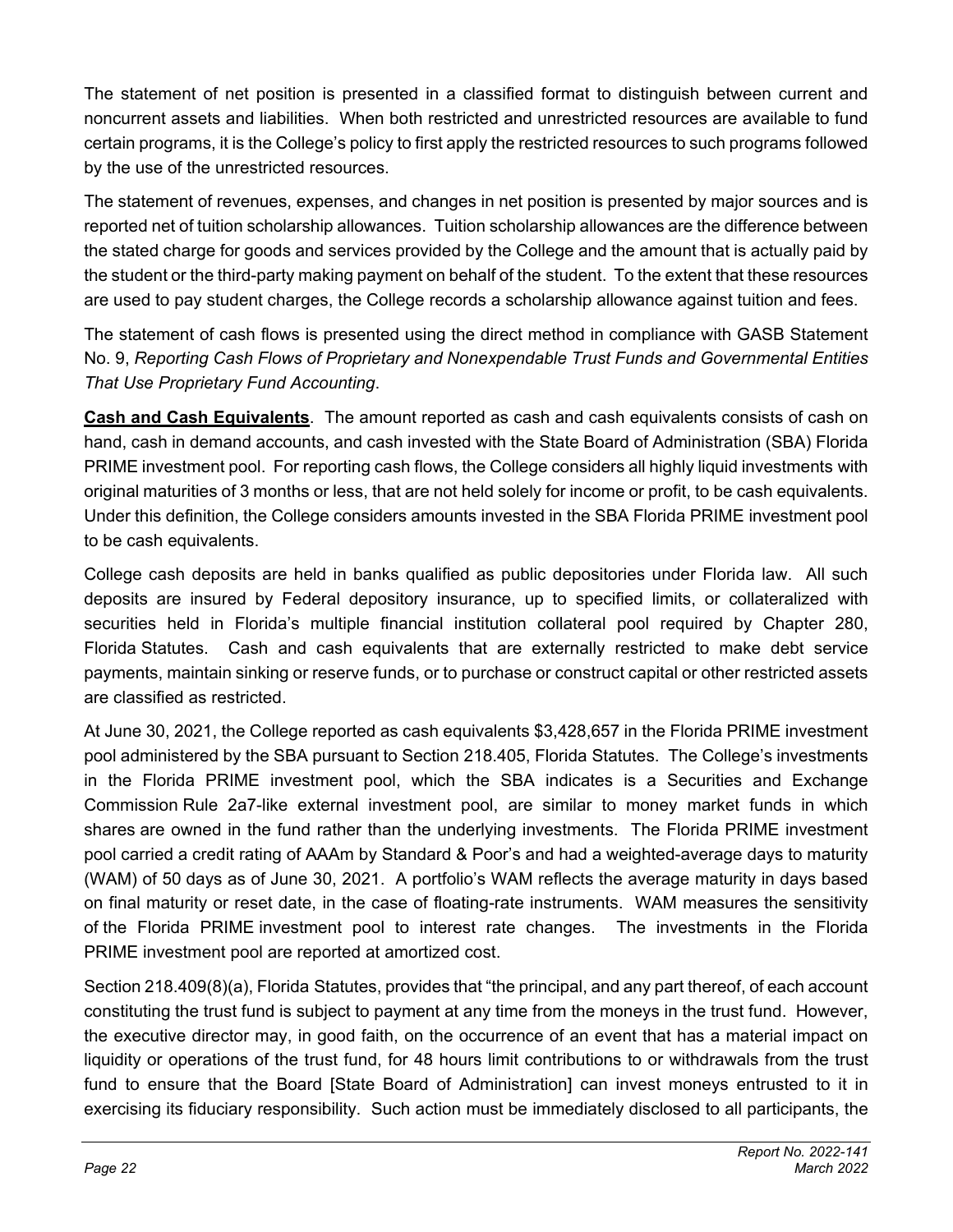trustees, the Joint Legislative Auditing Committee, and the Investment Advisory Council. The trustees shall convene an emergency meeting as soon as practicable from the time the executive director has instituted such measures and review the necessity of those measures. If the trustees are unable to convene an emergency meeting before the expiration of the 48-hour moratorium on contributions and withdrawals, the moratorium may be extended by the executive director until the trustees are able to meet to review the necessity for the moratorium. If the trustees agree with such measures, the trustees shall vote to continue the measures for up to an additional 15 days. The trustees must convene and vote to continue any such measures before the expiration of the time limit set, but in no case may the time limit set by the trustees exceed 15 days." As of June 30, 2021, there were no redemption fees or maximum transaction amounts, or any other requirements that serve to limit a participant's daily access to 100 percent of their account value.

**Capital Assets**. College capital assets consist of land, artwork/artifacts, construction in progress, buildings, other structures and improvements, and furniture, machinery, and equipment. These assets are capitalized and recorded at cost at the date of acquisition or at acquisition value at the date received in the case of gifts and purchases of State surplus property. Additions, improvements, and other outlays that significantly extend the useful life of an asset are capitalized. Other costs incurred for repairs and maintenance are expensed as incurred. The College has a capitalization threshold of \$5,000 for tangible personal property, \$25,000 for buildings and other structures and improvements, and \$4,000,000 for intangible assets. Depreciation is computed on the straight-line basis over the following estimated useful lives:

- $\bullet$  Buildings  $-$  40 years
- Other Structures and Improvements 10 to 25 years
- Furniture, Machinery, and Equipment:
	- $\circ$  Computer Equipment 3 years
	- $\circ$  Vehicles, Office Machines, and Educational Equipment 5 years
	- $\circ$  Furniture, Mainframe Computer Equipment, and Television Equipment 7 years

**Noncurrent Liabilities**. Noncurrent liabilities include compensated absences payable, other postemployment benefits payable, and net pension liabilities that are not scheduled to be paid within the next fiscal year.

**Pensions**. For purposes of measuring the net pension liability, deferred outflows of resources and deferred inflows of resources related to pensions, and pension expense, information about the fiduciary net positions of the Florida Retirement System (FRS) defined benefit plan and the Health Insurance Subsidy (HIS) defined benefit plan and additions to/deductions from the FRS and HIS fiduciary net positions have been determined on the same basis as they are reported by the FRS and the HIS plans. Benefit payments (including refunds of employee contributions) are recognized when due and payable in accordance with benefit terms. Investments are reported at fair value.

## **2. Deficit Net Position in Individual Funds**

The College reported an unrestricted net position which included a deficit in the current funds - unrestricted, as shown below. This deficit can be attributed to the full recognition of long-term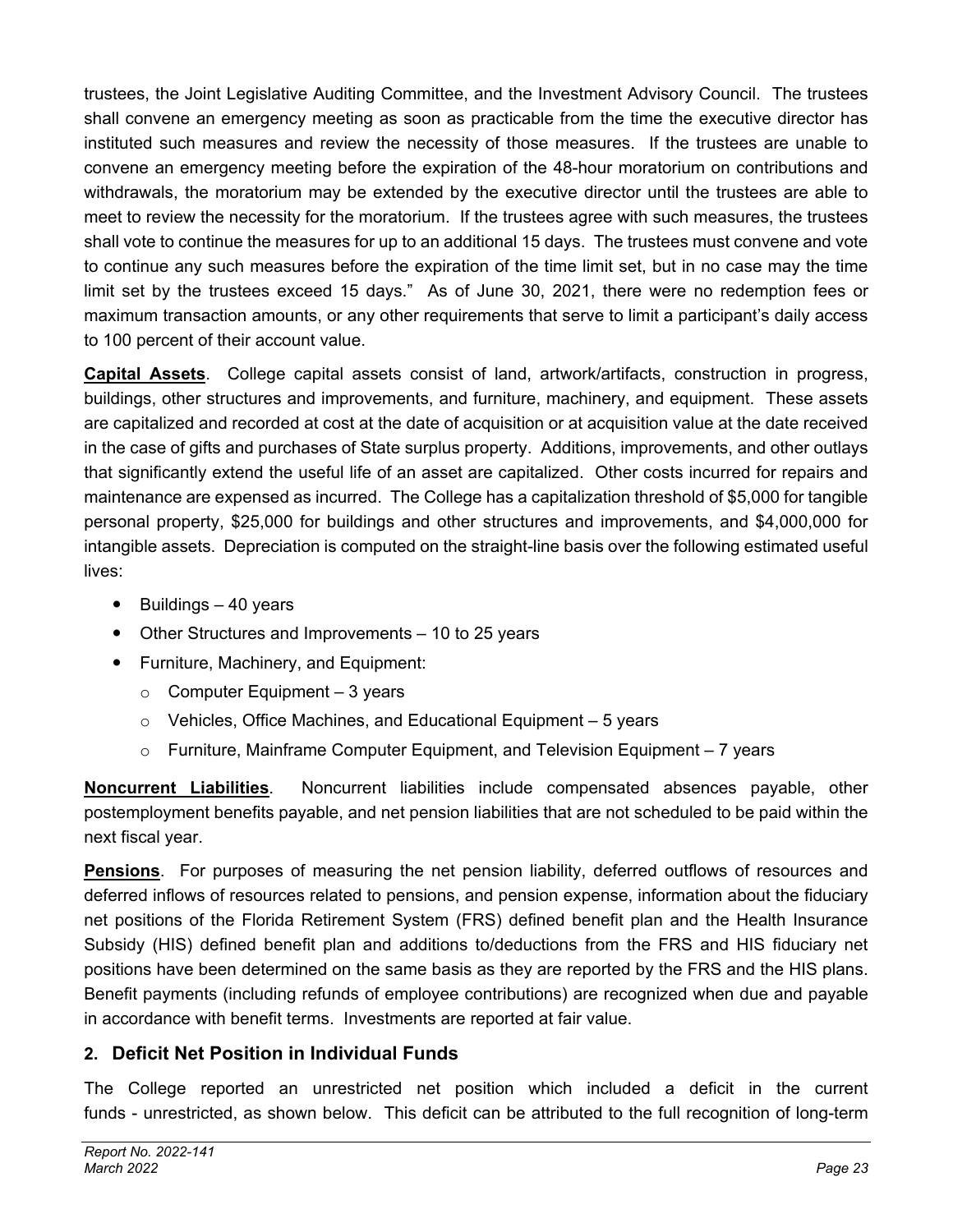liabilities (i.e., compensated absences payable, other postemployment benefits (OPEB) payable, and net pension liability) in the current unrestricted funds.

| Fund                                                          | <b>Net Position</b> |                         |  |  |
|---------------------------------------------------------------|---------------------|-------------------------|--|--|
| <b>Current Funds - Unrestricted</b><br><b>Auxiliary Funds</b> | \$.                 | (19,509,116)<br>661,866 |  |  |
| Total                                                         | S                   | (18, 847, 250)          |  |  |

### **3. Investments**

**College Investments**. The Board of Trustees had not adopted a written investment policy. Therefore, pursuant to Section 218.415(17), Florida Statutes, the College is authorized to invest in the Florida PRIME investment pool, administered by the SBA; Securities and Exchange Commission registered money market funds with the highest credit quality rating from a nationally recognized rating agency; interest-bearing time deposits and savings accounts in qualified public depositories, as defined by Section 280.02, Florida Statutes; and direct obligations of the United States Treasury.

At June 30, 2021, the College reported no investments.

**Component Units' Investments**. The component units categorize fair value measurements within the fair value hierarchy established by generally accepted accounting principles. The hierarchy is based on the valuation inputs used to measure the fair value of the asset. Level 1 inputs are quoted prices in active markets for identical assets; Level 2 inputs are significant other observable inputs; and Level 3 inputs are significant unobservable inputs.

Investments held by the College's component units are reported at fair value as follows: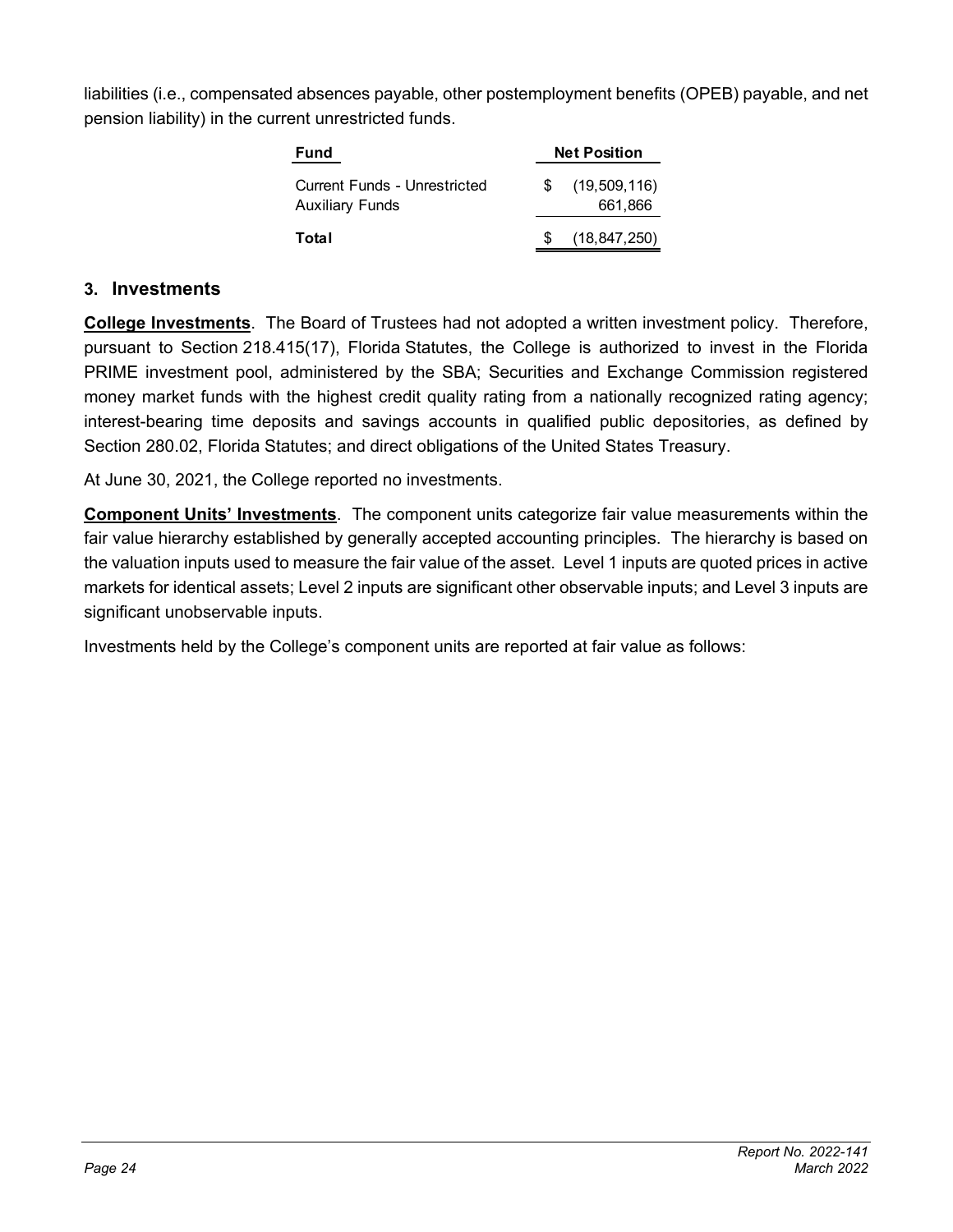|                                                |                 |               | Pensacola<br><b>State College</b> | <b>WSRE-TV</b>   |                  |
|------------------------------------------------|-----------------|---------------|-----------------------------------|------------------|------------------|
|                                                | Average         | <b>Credit</b> | Foundation, Inc.                  | Foundation, Inc. |                  |
| <b>Investment Type</b>                         | <b>Maturity</b> | Quality       | 12-31-20                          | 6-30-21          | Total $(1)$      |
| <b>Federal Agency Obligations</b>              |                 |               |                                   |                  |                  |
| Government National Mortgage Association II    |                 |               |                                   |                  |                  |
| Modified Pass Through Pool                     | (2)             | (2)           | \$<br>202                         | \$               | \$<br>202        |
| <b>Fixed Income</b>                            |                 |               |                                   |                  |                  |
| Vanguard Short-Term Investment-Grade Fund      | 2.9 Years       | (3)           | 883,353                           | 74,139           | 957,492          |
| Vanguard Inflation-Protected Securities Fund   | 8.1 Years       | (3)           | 2,981,870                         |                  | 2,981,870        |
| <b>Federated Ultrashort Bond Fund</b>          | 1.1 Year        | (3)           | 1,047,387                         |                  | 1,047,387        |
| <b>Federated Total Return Bond Fund</b>        | 6.9 Years       | (3)           | 3,125,502                         |                  | 3,125,502        |
| Federated Hermes Total Return Bond Fund        | 6.7 Years       | (3)           |                                   | 396.606          | 396,606          |
| <b>PIMCO Funds Low Duration Fund</b>           | 1.7 Years       | (3)           |                                   | 119,732          | 119,732          |
| Dodge & Cox Income Fund                        | 9.2 Years       | (3)           | 2,981,878                         |                  | 2,981,878        |
| Dodge & Cox Income Fund                        | 9 Years         | (3)           |                                   | 395,086          | 395,086          |
| <b>Equities</b>                                |                 |               |                                   |                  |                  |
| Vanguard 500 Index Fund                        | (2)             | (2)           | 11,397,609                        | 662,112          | 12,059,721       |
| Vanguard Small Cap Index Fund                  | (2)             | (2)           | 3,050,527                         |                  | 3,050,527        |
| Vanguard Developed Market Index Fund           | (2)             | (2)           | 2,232,601                         | 129,930          | 2,362,531        |
| Vanguard Mid Cap Index Fund                    | (2)             | (2)           | 3,289,584                         |                  | 3,289,584        |
| Invesco Oppenheimer Developing Markets Fund    | (2)             | (2)           |                                   | 66,149           | 66,149           |
| Oppenheimer Developing Markets Fund            | (2)             | (2)           | 626,812                           |                  | 626,812          |
| Alliance Bernstein Small Cap Growth Fund       | (2)             | (2)           |                                   | 83.064           | 83,064           |
| American EuroPacific Growth Fund               | (2)             | (2)           |                                   | 127,816          | 127,816          |
| <b>Fidelity Small Cap Value Fund</b>           | (2)             | (2)           |                                   | 83,831           | 83,831           |
| Touchstone Large Cap Focused Fund              | (2)             | (2)           |                                   | 354,766          | 354,766          |
| Janus Henderson Enterprise Fund                | (2)             | (2)           |                                   | 80,201           | 80,201           |
| JP Morgan Mid Cap Value Fund                   | (2)             | (2)           |                                   | 86,055           | 86,055           |
| Other                                          |                 |               |                                   |                  |                  |
| <b>Real Estate</b>                             | (2)             | (2)           | 246,800                           |                  | 246,800          |
| <b>Federated Hermes Government Obligations</b> | (2)             | (2)           |                                   | 151,937          | 151,937          |
| <b>Total Component Units' Investments</b>      |                 |               | \$<br>31,864,125                  | \$<br>2,811,424  | \$<br>34,675,549 |

(1) Federal Agency Obligations are reported at fair value using significant other observable inputs (Level 2 inputs). Real estate investments are reported at fair value using a property appraisal (Level 3 input). All other investments are reported at fair value using quoted market prices (Level 1 inputs).

(2) Investment risk disclosures are not required for these investments.

(3) These funds are not rated by a nationally recognized statistical rating organization.

*Interest Rate Risk*: Interest rate risk is the risk that changes in interest rates will adversely affect the fair value of an investment.

The Pensacola State College Foundation, Inc.'s investment in the Vanguard Short-Term Investment-Grade Fund had an average effective duration of 2.6 years. The Vanguard Inflation-Protected Securities Fund had an average effective duration of 7.3 years. The Federated Total Return Bond Fund had an average effective duration of 5.6 years. The Federated Ultrashort Bond Fund had an average effective duration of 0.9 years. The Dodge & Cox Income Fund had an average effective duration of 4.9 years.

The WSRE-TV Foundation, Inc.'s investment in the Vanguard Short-Term Investment-Grade Fund had an average effective duration of 2.7 years. The Federated Hermes Total Return Bond Fund had an average effective duration of 5.6 years. The PIMCO Funds Low Duration had an average effective duration of 1.7 years. The Dodge & Cox Income Fund had an average effective duration of 5.2 years.

*Credit Risk*: Credit risk is the risk that the issuer or other counterparty to an investment will not fulfill its obligation, causing an investor to experience a loss of principal.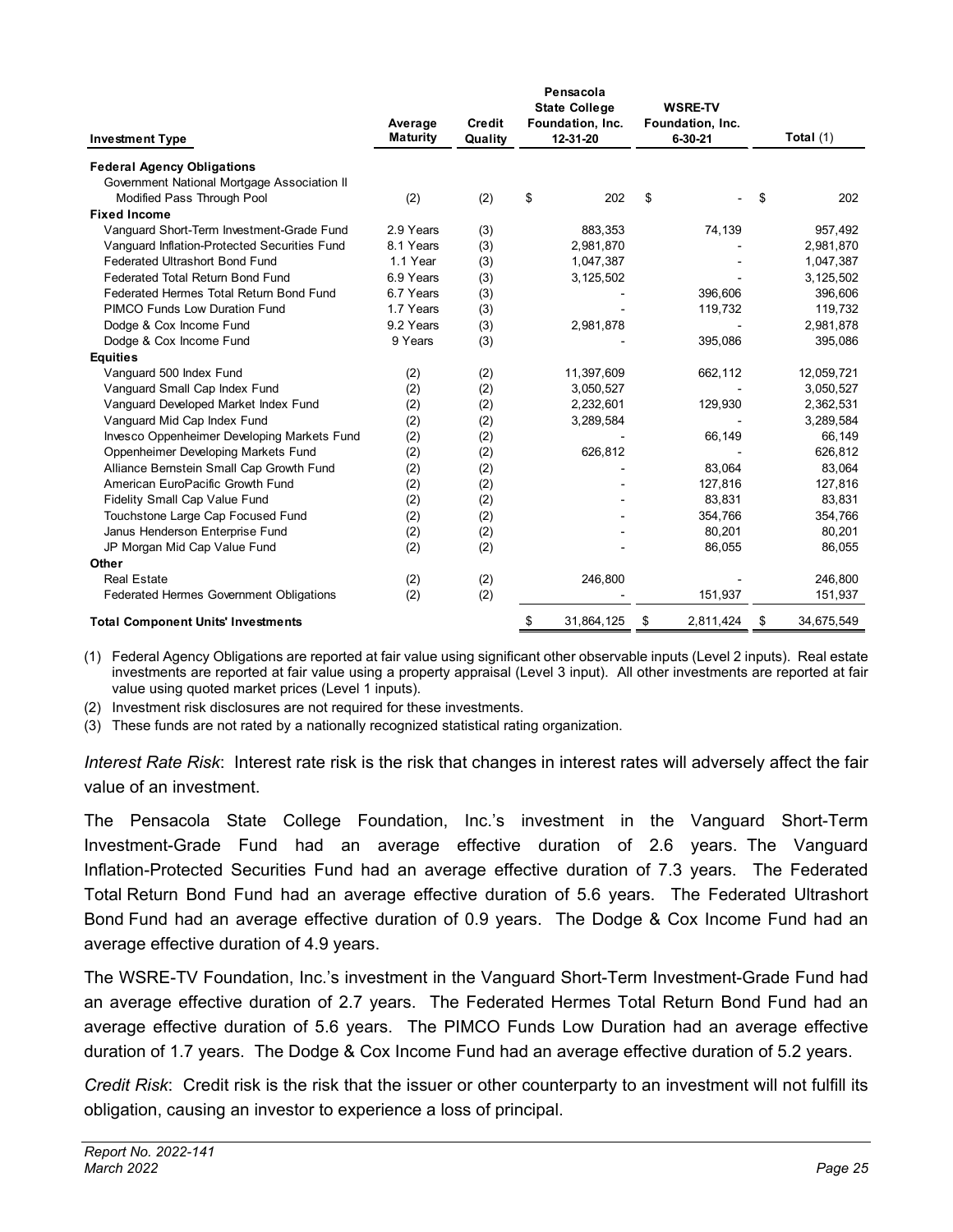As a means of limiting its exposure to losses arising from credit risk, the Pensacola State College Foundation, Inc.'s investment policies limit the exposure of its various investment types. The Foundation's investment policy permits investment in equities listed on a national exchange and bonds issued in United States dollars. Uses of leverage in an account (margin or derivatives securities that increase risk) are prohibited as an investment. Cash should be transitional or held for the purpose of providing liquidity to meet the Foundation's cash flow requirements. This includes commercial paper with an A-1 or P-1 rating at the time of initial investment and money market funds.

The WSRE-TV Foundation, Inc. holds assets within two separate investment portfolios separated between operating funds and endowment funds. The Foundation's investment policy guidelines provide for allocations in which equity investments will not exceed 65 percent for the endowment portfolio and 20 percent for the operating account. There is a caveat included in the investment policy that allows for up to a 5 percent deviation from those percentages to allow for market adjustments. The endowment portfolio at June 30, 2021, meets the policy guidelines, with equities representing 66 percent, fixed income representing 29 percent, and cash equivalents representing 5 percent. The short-term investment portfolio meets these requirements at June 30, 2021, with 20 percent in equity investments, 74 percent in fixed income investments, and 6 percent in cash.

*Custodial Credit Risk*: Custodial credit risk is the risk that, in the event of the failure of the counterparty, the investor will not be able to recover the value of its investment or collateral securities that are in the possession of an outside party.

At December 31, 2020, the Pensacola State College Foundation, Inc.'s cash equivalents consisted of \$304,087 held in the Federated Government Obligations money market mutual fund. The fund seeks to preserve the value of the investments at \$1 per share; however, it is not insured or guaranteed by the Federal Deposit Insurance Corporation or any other government agency.

The WSRE-TV Foundation, Inc. does not have a policy for custodial credit risk, however, the Foundation has not experienced any losses and believes it is not exposed to significant risk.

*Concentration of Credit Risk*: Concentration of credit risk is the risk of loss attributed to the magnitude of the investor's investment in a single issuer.

The Pensacola State College Foundation, Inc.'s funds are invested to produce maximum total return consistent with prudent risk limits. The allocation of the portfolio over the various asset classes is the single most important determinant of investment risk and return. The Foundation's investment policy uses target ranges of 45 to 75 percent in equity securities and 25 to 55 percent in fixed income securities. Ranges within equity securities are as follows: 20 percent or less in international and emerging market equities and 5 to 25 percent in small capitalization equities. Ranges within fixed income securities are 5 percent or less in a diversified portfolio of non-investment grade bonds. No more than 5 percent of Foundation assets may be invested in any one issuer, except the U.S. Government. The investments at December 31, 2020, meet the investment policy guidelines with equity securities representing 65 percent, and fixed income securities representing 35 percent, of the asset allocation.

The WSRE-TV Foundation, Inc. did not have any investments at June 30, 2021, in which over 5 percent of the total investment portfolio is derived from one issuer, excluding U.S. Government and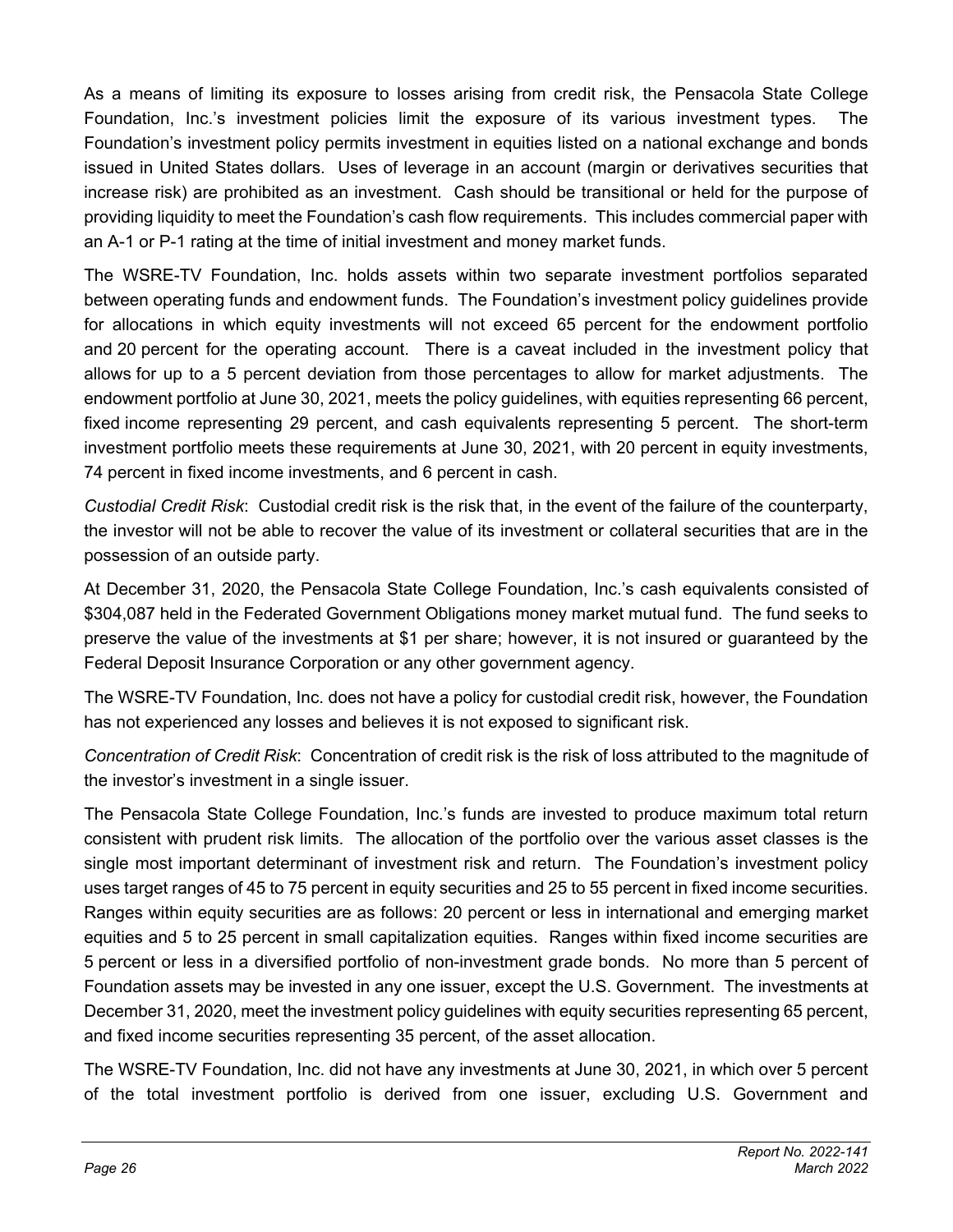U.S. Government agency-backed securities, investments in mutual funds, and other pooled investment funds.

## **4. Accounts Receivable**

The significant amount of the accounts receivable is attributable to \$9,798,076 due from insurance in relation to Hurricane Sally. In addition, accounts receivable of \$582,840 represents amounts for student fee deferments, various student services provided by the College, uncollected commissions for food service and vending machine sales, unused credit memos, and contract and grant reimbursements due from third parties. The accounts receivable reported are net of allowance for doubtful accounts of \$238,662.

## **5. Notes Receivable**

Notes receivable of \$64,284 represent student loans under the short-term loan program and are reported net of a \$67,011 allowance for doubtful notes.

## **6. Due From Other Governmental Agencies**

The amount due from other governmental agencies primarily consists of amounts due for reimbursement of grant and scholarship expenses.

## **7. Due From Component Unit**

The \$67,328 reported as due from component unit primarily consists of amounts owed to the College by the Pensacola State College Foundation, Inc., (Foundation) for scholarships and student aid. The College's financial statements are reported for the fiscal year ended June 30, 2021. The Foundation's financial statements are reported for the fiscal year ended December 31, 2020. Accordingly, amounts reported by the College as due from component unit on the statement of net position do not agree with amounts reported by the Foundation as due to the College.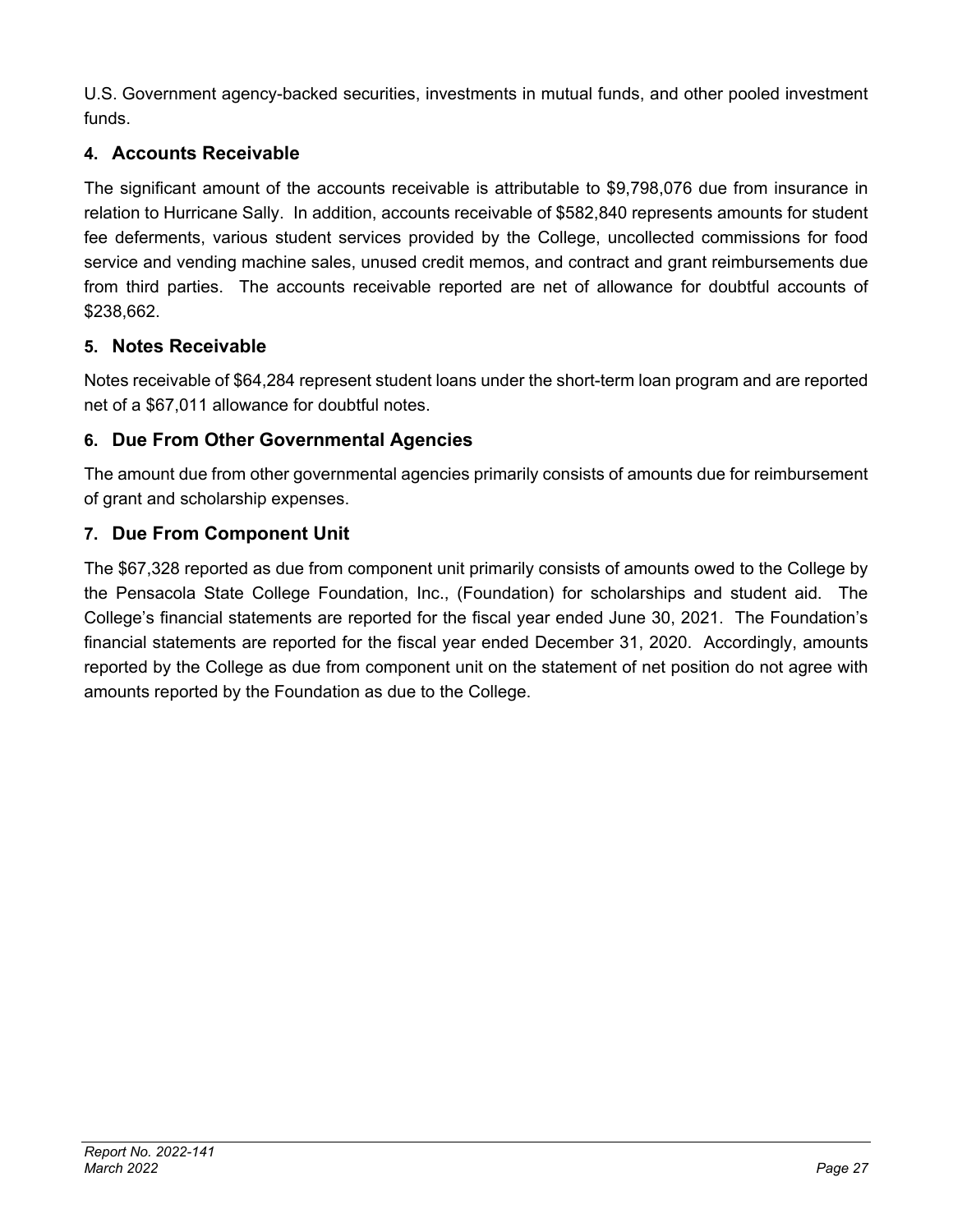### **8. Capital Assets**

Capital assets activity for the fiscal year ended June 30, 2021, is shown in the following table:

| Description                                  | <b>Beginning</b><br><b>Balance</b> | (1)<br><b>Adjustments</b> | <b>Additions</b> | <b>Reductions</b> | Ending<br><b>Balance</b> |
|----------------------------------------------|------------------------------------|---------------------------|------------------|-------------------|--------------------------|
| Nondepreciable Capital Assets:               |                                    |                           |                  |                   |                          |
| Land                                         | \$12,794,717                       | \$                        | \$               | \$                | \$<br>12,794,717         |
| Artwork/Artifacts                            | 146,027                            |                           |                  |                   | 146,027                  |
| <b>Construction in Progress</b>              | 14,094,683                         |                           |                  | (14, 047, 195)    | 47,488                   |
| <b>Total Nondepreciable Capital Assets</b>   | \$27,035,427                       | \$                        | \$               | \$(14,047,195)    | \$12,988,232             |
| Depreciable Capital Assets:                  |                                    |                           |                  |                   |                          |
| <b>Buildings</b>                             | \$75,750,383                       | \$                        | \$15,214,809     | \$<br>(18, 848)   | \$90,946,344             |
| Other Structures and Improvements            | 11,587,103                         |                           | 282,250          |                   | 11,869,353               |
| Furniture, Machinery, and Equipment          | 18,324,409                         |                           | 1,187,129        | (752, 955)        | 18,758,583               |
| <b>Total Depreciable Capital Assets</b>      | 105,661,895                        |                           | 16,684,188       | (771, 803)        | 121,574,280              |
| Less, Accumulated Depreciation:              |                                    |                           |                  |                   |                          |
| <b>Buildings</b>                             | 44,856,296                         |                           | 1,584,338        |                   | 46,440,634               |
| Other Structures and Improvements            | 11,045,978                         | 24,912                    | 138,922          |                   | 11,209,812               |
| Furniture, Machinery, and Equipment          | 13,705,633                         |                           | 1,543,089        | (744, 096)        | 14,504,626               |
| <b>Total Accumulated Depreciation</b>        | 69,607,907                         | 24,912                    | 3,266,349        | (744, 096)        | 72, 155, 072             |
| <b>Total Depreciable Capital Assets, Net</b> | \$36,053,988                       | \$<br>(24, 912)           | \$13,417,839     | \$<br>(27, 707)   | \$49,419,208             |

(1) Adjustments were made to correct prior fiscal year accounting errors.

#### **9. Unearned Revenue**

Unearned revenue includes contract revenue, restricted grants and contracts, and other unearned revenue. As of June 30, 2021, the College reported the following amounts as unearned revenue:

| <b>Description</b>                                               | Amount             |
|------------------------------------------------------------------|--------------------|
| <b>Restricted Grants and Contracts</b><br>Other Unearned Revenue | \$2.454.731<br>724 |
| <b>Total Unearned Revenue</b>                                    | \$2,455,455        |

#### **10. Long-Term Liabilities**

Long-term liabilities activity for the fiscal year ended June 30, 2021, is shown in the following table:

| <b>Description</b>                                          | <b>Beginning</b><br><b>Balance</b> | <b>Additions</b> | <b>Reductions</b> | <b>Ending</b><br><b>Balance</b> |    | <b>Current</b><br><b>Portion</b> |
|-------------------------------------------------------------|------------------------------------|------------------|-------------------|---------------------------------|----|----------------------------------|
| <b>Compensated Absences Payable</b><br>Other Postemployment | 5.279.118<br>S                     | 391.156<br>\$    | 723.948<br>\$     | 4.946.326<br>S.                 | S  | 579,479                          |
| <b>Benefits Payable</b>                                     | 1,162,085                          | 229,200          | 4.936             | 1.386.349                       |    | 15,695                           |
| Net Pension Liability                                       | 29,369,129                         | 17,751,898       | 11,867,735        | 35,253,292                      |    | 92,882                           |
| <b>Total Long-Term Liabilities</b>                          | \$35,810,332                       | \$18,372,254     | \$12,596,619      | \$41,585,967                    | \$ | 688,056                          |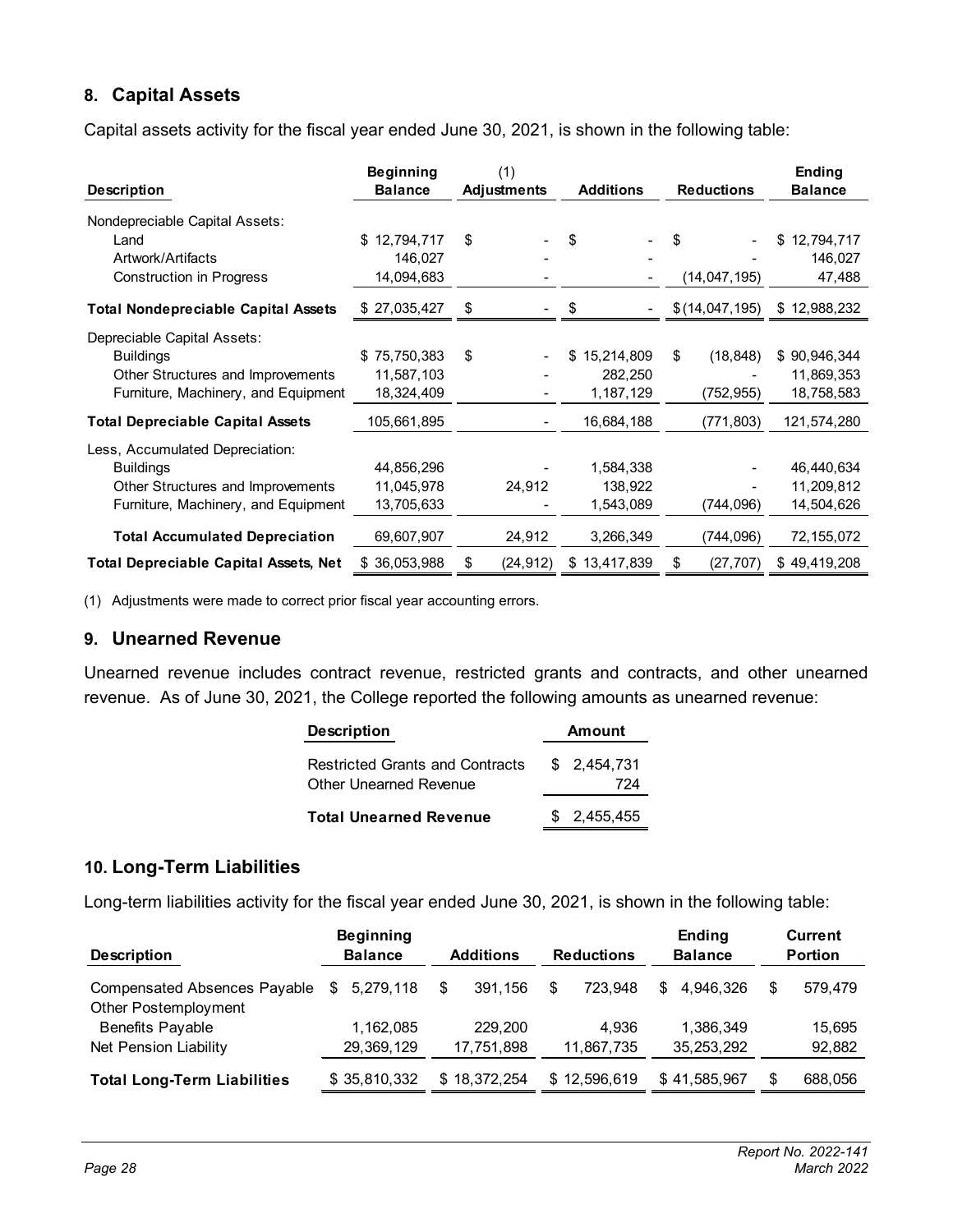**Compensated Absences Payable**. College employees may accrue annual and sick leave based on length of service, subject to certain limitations regarding the amount that will be paid upon termination. The College reports a liability for the accrued leave; however, State noncapital appropriations fund only the portion of accrued leave that is used or paid in the current fiscal year. Although the College expects the liability to be funded primarily from future appropriations, generally accepted accounting principles do not permit the recording of a receivable in anticipation of future appropriations. At June 30, 2021, the estimated liability for compensated absences, which includes the College's share of the Florida Retirement System and FICA contributions, totaled \$4,946,326. The current portion of the compensated absences liability, \$579,479, is the amount expected to be paid in the coming fiscal year and represents a historical percentage of leave used applied to total accrued leave liability.

**Other Postemployment Benefits Payable**. The College follows GASB Statement No. 75, *Accounting and Financial Reporting for Postemployment Benefits Other Than Pensions*, for other postemployment benefits administered by the Florida College System Risk Management Consortium (Consortium).

## *General Information about the OPEB Plan*

*Plan Description*. The Other Postemployment Benefits Plan (OPEB Plan) is a single-employer defined benefit plan administered by the Consortium that provides OPEB for all employees who satisfy the College's retirement eligibility provisions. Pursuant to the provisions of Section 112.0801, Florida Statutes, employees who retire from the College are eligible to participate in the College's healthcare benefits including medical and prescription drug coverage. The College subsidizes the premium rates paid by retirees by allowing them to participate in the OPEB Plan at reduced or blended group (implicitly subsidized) premium rates for both active and retired employees. These rates provide an implicit subsidy for retirees because, on an actuarial basis, their current and future claims are expected to result in higher costs to the OPEB Plan on average than those of active employees. The College does not offer any explicit subsidies for retiree coverage. Retirees are required to enroll in the Federal Medicare (Medicare) program for their primary health coverage as soon as they are eligible. The OPEB Plan contribution requirements and benefit terms of the College and the OPEB Plan members are established and may be amended by action from the Board. No assets are accumulated in a trust that meet the criteria in paragraph 4 of GASB Statement No. 75.

*Benefits Provided*. The OPEB Plan provides healthcare benefits for retirees and their dependents. The OPEB Plan only provides an implicit subsidy as described above.

*Employees Covered by Benefit Terms*. At June 30, 2019, the following employees were covered by the benefit terms:

| Inactive Employees or Beneficiaries Currently Receiving Benefits | 52  |  |
|------------------------------------------------------------------|-----|--|
| Deferred Retirement Option Program Members                       | 53  |  |
| <b>Active Employees</b>                                          | 523 |  |
| Total                                                            | 628 |  |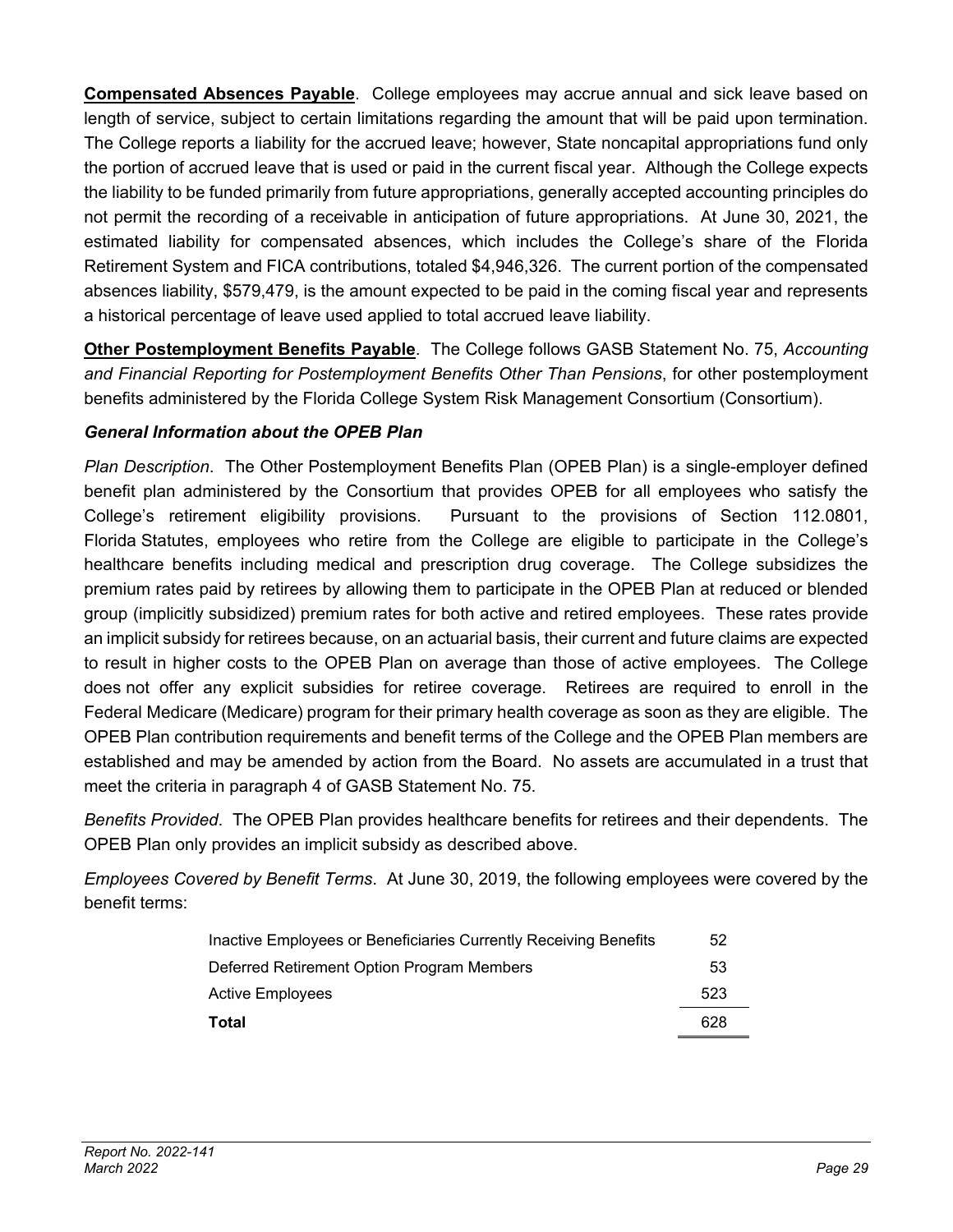## *Total OPEB Liability*

The College's total OPEB liability of \$1,386,349 was measured as of June 30, 2020, and was determined by an actuarial valuation as of June 30, 2019.

*Actuarial Assumptions and Other Inputs*. The total OPEB liability in the June 30, 2019, actuarial valuation was determined using the following actuarial assumptions and other inputs, applied to all periods included in the measurement, unless otherwise specified:

| Inflation                                                                                                     | 2.40 percent                                                                                                                                                        |
|---------------------------------------------------------------------------------------------------------------|---------------------------------------------------------------------------------------------------------------------------------------------------------------------|
| Real Wage Growth                                                                                              | 0.85 percent                                                                                                                                                        |
| Wage Inflation                                                                                                | 3.25 percent                                                                                                                                                        |
| Salary Increases, Including Inflation<br><b>Regular Employees</b><br>Senior Management<br><b>Special Risk</b> | $3.40$ percent $-7.80$ percent<br>4.10 percent $-8.20$ percent<br>4.80 percent $-7.40$ percent                                                                      |
| Municipal Bond Index Rate<br><b>Prior Measurement Date</b><br>Measurement Date                                | 3.50 percent<br>2.21 percent                                                                                                                                        |
| <b>Healthcare Cost Trend Rates</b><br>Pre Medicare<br>Medicare                                                | 7.00 percent for 2019, decreasing to an<br>ultimate rate of 4.60 percent by 2026<br>5.00 percent for 2019 decreasing to an<br>ultimate rate of 4.60 percent by 2021 |

The discount rate was based on the Bond Buyer General Obligation 20-year Municipal Bond Index.

Mortality rates were based on the PUB-2010 mortality tables, with adjustments for FRS experience and generational mortality improvements using Scale MP-2018.

The demographic actuarial assumptions for retirement, disability incidence, withdrawal, and salary increases used in the June 30, 2019, valuation were based on the results of an actuarial experience study for the period July 1, 2013, through June 30, 2018, adopted by the FRS.

The remaining actuarial assumptions (e.g., initial per capita costs, health care cost trends, rate of plan participation, rates of plan election, etc.) used in the June 30, 2019, valuation were based on a review of recent plan experience done concurrently with the June 30, 2019, valuation.

#### *Changes in the Total OPEB Liability*

|                                        | Amount  |           |  |
|----------------------------------------|---------|-----------|--|
| Balance at June 30, 2020               | S       | 1,162,085 |  |
| <b>Changes for the Year:</b>           |         |           |  |
| Service Cost                           |         | 52,720    |  |
| Interest                               |         | 42,432    |  |
| Changes in Assumptions or Other Inputs | 134,048 |           |  |
| <b>Benefit Payments</b>                |         | (4,936)   |  |
| <b>Net Changes</b>                     |         | 224,264   |  |
| Balance at June 30, 2021               | \$      | 1,386,349 |  |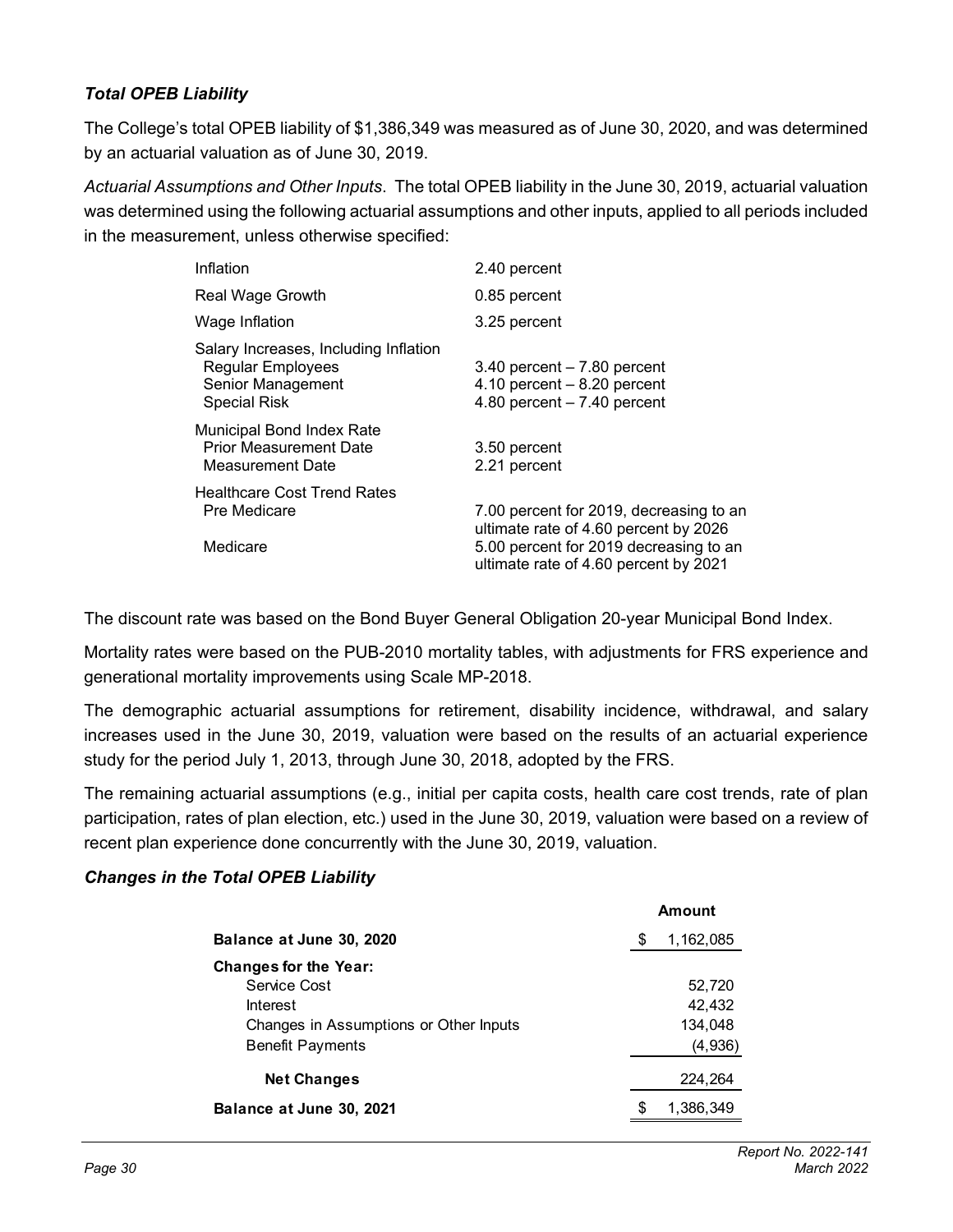Changes of assumptions and other inputs reflect a change in the discount rate from 3.50 percent in 2019 to 2.21 percent in 2020.

*Sensitivity of the Total OPEB Liability to Changes in the Discount Rate*. The following table presents the total OPEB liability of the College, as well as what the College's total OPEB liability would be if it were calculated using a discount rate that is 1 percentage point lower (1.21 percent) or 1 percentage point higher (3.21 percent) than the current rate:

|                      | $1\%$                         | <b>Current</b>                     | $1\%$                         |
|----------------------|-------------------------------|------------------------------------|-------------------------------|
|                      | <b>Decrease</b><br>$(1.21\%)$ | <b>Discount Rate</b><br>$(2.21\%)$ | <b>Increase</b><br>$(3.21\%)$ |
| Total OPEB liability | \$1.765.441                   | \$1,386,349                        | \$1,101,699                   |

*Sensitivity of the Total OPEB Liability to Changes in the Healthcare Cost Trend Rates*. The following table presents the total OPEB liability of the College, as well as what the College's total OPEB liability would be if it were calculated using healthcare cost trend rates that are 1 percentage point lower or 1 percentage point higher than the current healthcare cost trend rates:

|                      |             | <b>Healthcare</b><br><b>Cost Trend</b> |             |
|----------------------|-------------|----------------------------------------|-------------|
|                      | 1% Decrease | Rates                                  | 1% Increase |
| Total OPEB liability | \$1,066,543 | \$1.386.349                            | \$1.828.103 |

## *OPEB Expense and Deferred Outflows of Resources and Deferred Inflows of Resources Related to OPEB*

For the fiscal year ended June 30, 2021, the College recognized OPEB expense of \$142,304. At June 30, 2021, the College reported deferred outflows of resources and deferred inflows of resources related to OPEB from the following sources:

| <b>Description</b>                                    | <b>Deferred Outflows</b><br>of Resources |    | <b>Deferred Inflows</b><br>of Resources |  |
|-------------------------------------------------------|------------------------------------------|----|-----------------------------------------|--|
| Differences between expected<br>and actual experience | \$                                       | \$ | 17,388                                  |  |
| Change of assumptions or other inputs                 | 367,215                                  |    | 26,071                                  |  |
| Transactions subsequent to the<br>measurement date    | 15,695                                   |    |                                         |  |
| Total                                                 | \$<br>382,910                            | S  | 43.459                                  |  |

Of the total amount reported as deferred outflows of resources related to OPEB, \$15,695 resulting from transactions subsequent to the measurement date and before the end of the fiscal year will be included as a reduction of the total OPEB liability in the fiscal year ending June 30, 2022. Other amounts reported as deferred outflows of resources and deferred inflows of resources related to OPEB will be recognized in OPEB expense as follows: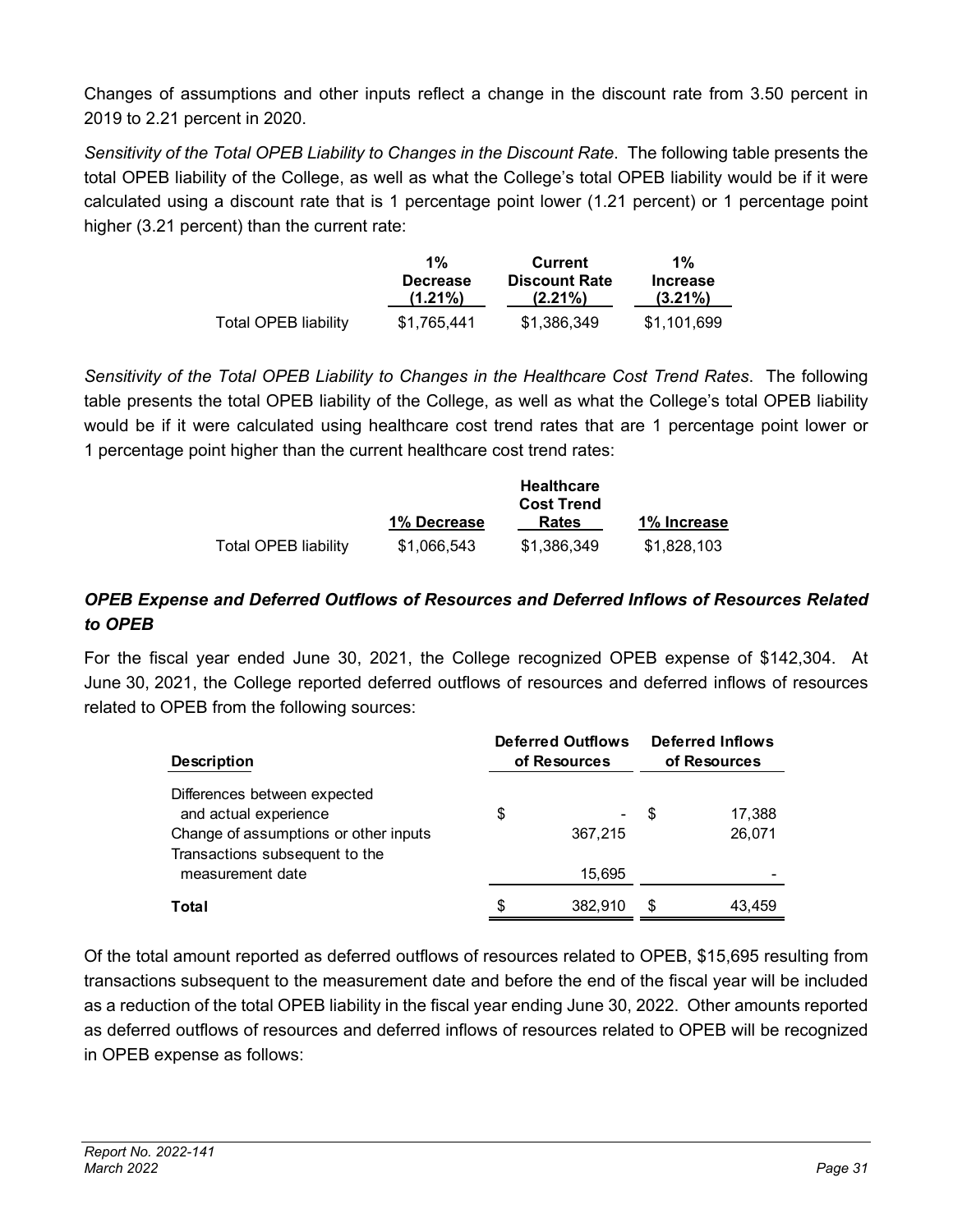| <b>Fiscal Year Ending June 30</b> |    | Amount           |  |  |
|-----------------------------------|----|------------------|--|--|
| 2022                              | \$ | 47,152           |  |  |
| 2023                              |    | 47,152           |  |  |
| 2024<br>2025                      |    | 47,152<br>47,152 |  |  |
| 2026                              |    | 50,053           |  |  |
| Thereafter                        |    | 85,095           |  |  |
| Total                             |    | 323,756          |  |  |

**Net Pension Liability**. As a participating employer in the Florida Retirement System (FRS), the College recognizes its proportionate share of the collective net pension liabilities of the FRS cost-sharing multiple-employer defined benefit plans. As of June 30, 2021, the College's proportionate share of the net pension liabilities totaled \$35,253,292. Note 11. includes a complete discussion of defined benefit pension plans.

## **11. Retirement Plans – Defined Benefit Pension Plans**

#### *General Information about the Florida Retirement System (FRS)*

The FRS was created in Chapter 121, Florida Statutes, to provide a defined benefit pension plan for participating public employees. The FRS was amended in 1998 to add the Deferred Retirement Option Program (DROP) under the defined benefit plan and amended in 2000 to provide a defined contribution plan alternative to the defined benefit plan for FRS members effective July 1, 2002. This integrated defined contribution pension plan is the FRS Investment Plan. Chapter 121, Florida Statutes, also provides for nonintegrated, optional retirement programs in lieu of the FRS to certain members of the Senior Management Service Class employed by the State and faculty and specified employees of State colleges. Chapter 112, Florida Statutes, established the HIS Program, a cost-sharing multiple-employer defined benefit pension plan to assist retired members of any State-administered retirement system in paying the costs of health insurance.

Essentially all regular employees of the College are eligible to enroll as members of the State-administered FRS. Provisions relating to the FRS are established by Chapters 121 and 122, Florida Statutes; Chapter 112, Part IV, Florida Statutes; Chapter 238, Florida Statutes; and FRS Rules, Chapter 60S, Florida Administrative Code; wherein eligibility, contributions, and benefits are defined and described in detail. Such provisions may be amended at any time by further action from the Florida Legislature. The FRS is a single retirement system administered by the Florida Department of Management Services, Division of Retirement, and consists of two cost-sharing multiple-employer defined benefit plans and other nonintegrated programs. An annual comprehensive financial report of the FRS, which includes its financial statements, required supplementary information, actuarial report, and other relevant information, is available from the Florida Department of Management Services Web site (www.dms.myflorida.com).

The College's FRS and HIS pension expense totaled \$5,681,555 for the fiscal year ended June 30, 2021.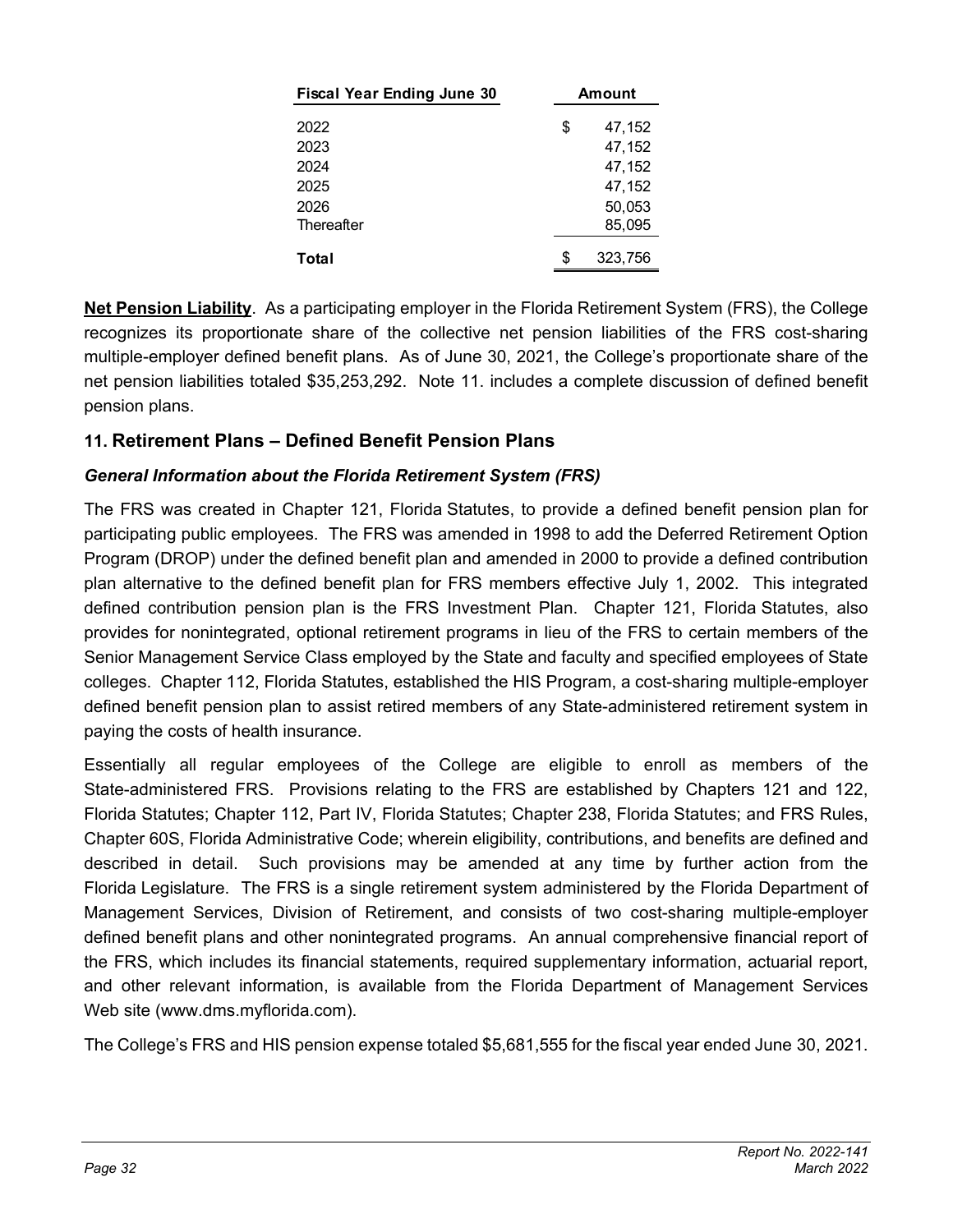## **FRS Pension Plan**

*Plan Description*. The FRS Pension Plan (Plan) is a cost-sharing multiple-employer defined benefit pension plan, with a DROP for eligible employees. The general classes of membership are as follows:

- *Regular Class* Members of the FRS who do not qualify for membership in the other classes.
- *Senior Management Service Class* Members in senior management level positions.
- *Special Risk Class* Members who are employed as law enforcement officers and meet the criteria to qualify for this class.

Employees enrolled in the Plan prior to July 1, 2011, vest at 6 years of creditable service and employees enrolled in the Plan on or after July 1, 2011, vest at 8 years of creditable service. All vested members, enrolled prior to July 1, 2011, are eligible for normal retirement benefits at age 62 or at any age after 30 years of creditable service except for members classified as special risk who are eligible for normal retirement benefits at age 55 or at any age after 25 years of creditable service. All members enrolled in the Plan on or after July 1, 2011, once vested, are eligible for normal retirement benefits at age 65 or any time after 33 years of creditable service, except for members classified as special risk who are eligible for normal retirement benefits at age 60 or at any age after 30 years of creditable service. Employees enrolled in the Plan may include up to 4 years of credit for military service toward creditable service. The Plan also includes an early retirement provision; however, there is a benefit reduction for each year a member retires before his or her normal retirement date. The Plan provides retirement, disability, death benefits, and annual cost-of-living adjustments to eligible participants.

The DROP, subject to provisions of Section 121.091, Florida Statutes, permits employees eligible for normal retirement under the Plan to defer receipt of monthly benefit payments while continuing employment with an FRS-participating employer. An employee may participate in DROP for a period not to exceed 60 months after electing to participate. During the period of DROP participation, deferred monthly benefits are held in the FRS Trust Fund and accrue interest. The net pension liability does not include amounts for DROP participants, as these members are considered retired and are not accruing additional pension benefits.

*Benefits Provided*. Benefits under the Plan are computed on the basis of age and/or years of service, average final compensation, and service credit. Credit for each year of service is expressed as a percentage of the average final compensation. For members initially enrolled before July 1, 2011, the average final compensation is the average of the 5 highest fiscal years' earnings; for members initially enrolled on or after July 1, 2011, the average final compensation is the average of the 8 highest fiscal years' earnings. The total percentage value of the benefit received is determined by calculating the total value of all service, which is based on retirement plan and/or the class to which the member belonged when the service credit was earned. Members are eligible for in-line-of-duty or regular disability and survivors' benefits. The following table shows the percentage value for each year of service credit earned: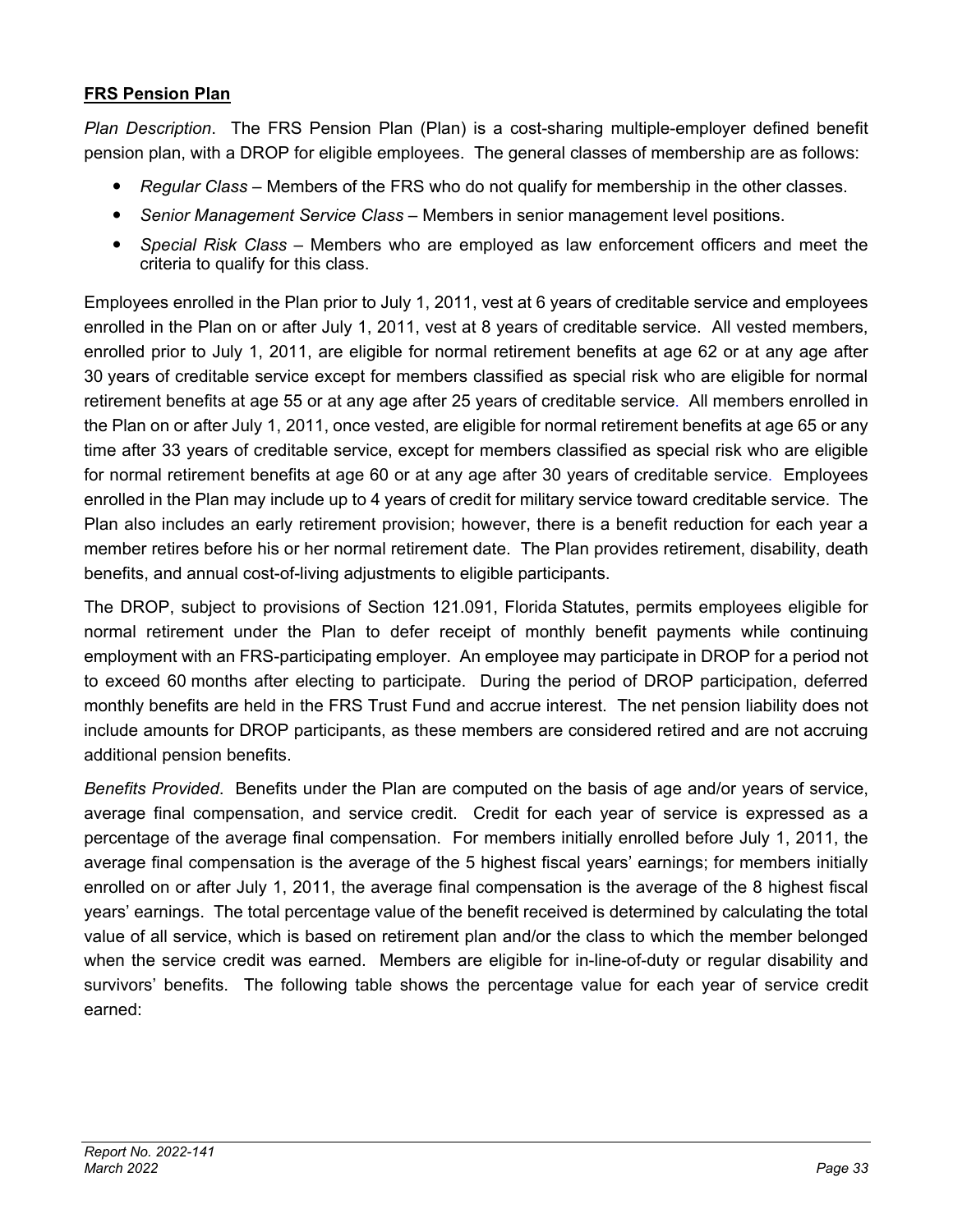| Class, Initial Enrollment, and Retirement Age/Years of Service    | % Value |
|-------------------------------------------------------------------|---------|
| Regular Class members initially enrolled before July 1, 2011      |         |
| Retirement up to age 62 or up to 30 years of service              | 1.60    |
| Retirement at age 63 or with 31 years of service                  | 1.63    |
| Retirement at age 64 or with 32 years of service                  | 1.65    |
| Retirement at age 65 or with 33 or more years of service          | 1.68    |
| Regular Class members initially enrolled on or after July 1, 2011 |         |
| Retirement up to age 65 or up to 33 years of service              | 1.60    |
| Retirement at age 66 or with 34 years of service                  | 1.63    |
| Retirement at age 67 or with 35 years of service                  | 1.65    |
| Retirement at age 68 or with 36 or more years of service          | 1.68    |
| <b>Senior Management Service Class</b>                            | 2.00    |
| <b>Special Risk Class</b>                                         | 3.00    |

As provided in Section 121.101, Florida Statutes, if the member was initially enrolled in the Plan before July 1, 2011, and all service credit was accrued before July 1, 2011, the annual cost-of-living adjustment is 3 percent per year. If the member was initially enrolled before July 1, 2011, and has service credit on or after July 1, 2011, there is an individually calculated cost-of-living adjustment. The annual cost-of-living adjustment is a proportion of 3 percent determined by dividing the sum of the pre-July 2011 service credit by the total service credit at retirement multiplied by 3 percent. Plan members initially enrolled on or after July 1, 2011, will not have a cost-of-living adjustment after retirement.

*Contributions*. The Florida Legislature establishes contribution rates for participating employers and employees. Contribution rates during the 2020-21 fiscal year were:

|                                                                                             | <b>Percent of Gross Salary</b> |                |
|---------------------------------------------------------------------------------------------|--------------------------------|----------------|
| <b>Class</b>                                                                                | <b>Employee</b>                | Employer $(1)$ |
| FRS, Regular                                                                                | 3.00                           | 10.00          |
| FRS, Senior Management Service                                                              | 3.00                           | 27.29          |
| FRS, Special Risk                                                                           | 3.00                           | 24.45          |
| Deferred Retirement Option Program (applicable to<br>members from all of the above classes) | 0.00                           | 16.98          |
| FRS, Reemployed Retiree                                                                     | (2)                            | (2)            |

(1) Employer rates include 1.66 percent for the postemployment health insurance subsidy. Also, employer rates, other than for DROP participants, include 0.06 percent for administrative costs of the Investment Plan.

(2) Contribution rates are dependent upon retirement class in which reemployed.

The College's contributions to the Plan totaled \$2,300,542 for the fiscal year ended June 30, 2021.

*Pension Liabilities, Pension Expense, and Deferred Outflows of Resources and Deferred Inflows of Resources Related to Pensions*. At June 30, 2021, the College reported a liability of \$26,343,740 for its proportionate share of the net pension liability. The net pension liability was measured as of June 30, 2020, and the total pension liability used to calculate the net pension liability was determined by an actuarial valuation as of July 1, 2020. The College's proportionate share of the net pension liability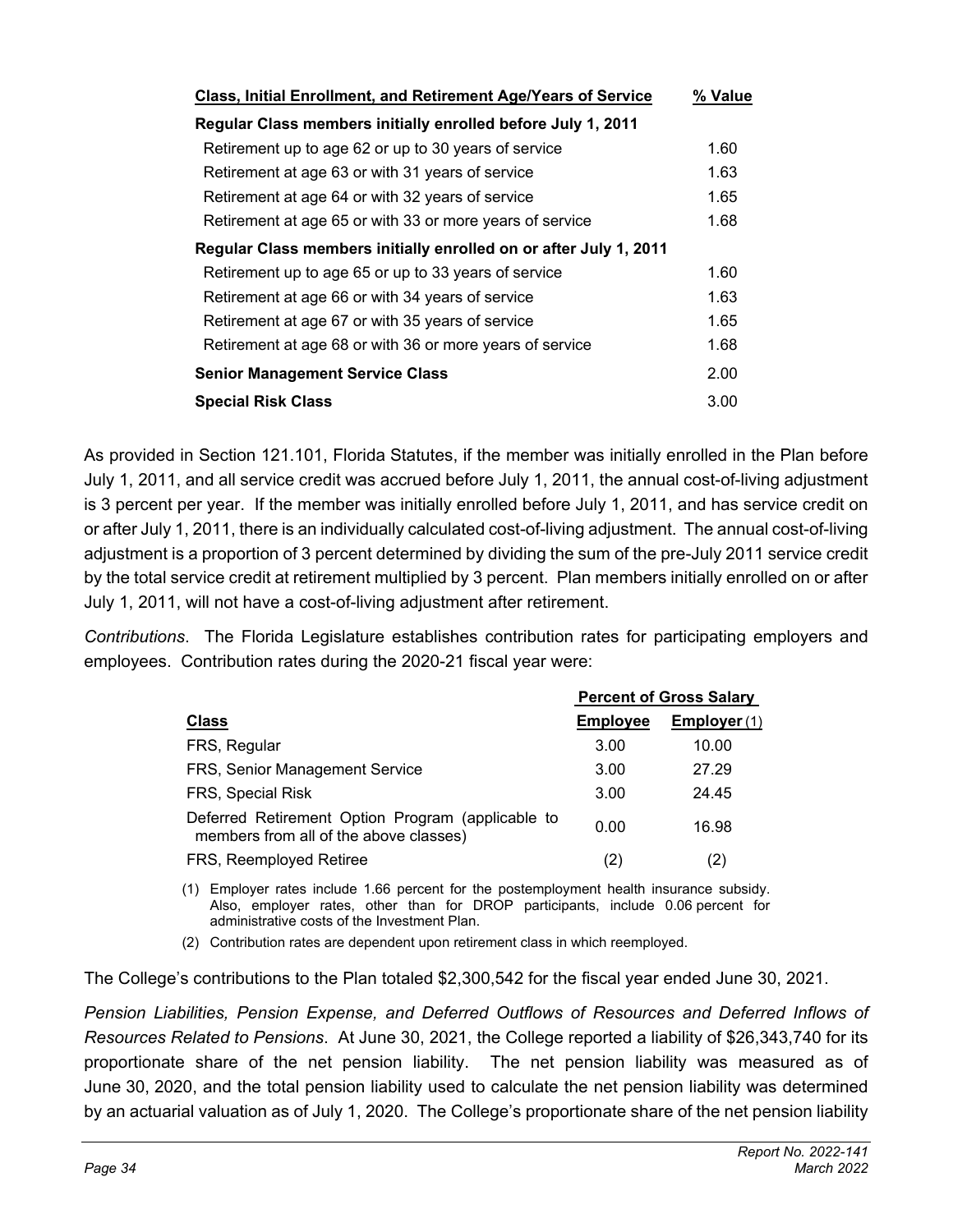was based on the College's 2019-20 fiscal year contributions relative to the total 2019-20 fiscal year contributions of all participating members. At June 30, 2020, the College's proportionate share was 0.060781828 percent, which was a decrease of 0.000657769 from its proportionate share measured as of June 30, 2019.

For the fiscal year ended June 30, 2021, the College recognized pension expense of \$5,197,250. In addition, the College reported deferred outflows of resources and deferred inflows of resources related to pensions from the following sources:

| <b>Deferred Outflows</b><br><b>Description</b><br>of Resources |    | Deferred Inflows<br>of Resources |   |         |
|----------------------------------------------------------------|----|----------------------------------|---|---------|
| Differences between expected and                               |    |                                  |   |         |
| actual experience                                              | \$ | 1,008,229                        | S |         |
| Change of assumptions                                          |    | 4.769.054                        |   |         |
| Net difference between projected and actual                    |    |                                  |   |         |
| earnings on FRS Plan investments                               |    | 1,568,532                        |   |         |
| Changes in proportion and differences between                  |    |                                  |   |         |
| College FRS contributions and proportionate                    |    |                                  |   |         |
| share of contributions                                         |    | 90.776                           |   | 619,838 |
| College FRS contributions subsequent to                        |    |                                  |   |         |
| the measurement date                                           |    | 2,300,542                        |   |         |
| Total                                                          | \$ | 9.737.133                        | S | 619.838 |

The deferred outflows of resources totaling \$2,300,542, resulting from College contributions subsequent to the measurement date will be recognized as a reduction of the net pension liability in the fiscal year ending June 30, 2022. Other amounts reported as deferred outflows of resources and deferred inflows of resources related to pensions will be recognized in pension expense as follows:

| <b>Fiscal Year Ending June 30</b> | Amount          |
|-----------------------------------|-----------------|
| 2022                              | 1,374,622<br>\$ |
| 2023                              | 2,301,555       |
| 2024                              | 2,094,765       |
| 2025                              | 1,067,208       |
| 2026                              | 12,935          |
| Thereafter                        | (34, 332)       |
| Total                             | 6,816,753       |

*Actuarial Assumptions*. The total pension liability in the July 1, 2020, actuarial valuation was determined using the following actuarial assumptions, applied to all periods included in the measurement:

| Inflation                 | 2.40 percent                                                                 |
|---------------------------|------------------------------------------------------------------------------|
| Salary increases          | 3.25 percent, average, including inflation                                   |
| Investment rate of return | 6.80 percent, net of pension plan investment<br>expense, including inflation |

Mortality rates were based on the PUB-2010 base table, projected generationally with Scale MP-2018.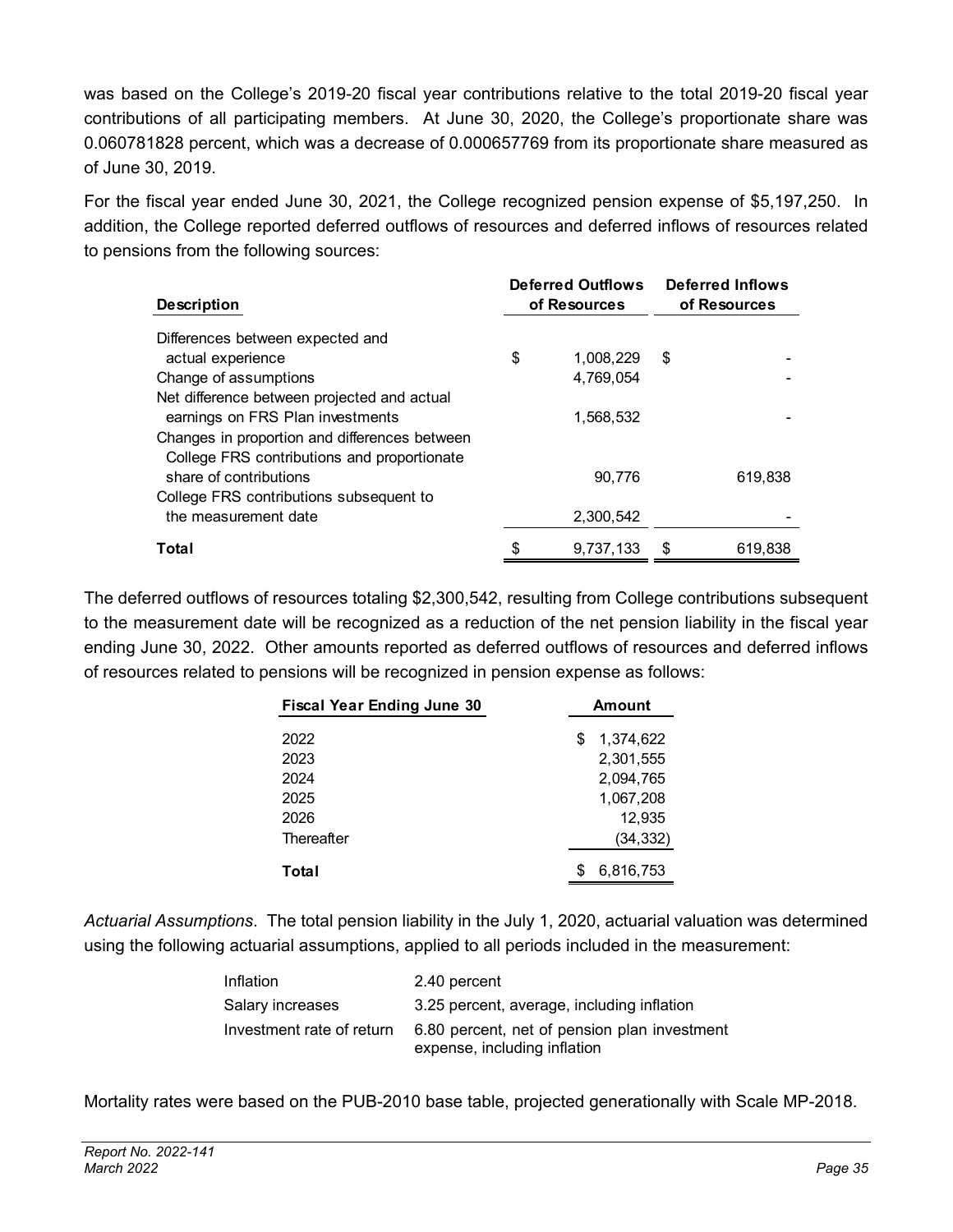The actuarial assumptions used in the July 1, 2020, valuation were based on the results of an actuarial experience study for the period July 1, 2013, through June 30, 2018.

The long-term expected rate of return on pension plan investments was not based on historical returns, but instead is based on a forward-looking capital market economic model. The allocation policy's description of each asset class was used to map the target allocation to the asset classes shown below. Each asset class assumption is based on a consistent set of underlying assumptions and includes an adjustment for the inflation assumption. The target allocation and best estimates of arithmetic and geometric real rates of return for each major asset class are summarized in the following table:

| <b>Asset Class</b>           | <b>Target</b><br>Allocation (1) | Annual<br><b>Arithmetic</b><br>Return | Compound<br>Annual<br>(Geometric)<br>Return | <b>Standard</b><br><b>Deviation</b> |
|------------------------------|---------------------------------|---------------------------------------|---------------------------------------------|-------------------------------------|
| Cash                         | 1.0%                            | 2.2%                                  | 2.2%                                        | 1.2%                                |
| Fixed Income                 | 19.0%                           | 3.0%                                  | 2.9%                                        | 3.5%                                |
| <b>Global Equity</b>         | 54.2%                           | 8.0%                                  | 6.7%                                        | 17.1%                               |
| Real Estate (Property)       | 10.3%                           | 6.4%                                  | 5.8%                                        | 11.7%                               |
| <b>Private Equity</b>        | 11.1%                           | 10.8%                                 | 8.1%                                        | 25.7%                               |
| <b>Strategic Investments</b> | 4.4%                            | 5.5%                                  | 5.3%                                        | 6.9%                                |
| Total                        | 100.0%                          |                                       |                                             |                                     |
| Assumed Inflation - Mean     |                                 |                                       | 2.4%                                        | 1.7%                                |

(1) As outlined in the Plan's investment policy.

*Discount Rate*. The discount rate used to measure the total pension liability was 6.80 percent. The Plan's fiduciary net position was projected to be available to make all projected future benefit payments of current active and inactive employees. Therefore, the discount rate for calculating the total pension liability is equal to the long-term expected rate of return. The discount rate used in the 2020 valuation was updated from 6.90 percent to 6.80 percent.

*Sensitivity of the College's Proportionate Share of the Net Pension Liability to Changes in the Discount Rate*. The following presents the College's proportionate share of the net pension liability calculated using the discount rate of 6.80 percent, as well as what the College's proportionate share of the net pension liability would be if it were calculated using a discount rate that is 1 percentage point lower (5.80 percent) or 1 percentage point higher (7.80 percent) than the current rate:

|                                                               | 1%              | Current              | 1%              |
|---------------------------------------------------------------|-----------------|----------------------|-----------------|
|                                                               | <b>Decrease</b> | <b>Discount Rate</b> | <b>Increase</b> |
|                                                               | $(5.80\%)$      | $(6.80\%)$           | $(7.80\%)$      |
| College's proportionate share<br>of the net pension liability | \$42,066,526    | \$26,343,740         | \$13,212,001    |

*Pension Plan Fiduciary Net Position*. Detailed information about the Plan's fiduciary net position is available in the separately issued FRS Pension Plan and Other State Administered Systems Annual Comprehensive Financial Report.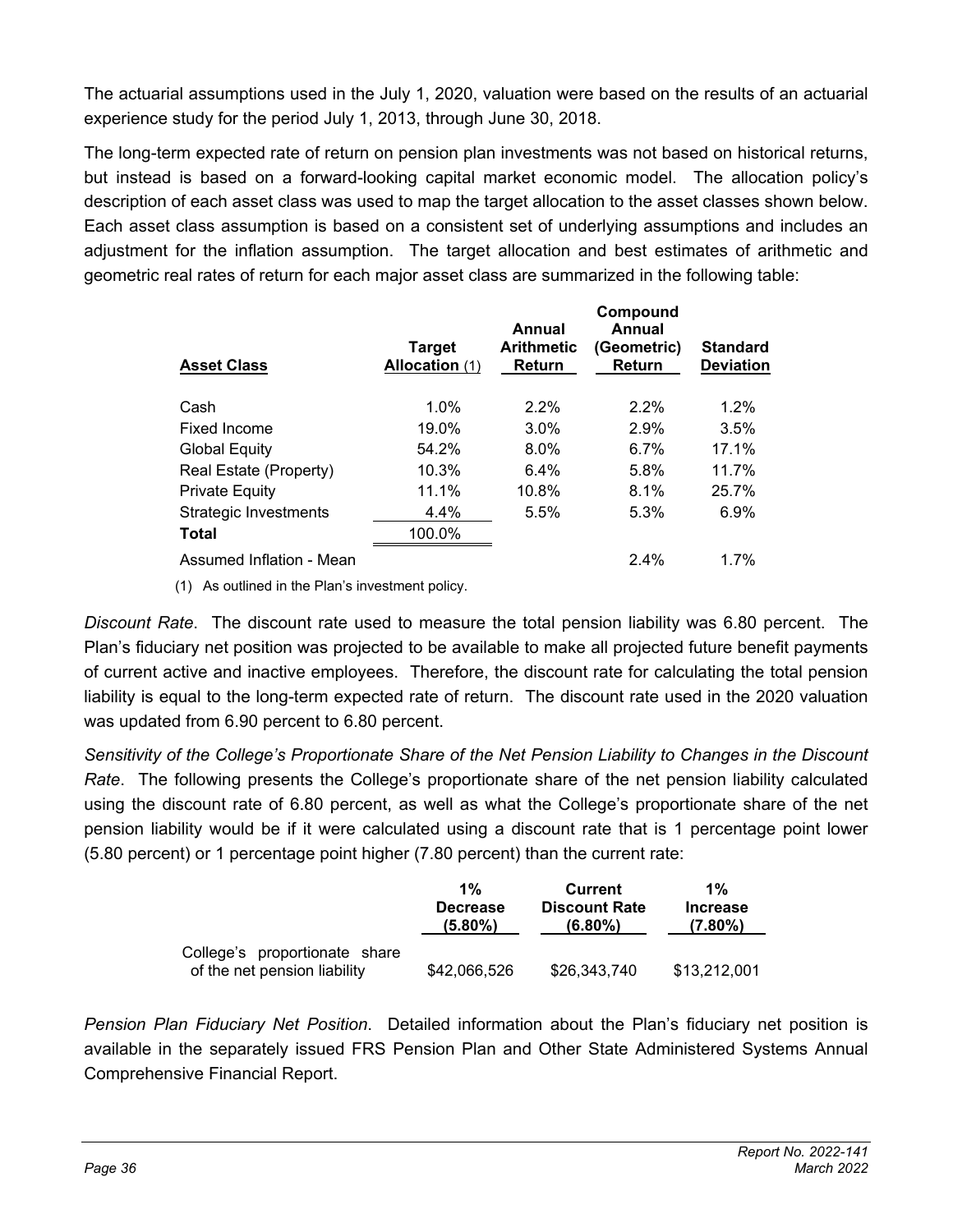*Payables to the Pension Plan*. At June 30, 2021, the College reported a payable of \$126,085 for the outstanding amount of contributions to the Plan required for the fiscal year ended June 30, 2021.

## **HIS Pension Plan**

*Plan Description*. The HIS Pension Plan (HIS Plan) is a cost-sharing multiple-employer defined benefit pension plan established under Section 112.363, Florida Statutes. The benefit is a monthly payment to assist retirees of State-administered retirement systems in paying their health insurance costs and is administered by the Florida Department of Management Services, Division of Retirement.

*Benefits Provided*. For the fiscal year ended June 30, 2021, eligible retirees and beneficiaries received a monthly HIS payment of \$5 for each year of creditable service completed at the time of retirement with a minimum HIS payment of \$30 and a maximum HIS payment of \$150 per month, pursuant to Section 112.363, Florida Statutes. To be eligible to receive a HIS benefit, a retiree under a State-administered retirement system must provide proof of health insurance coverage, which can include Medicare.

*Contributions*. The HIS Plan is funded by required contributions from FRS participating employers as set by the Florida Legislature. Employer contributions are a percentage of gross compensation for all active FRS members. For the fiscal year ended June 30, 2021, the contribution rate was 1.66 percent of payroll pursuant to Section 112.363, Florida Statutes. The College contributed 100 percent of its statutorily required contributions for the current and preceding 3 years. HIS Plan contributions are deposited in a separate trust fund from which HIS payments are authorized. HIS Plan benefits are not guaranteed and are subject to annual legislative appropriation. In the event the legislative appropriation or available funds fail to provide full subsidy benefits to all participants, benefits may be reduced or canceled.

The College's contributions to the HIS Plan totaled \$403,230 for the fiscal year ended June 30, 2021.

*Pension Liabilities, Pension Expense, and Deferred Outflows of Resources and Deferred Inflows of Resources Related to Pensions*. At June 30, 2021, the College reported a net pension liability of \$8,909,552 for its proportionate share of the net pension liability. The current portion of the net pension liability is the College's proportionate share of benefit payments expected to be paid within 1 year, net of the College's proportionate share of the HIS Plan's fiduciary net position available to pay that amount. The net pension liability was measured as of June 30, 2020, and the total pension liability used to calculate the net pension liability was determined by an actuarial valuation as of July 1, 2020. The College's proportionate share of the net pension liability was based on the College's 2019-20 fiscal year contributions relative to the total 2019-20 fiscal year contributions of all participating members. At June 30, 2020, the College's proportionate share was 0.072970274 percent, which was a decrease of 0.000407043 from its proportionate share measured as of June 30, 2019.

For the fiscal year ended June 30, 2021, the College recognized pension expense of \$484,305. In addition, the College reported deferred outflows of resources and deferred inflows of resources related to pensions from the following sources: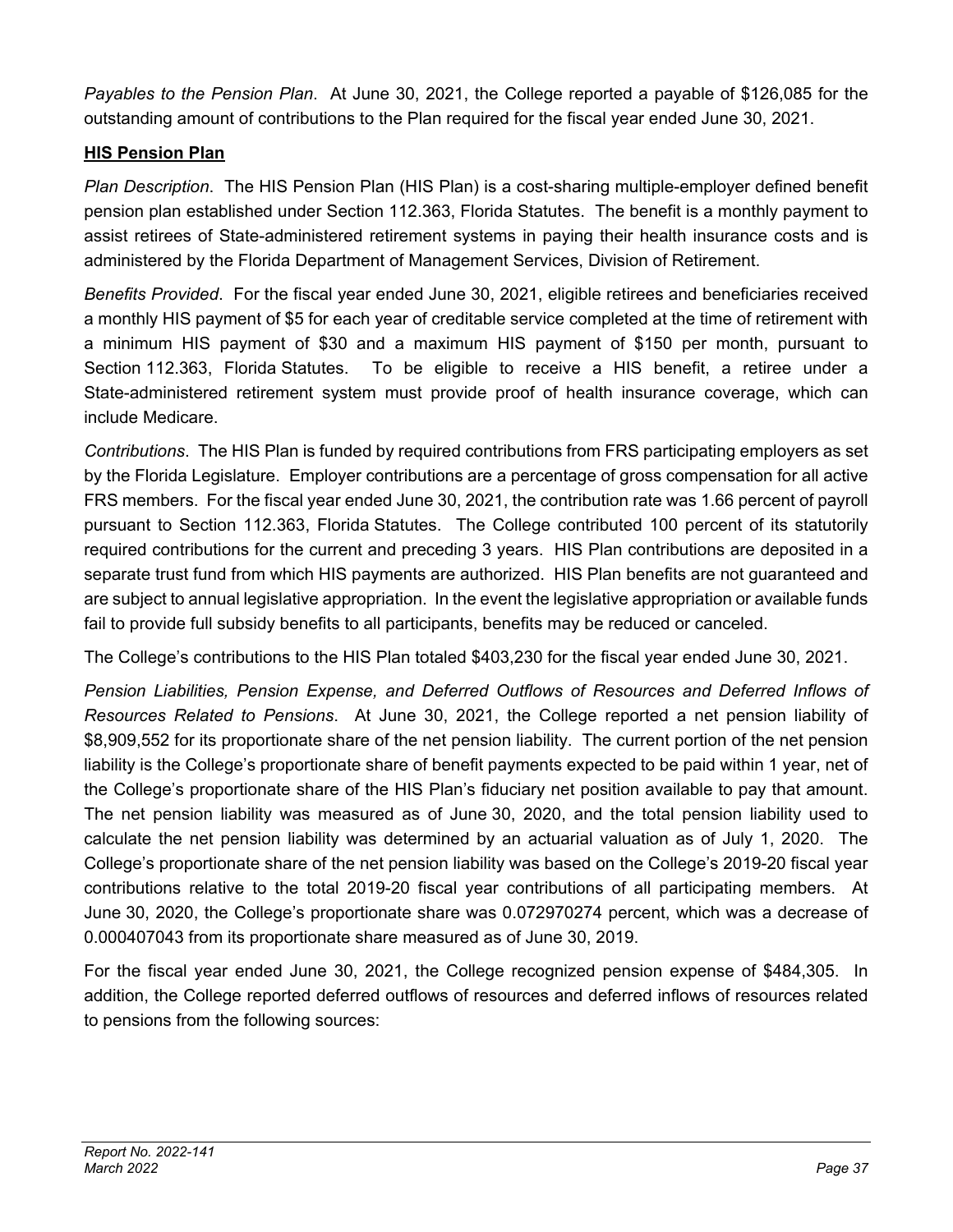| <b>Description</b>                            | <b>Deferred Outflows</b><br>of Resources |           | Deferred Inflows<br>of Resources |           |
|-----------------------------------------------|------------------------------------------|-----------|----------------------------------|-----------|
| Differences between expected and              |                                          |           |                                  |           |
| actual experience                             | \$                                       | 364.455   | S                                | 6,873     |
| Change of assumptions                         |                                          | 958,031   |                                  | 518,056   |
| Net difference between projected and actual   |                                          |           |                                  |           |
| earnings on HIS Plan investments              |                                          | 7.113     |                                  |           |
| Changes in proportion and differences between |                                          |           |                                  |           |
| College HIS contributions and proportionate   |                                          |           |                                  |           |
| share of HIS contributions                    |                                          |           |                                  | 537,180   |
| College contributions subsequent to the       |                                          |           |                                  |           |
| measurement date                              |                                          | 403,230   |                                  |           |
| Total                                         | \$                                       | 1.732.829 | \$.                              | 1.062.109 |

The deferred outflows of resources totaling \$403,230 resulting from College contributions subsequent to the measurement date will be recognized as a reduction of the net pension liability in the fiscal year ending June 30, 2022. Other amounts reported as deferred outflows of resources and deferred inflows of resources related to pensions will be recognized in pension expense as follows:

| <b>Fiscal Year Ending June 30</b> |    | <b>Amount</b> |  |  |  |  |
|-----------------------------------|----|---------------|--|--|--|--|
| 2022                              | \$ | 185,269       |  |  |  |  |
| 2023                              |    | 141,660       |  |  |  |  |
| 2024                              |    | (60, 024)     |  |  |  |  |
| 2025                              |    | (24, 643)     |  |  |  |  |
| 2026                              |    | (13, 287)     |  |  |  |  |
| Thereafter                        |    | 38,515        |  |  |  |  |
| Total                             | S  | 267,490       |  |  |  |  |

*Actuarial Assumptions.* The total pension liability at July 1, 2020, actuarial valuation was determined using the following actuarial assumptions, applied to all periods included in the measurement:

| Inflation           | 2.40 percent                               |
|---------------------|--------------------------------------------|
| Salary increases    | 3.25 percent, average, including inflation |
| Municipal bond rate | 2.21 percent                               |

Mortality rates were based on the PUB-2010 base table, projected generationally with Scale MP-2018. This is a change from the prior year mortality assumption which was based on the Generational RP 2000 with Projection Scale BB tables.

While an experience study had not been completed for the HIS Plan, the actuarial assumptions that determined the total pension liability for the HIS Plan were based on certain results of the most recent experience study for the FRS Plan.

*Discount Rate*. The discount rate used to measure the total pension liability was 2.21 percent. In general, the discount rate for calculating the total pension liability is equal to the single rate equivalent to discounting at the long-term expected rate of return for benefit payments prior to the projected depletion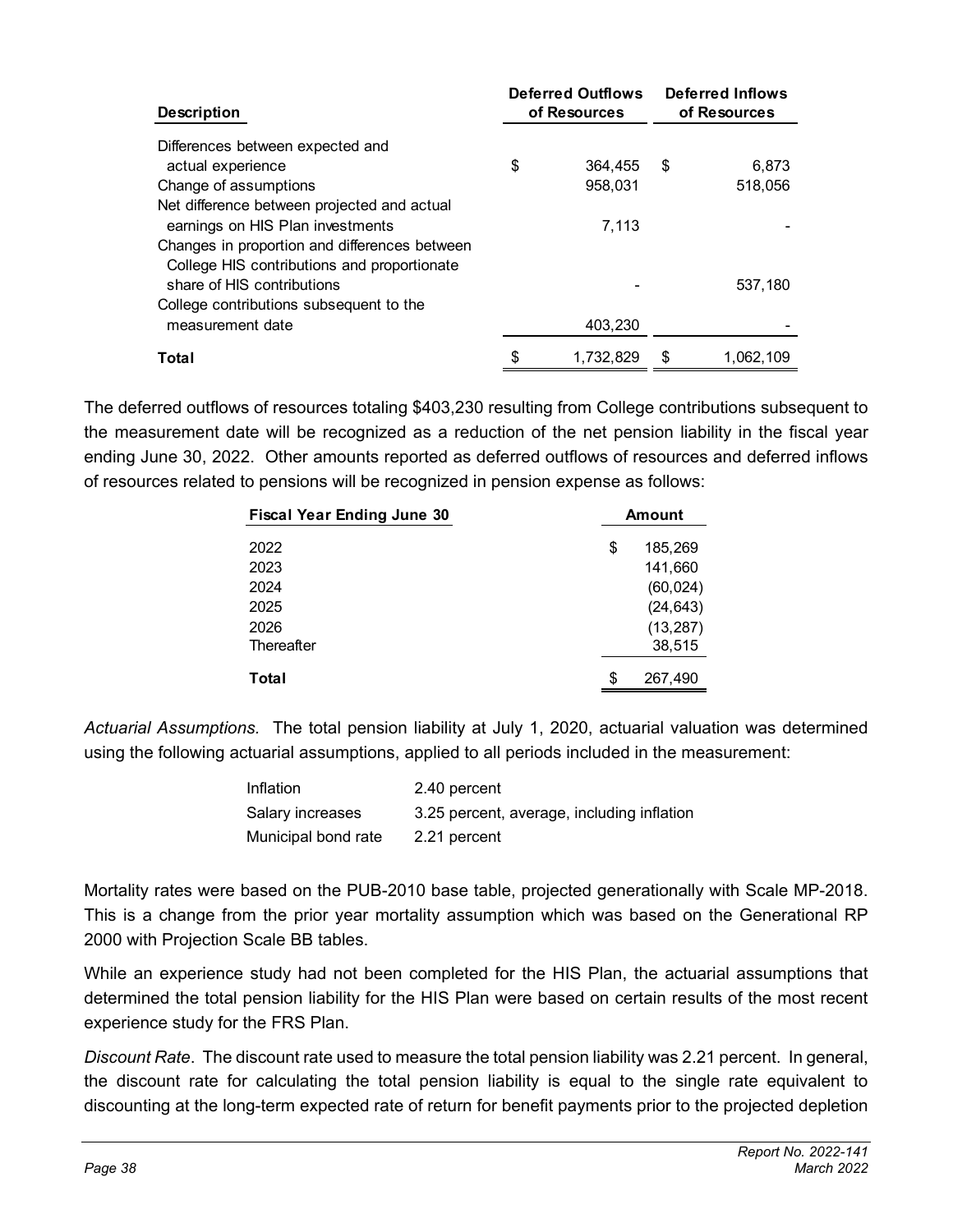date. Because the HIS benefit is essentially funded on a pay-as-you-go basis, the depletion date is considered to be immediate, and the single equivalent discount rate is equal to the municipal bond rate selected by the plan sponsor. The Bond Buyer General Obligation 20-Bond Municipal Bond Index was adopted as the applicable municipal bond index. The discount rate used in the 2020 valuation was updated from 3.50 percent to 2.21 percent.

*Sensitivity of the College's Proportionate Share of the Net Pension Liability to Changes in the Discount Rate*. The following presents the College's proportionate share of the net pension liability calculated using the discount rate of 2.21 percent, as well as what the College's proportionate share of the net pension liability would be if it were calculated using a discount rate that is 1 percentage point lower (1.21 percent) or 1 percentage point higher (3.21 percent) than the current rate:

|                                                               | 1%              | <b>Current</b>       | 1%              |
|---------------------------------------------------------------|-----------------|----------------------|-----------------|
|                                                               | <b>Decrease</b> | <b>Discount Rate</b> | <b>Increase</b> |
|                                                               | $(1.21\%)$      | $(2.21\%)$           | $(3.21\%)$      |
| College's proportionate share<br>of the net pension liability | \$10,299,044    | \$8,909,552          | \$7,772,256     |

*Pension Plan Fiduciary Net Position*. Detailed information about the HIS Plan's fiduciary net position is available in the separately issued FRS Pension Plan and Other State Administered Systems Annual Comprehensive Financial Report.

*Payables to the Pension Plan*. At June 30, 2021, the College reported a payable of \$29,634 for the outstanding amount of contributions to the HIS Plan required for the fiscal year ended June 30, 2021.

## **12. Retirement Plans – Defined Contribution Pension Plans**

**FRS Investment Plan**. The SBA administers the defined contribution plan officially titled the FRS Investment Plan (Investment Plan). The Investment Plan is reported in the SBA's annual financial statements and in the State's Annual Comprehensive Financial Report.

As provided in Section 121.4501, Florida Statutes, eligible FRS members may elect to participate in the Investment Plan in lieu of the FRS defined benefit plan. College employees already participating in the State College System Optional Retirement Program or DROP are not eligible to participate in the Investment Plan. Employer and employee contributions are defined by law, but the ultimate benefit depends in part on the performance of investment funds. Service retirement benefits are based upon the value of the member's account upon retirement. Benefit terms, including contribution requirements, are established and may be amended by the Florida Legislature. The Investment Plan is funded with the same employer and employee contributions rates, that are based on salary and membership class (Regular Class, Senior Management Service Class, etc.), as the FRS defined benefit plan. Contributions are directed to individual member accounts and the individual members allocate contributions and account balances among various approved investment choices. Costs of administering the Investment Plan, including the FRS Financial Guidance Program, are funded through an employer contribution of 0.06 percent of payroll and by forfeited benefits of Investment Plan members. Allocations to the Investment Plan member accounts during the 2020-21 fiscal year were as follows: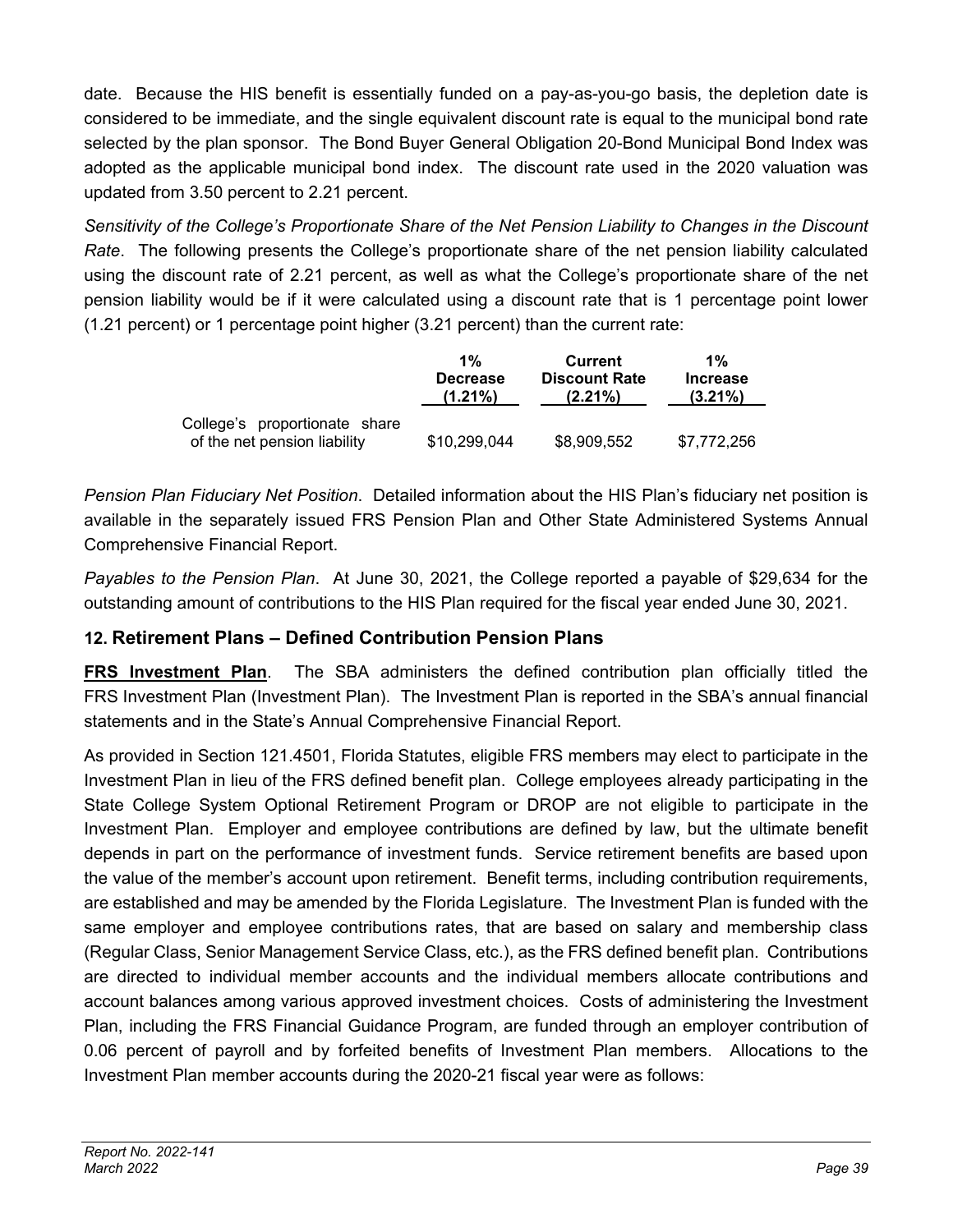|                                       | <b>Percent of</b> |
|---------------------------------------|-------------------|
|                                       | Gross             |
| <b>Class</b>                          | Compensation      |
| FRS, Regular                          | 6.30              |
| <b>FRS, Senior Management Service</b> | 7.67              |
| FRS, Special Risk Regular             | 14.00             |

For all membership classes, employees are immediately vested in their own contributions and are vested after 1 year of service for employer contributions and investment earnings regardless of membership class. If an accumulated benefit obligation for service credit originally earned under the FRS Pension Plan is transferred to the Investment Plan, the member must have the years of service required for FRS Pension Plan vesting (including the service credit represented by the transferred funds) to be vested for these funds and the earnings on the funds. Nonvested employer contributions are placed in a suspense account for up to 5 years. If the employee returns to FRS-covered employment within the 5-year period, the employee will regain control over their account. If the employee does not return within the 5-year period, the employee will forfeit the accumulated account balance. For the fiscal year ended June 30, 2021, the information for the amount of forfeitures was unavailable from the SBA; however, management believes that these amounts, if any, would be immaterial to the College.

After termination and applying to receive benefits, the member may roll over vested funds to another qualified plan, structure a periodic payment under the Investment Plan, receive a lump-sum distribution, leave the funds invested for future distribution, or any combination of these options. Disability coverage is provided in which the member may either transfer the account balance to the FRS Pension Plan when approved for disability retirement to receive guaranteed lifetime monthly benefits under the FRS Pension Plan, or remain in the Investment Plan and rely upon that account balance for retirement income.

The College's Investment Plan pension expense totaled \$662,993 for the fiscal year ended June 30, 2021.

**State College System Optional Retirement Program**. Section 1012.875, Florida Statutes, provides for an Optional Retirement Program (Program) for eligible college instructors and administrators. The Program is designed to aid colleges in recruiting employees by offering more portability to employees not expected to remain in the FRS for 8 or more years.

The Program is a defined contribution plan, which provides full and immediate vesting of all contributions submitted to the participating companies on behalf of the participant. Employees in eligible positions can make an irrevocable election to participate in the Program, rather than the FRS, and purchase retirement and death benefits through contracts provided by certain insurance carriers. The employing college contributes 5.15 percent of the participant's salary to the participant's account and 3.44 percent to cover the unfunded actuarial liability of the FRS pension plan, for a total of 8.59 percent, and employees contribute 3 percent of the employee's salary. Additionally, the employee may contribute, by payroll deduction, an amount not to exceed the percentage contributed by the college to the participant's annuity account. The contributions are invested in the company or companies selected by the participant to create a fund for the purchase of annuities at retirement.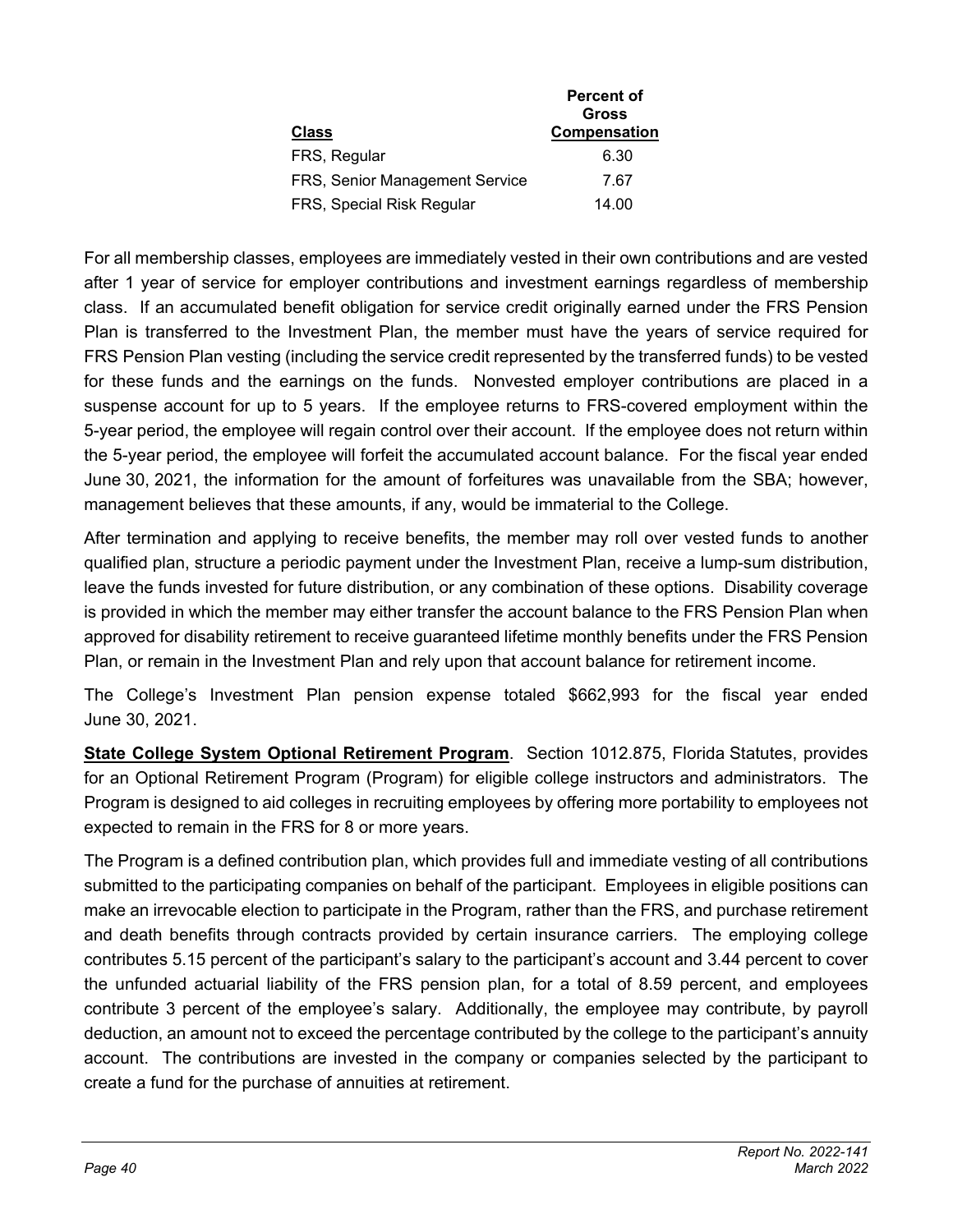The College's contributions to the Program totaled \$208,917, and employee contributions totaled \$73,701 for the 2020-21 fiscal year.

## **13. Risk Management Programs**

The College is exposed to various risks of loss related to torts; theft of, damage to, and destruction of assets; errors and omissions; injuries to employees; and natural disasters. The College provided coverage for these risks primarily through the Florida College System Risk Management Consortium (Consortium), which was created under authority of Section 1001.64(27), Florida Statutes, by the boards of trustees of the Florida public colleges for the purpose of joining a cooperative effort to develop, implement, and participate in a coordinated Statewide college risk management program. The Consortium is self-sustaining through member assessments (premiums) and purchases excess insurance through commercial companies for claims in excess of specified amounts. Excess insurance from commercial companies provided coverage of up to \$110 million to February 28, 2021, and up to \$100 million from March 1, 2021, for property insurance. Insurance coverage obtained through the Consortium included fire and extended property, general and automobile liability, workers' compensation, health, life, and other liability coverage. Settled claims resulting from these risks have not exceeded commercial coverage in any of the past 3 fiscal years.

## **14. Litigation**

The College is involved in several pending and threatened legal actions. The range of potential loss from all such claims and actions, as estimated by the College's legal counsel and management, should not materially affect the College's financial position.

## **15. Functional Distribution of Operating Expenses**

The functional classification of an operating expense (instruction, academic support, etc.) is assigned to a department based on the nature of the activity, which represents the material portion of the activity attributable to the department. For example, activities of an academic department for which the primary departmental function is instruction may include some activities other than direct instruction such as public service. However, when the primary mission of the department consists of instructional program elements, all expenses of the department are reported under the instruction classification. The operating expenses on the statement of revenues, expenses, and changes in net position are presented by natural classifications. The following are those same expenses presented in functional classifications as recommended by NACUBO: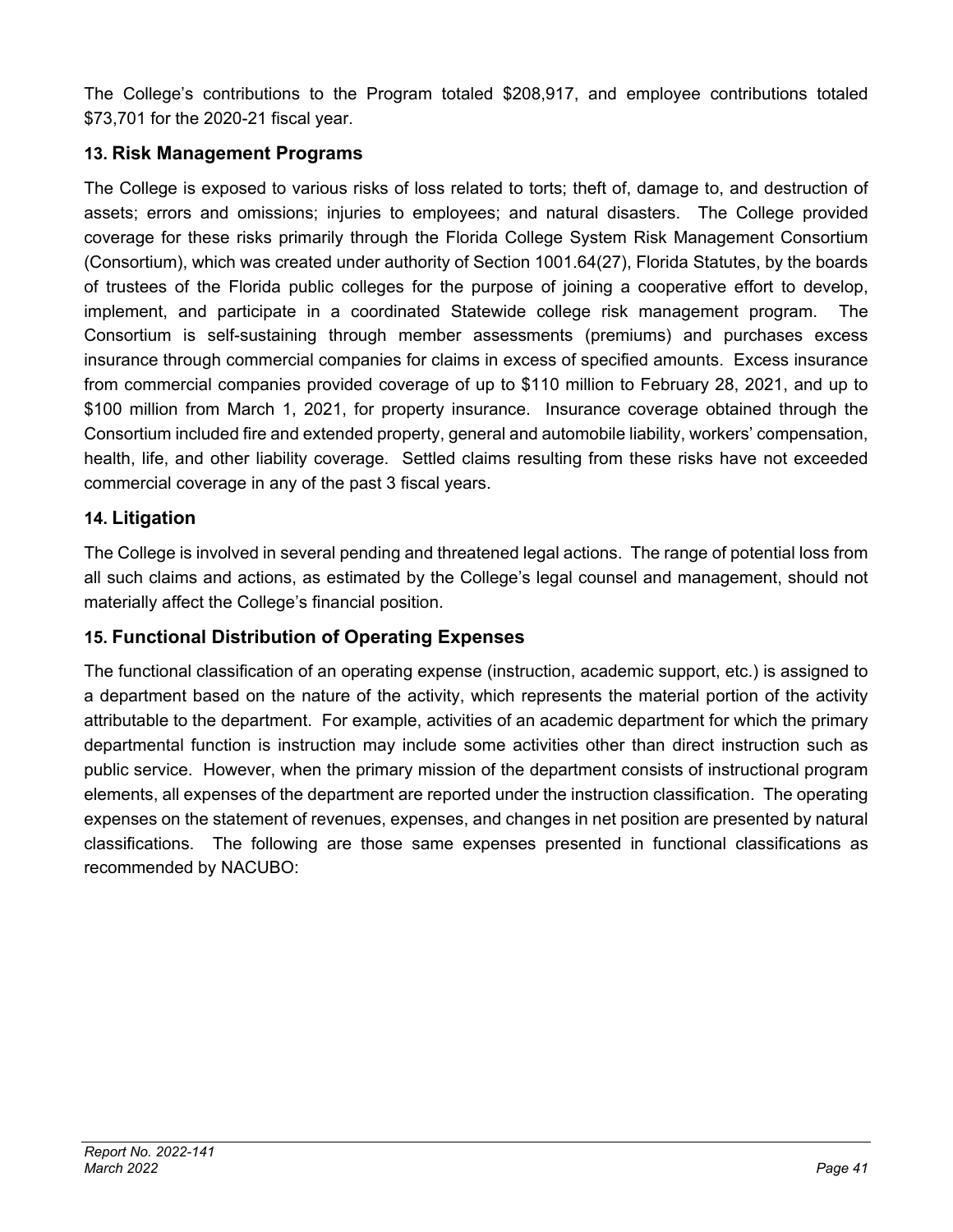| <b>Functional Classification</b>   | <b>Amount</b> |               |  |  |  |
|------------------------------------|---------------|---------------|--|--|--|
| Instruction                        |               | \$ 20,815,997 |  |  |  |
| <b>Public Services</b>             |               | 3,224,065     |  |  |  |
| Academic Support                   |               | 8,913,519     |  |  |  |
| <b>Student Services</b>            |               | 7,636,232     |  |  |  |
| Institutional Support              |               | 14,700,016    |  |  |  |
| Operation and Maintenance of Plant |               | 13,659,023    |  |  |  |
| Scholarships and Waivers           |               | 18,518,933    |  |  |  |
| Depreciation                       |               | 3,266,349     |  |  |  |
| <b>Auxiliary Enterprises</b>       |               | 1,134         |  |  |  |
| <b>Total Operating Expenses</b>    |               | 90.735.268    |  |  |  |

### **16. Discretely Presented Component Units**

The College has two discretely presented component units as discussed in Note 1. These component units represent 100 percent of the transactions and account balances of the aggregate discretely presented component units columns of the financial statements. The following financial information is from the most recently available audited financial statements for the component units:

#### **Condensed Statement of Net Position**

|                                            |                                   | <b>Direct-Support Organizations</b> |                 |    |            |
|--------------------------------------------|-----------------------------------|-------------------------------------|-----------------|----|------------|
|                                            | Pensacola<br><b>State College</b> |                                     |                 |    |            |
|                                            |                                   | Foundation, Inc. Foundation, Inc.   | <b>WSRE-TV</b>  |    | Total      |
| Assets:                                    |                                   |                                     |                 |    |            |
| <b>Current Assets</b>                      | \$                                | 21,270,268                          | \$<br>1,032,116 | \$ | 22,302,384 |
| Capital Assets, Net                        |                                   | 111,753                             | 151,615         |    | 263,368    |
| <b>Other Noncurrent Assets</b>             |                                   | 12,483,049                          | 2,852,442       |    | 15,335,491 |
| <b>Total Assets</b>                        |                                   | 33,865,070                          | 4,036,173       |    | 37,901,243 |
| Liabilities:<br><b>Current Liabilities</b> |                                   | 272,506                             | 131,307         |    | 403,813    |
|                                            |                                   |                                     |                 |    |            |
| Deferred Inflows of Resources:             |                                   |                                     |                 |    |            |
| Split-Interest Agreements                  |                                   | 198,076                             |                 |    | 198,076    |
| <b>Net Position:</b>                       |                                   |                                     |                 |    |            |
| Net Investment in Capital Assets           |                                   |                                     | 151,615         |    | 151,615    |
| <b>Restricted Nonexpendable</b>            |                                   | 11,821,324                          |                 |    | 11,821,324 |
| <b>Restricted Expendable</b>               |                                   | 20,301,287                          | 1,560,942       |    | 21,862,229 |
| Unrestricted                               |                                   | 1,271,877                           | 2,192,309       |    | 3,464,186  |
| <b>Total Net Position</b>                  | \$                                | 33,394,488                          | \$<br>3,904,866 | S  | 37,299,354 |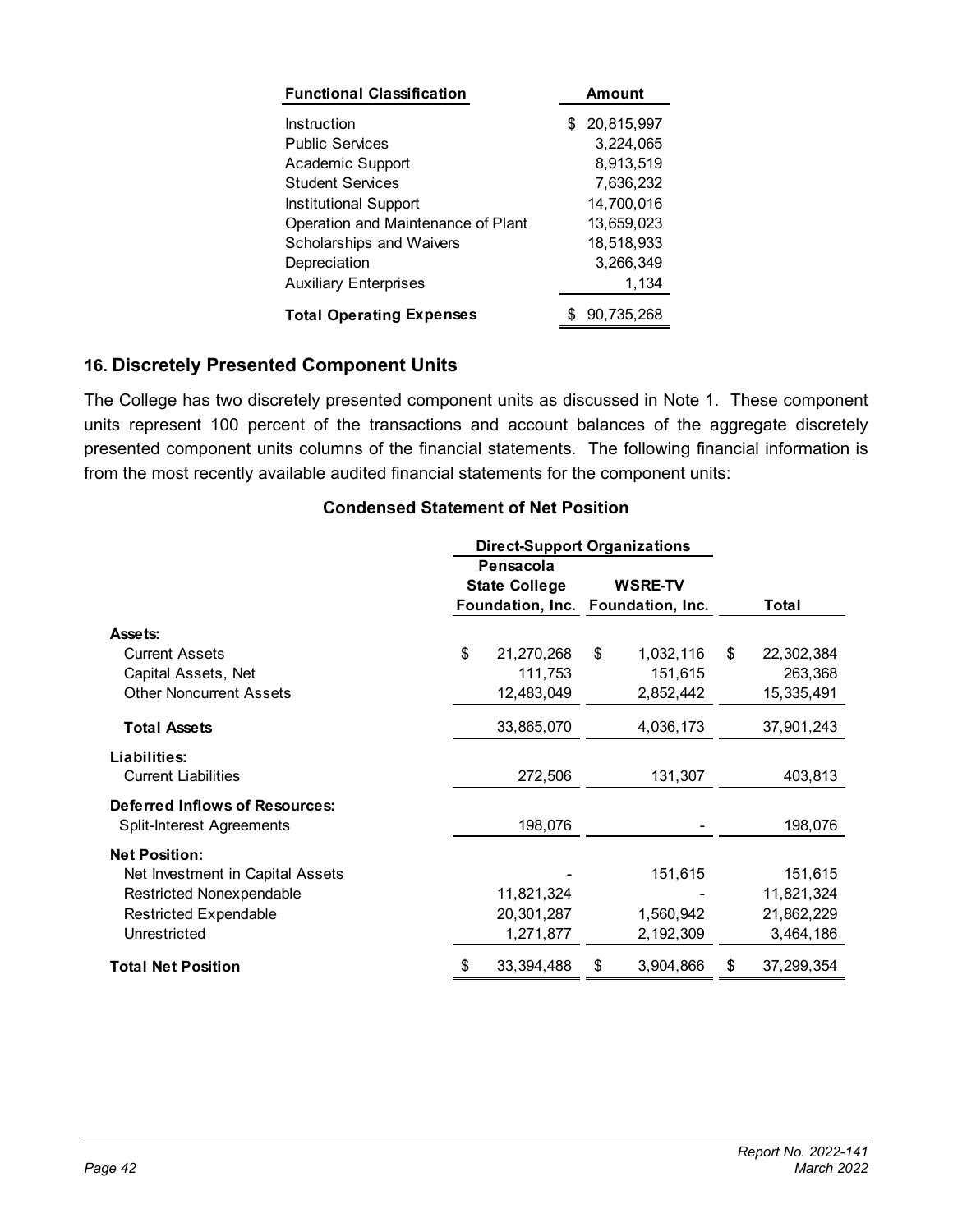#### **Condensed Statement of Revenues, Expenses, and Changes in Net Position**

|                                  | <b>Direct-Support Organizations</b> |                                                                        |   |                |                 |
|----------------------------------|-------------------------------------|------------------------------------------------------------------------|---|----------------|-----------------|
|                                  |                                     | Pensacola<br><b>State College</b><br>Foundation, Inc. Foundation, Inc. |   | <b>WSRE-TV</b> | Total           |
| <b>Operating Revenues</b>        | \$                                  | 1,574,884                                                              | S | 823,192        | \$<br>2,398,076 |
| <b>Operating Expenses</b>        |                                     | (2,085,470)                                                            |   | (856,888)      | (2,942,358)     |
| <b>Operating Loss</b>            |                                     | (510, 586)                                                             |   | (33,696)       | (544, 282)      |
| Net Nonoperating Revenues        |                                     | 3,920,059                                                              |   | 553.458        | 4,473,517       |
| <b>Other Revenues</b>            |                                     | 520,248                                                                |   |                | 520,248         |
| <b>Increase in Net Position</b>  |                                     | 3,929,721                                                              |   | 519,762        | 4,449,483       |
| Net Position, Beginning of Year  |                                     | 29,464,767                                                             |   | 3,385,104      | 32,849,871      |
| <b>Net Position, End of Year</b> | \$                                  | 33, 394, 488                                                           | S | 3,904,866      | 37,299,354      |

## **17. Related Party Transactions**

The College leases a portion of a College-owned building complex known as the College Centre, together with adjacent parking areas, to the Pensacola State College Foundation, Inc. (Foundation). The leased property is used by the Foundation as apartments for students on athletic scholarships and for coaches or counselors assigned by the College to supervise and counsel the student athletes. The lease requires the Foundation to make monthly payments of \$3,838 to the College through July 31, 2021, the end of the lease term.

The College also leases College-owned land and buildings located on Metzger Drive, Pensacola, Escambia County, Florida to the Foundation. The leased property is used by the Foundation as residential apartments for the general public. The lease requires the Foundation make annual payments of \$1 to the College through June 30, 2023, the end of the lease term. At the option of the Foundation, the lease is renewable for a 1-year term through June 30, 2024.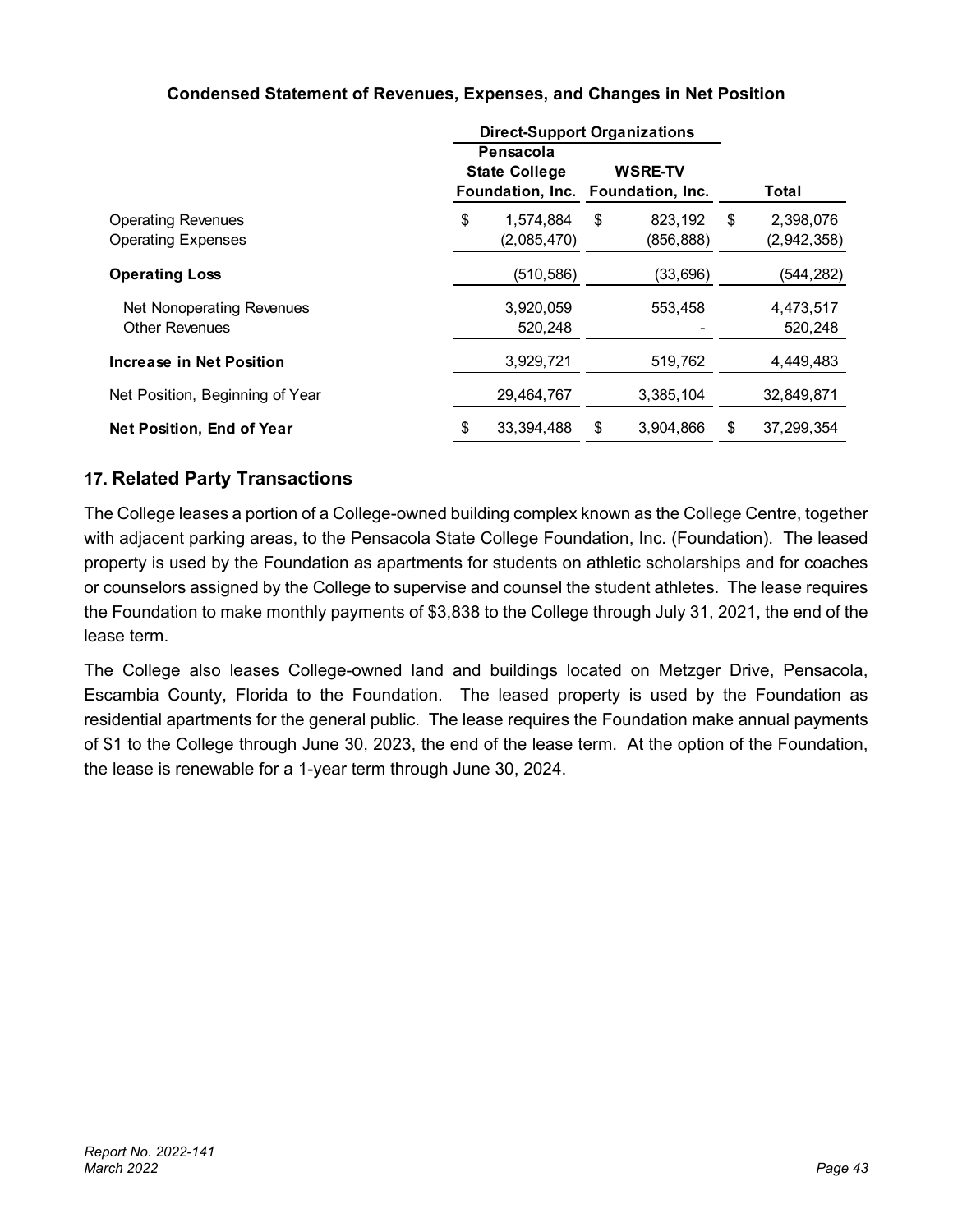## <span id="page-47-0"></span>*OTHER REQUIRED SUPPLEMENTARY INFORMATION*

|                                                                            |    | 2020         | 2019            | 2018          | 2017          |
|----------------------------------------------------------------------------|----|--------------|-----------------|---------------|---------------|
| <b>Total OPEB Liability</b>                                                |    |              |                 |               |               |
| Service cost                                                               | \$ | 52,720       | \$<br>35,534    | \$<br>35,850  | \$<br>37,379  |
| Interest                                                                   |    | 42,432       | 31,552          | 29,059        | 24,615        |
| Difference between expected and                                            |    |              |                 |               |               |
| actual experience                                                          |    |              | (23, 116)       |               |               |
| Changes of assumptions or other inputs                                     |    | 134,048      | 329,751         | (15, 946)     | (31, 011)     |
| Benefit payments                                                           |    | (4,936)      | (53, 340)       | (46, 612)     | (18, 699)     |
| Net change in total OPEB liability                                         |    | 224,264      | 320,381         | 2,351         | 12,284        |
| Total OPEB Liability - beginning                                           |    | 1,162,085    | 841,704         | 839,353       | 827,069       |
| <b>Total OPEB Liability - ending</b>                                       | S  | 1,386,349    | \$<br>1,162,085 | \$<br>841,704 | \$<br>839,353 |
| Covered-Employee Payroll                                                   |    | \$24,769,059 | \$24,769,059    | \$24,110,994  | \$24,110,994  |
| <b>Total OPEB Liability as a percentage</b><br>of covered-employee payroll |    | 5.60%        | 4.69%           | 3.49%         | 3.48%         |

#### **Schedule of Changes in the College's Total Other Postemployment Benefits Liability and Related Ratios**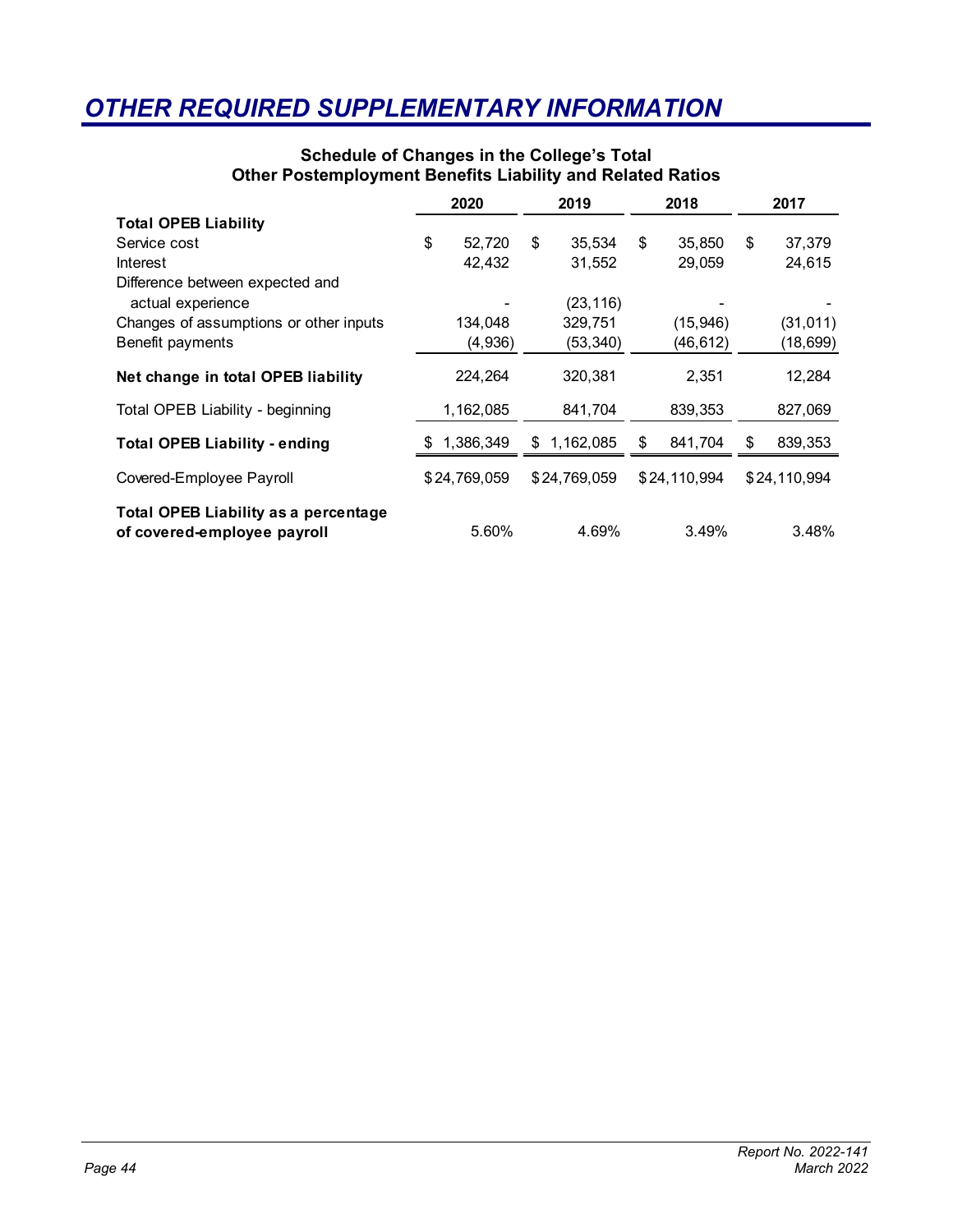THIS PAGE INTENTIONALLY LEFT BLANK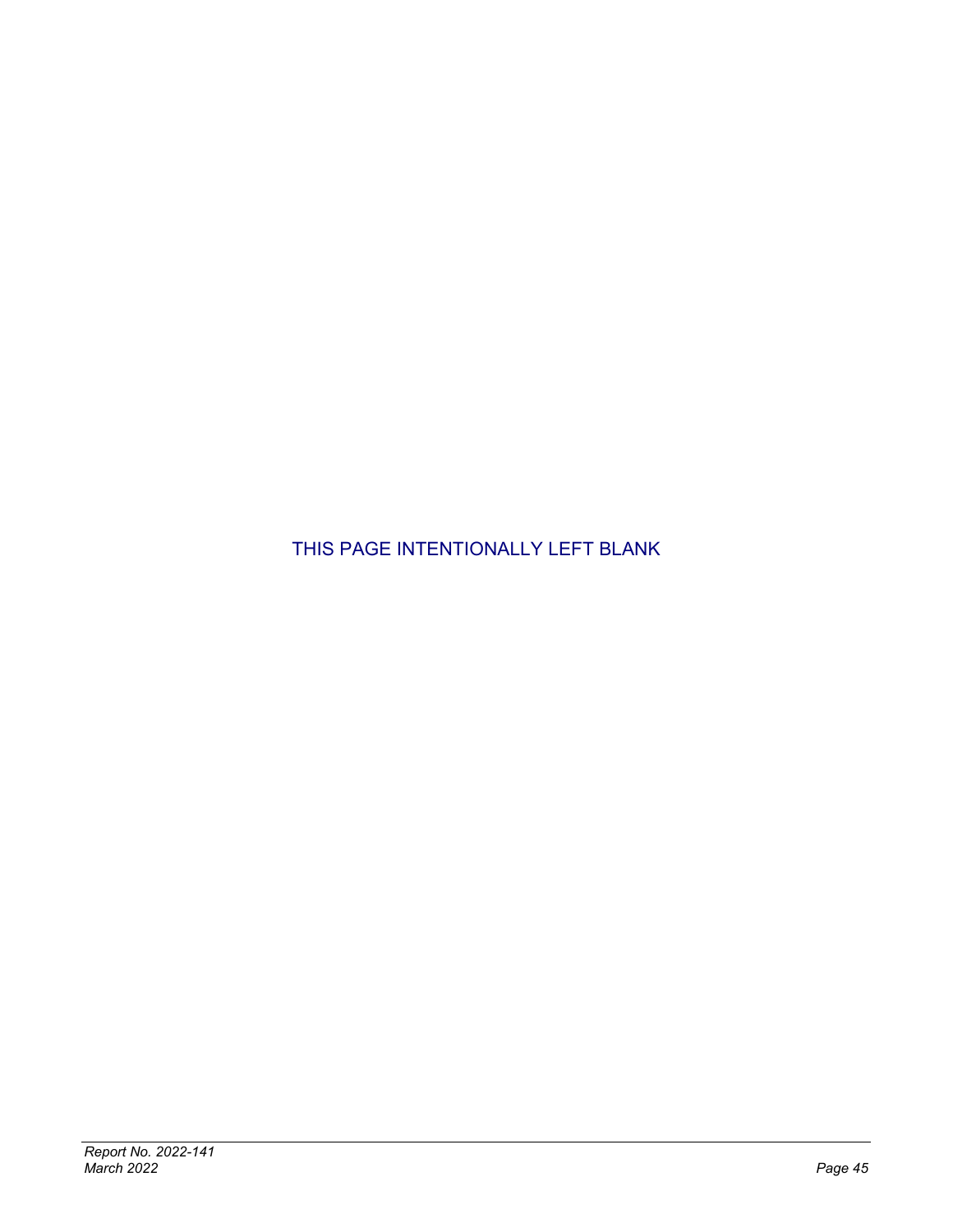#### **Schedule of the College's Proportionate Share of the Net Pension Liability – Florida Retirement System Pension Plan**

<span id="page-49-0"></span>

|                                                                                                             | 2020(1)             | 2019(1)       | 2018(1)       | 2017(1)      |
|-------------------------------------------------------------------------------------------------------------|---------------------|---------------|---------------|--------------|
| College's proportion of the FRS<br>net pension liability<br>College's proportionate share of                | 0.060781828%        | 0.061439597%  | 0.061844555%  | 0.060886262% |
| the FRS net pension liability                                                                               | \$<br>26,343,740 \$ | 21,158,942 \$ | 18,627,900 \$ | 18,009,748   |
| College's covered payroll (2)                                                                               | \$<br>28,263,829 \$ | 27,793,874 \$ | 26,795,476 \$ | 26,297,216   |
| College's proportionate share of<br>the FRS net pension liability as a<br>percentage of its covered payroll | 93.21%              | 76.13%        | 69.52%        | 68.49%       |
| FRS Plan fiduciary net position as<br>a percentage of the FRS total<br>pension liability                    | 78.85%              | 82.61%        | 84.26%        | 83.89%       |

(1) The amounts presented for each fiscal year were determined as of June 30.

(2) Covered payroll includes defined benefit plan actives, investment plan members, State college system optional retirement plan members, and members in DROP because total employer contributions are determined on a uniform basis (blended rate) as required by Part III of Chapter 121, Florida Statutes.

#### **Schedule of College Contributions – Florida Retirement System Pension Plan**

|                                                                             | 2021(1)             | 2020(1)                  | 2019(1)          | 2018(1)          |
|-----------------------------------------------------------------------------|---------------------|--------------------------|------------------|------------------|
| <b>Contractually required FRS</b><br>contribution                           | \$<br>2,300,542 \$  | 2,011,501 \$             | 1,912,048 \$     | 1,769,533        |
| FRS contributions in relation to the<br>contractually required contribution | (2,300,542)         | (2,011,501)              | (1,912,048)      | (1,769,533)      |
| FRS contribution deficiency<br>(excess)                                     |                     | $\overline{\phantom{0}}$ |                  |                  |
| College's covered payroll (2)                                               | \$<br>26,763,541 \$ | 28,263,829               | \$<br>27,793,874 | \$<br>26,795,476 |
| FRS contributions as a percentage<br>of covered payroll                     | 8.60%               | 7.12%                    | 6.88%            | 6.60%            |

(1) The amounts presented for each fiscal year were determined as of June 30.

(2) Covered payroll includes defined benefit plan actives, investment plan members, State college system optional retirement plan members, and members in DROP because total employer contributions are determined on a uniform basis (blended rate) as required by Part III of Chapter 121, Florida Statutes.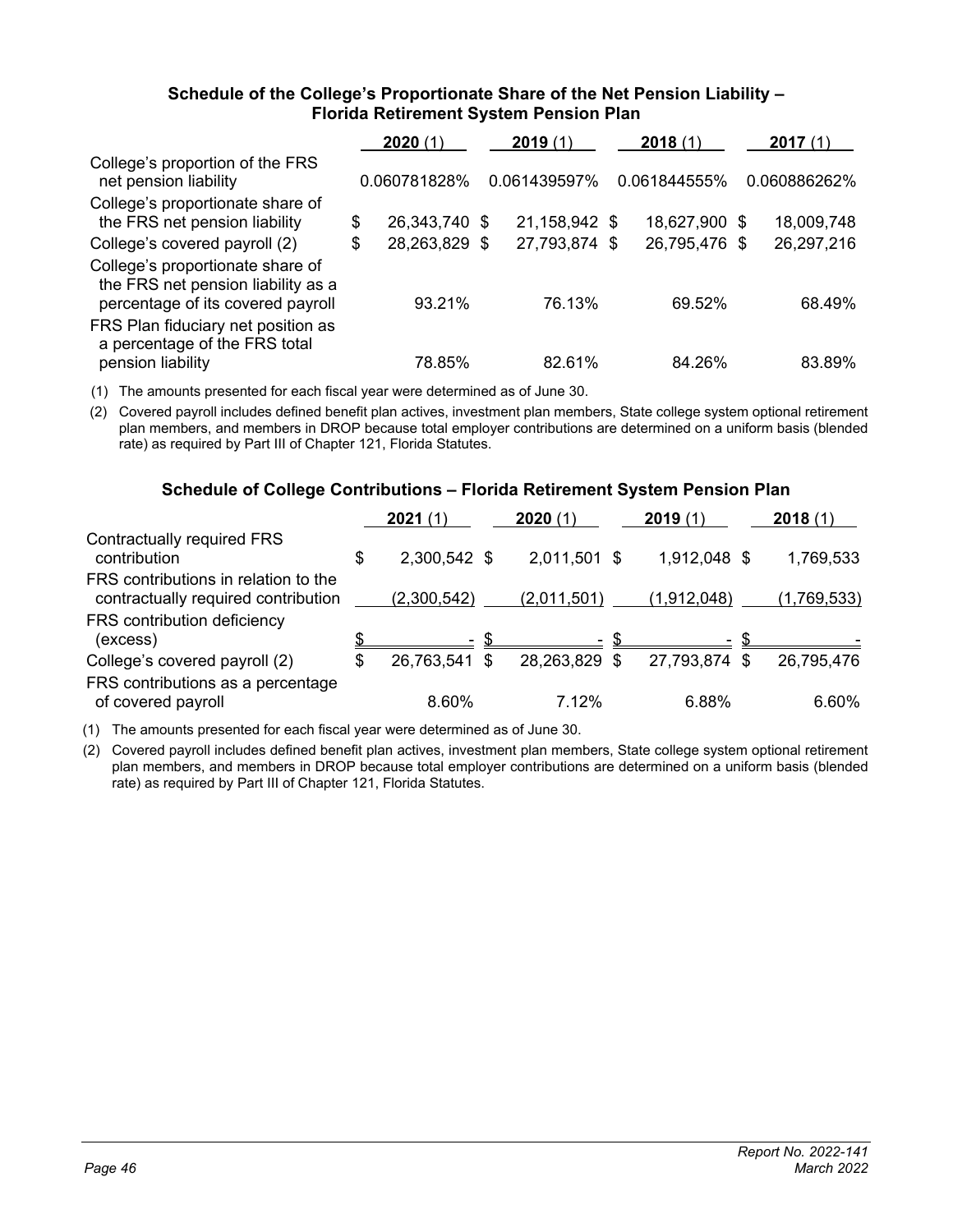| 2016(1)  |                                |  | 2015(1)                       | 2014(1)                       | 2013 (1 |                          |  |  |
|----------|--------------------------------|--|-------------------------------|-------------------------------|---------|--------------------------|--|--|
|          | 0.063136719%                   |  | 0.071557043%                  | 0.076178452%                  |         | 0.072086431%             |  |  |
| \$<br>\$ | 15,942,071 \$<br>26,311,174 \$ |  | 9,242,554 \$<br>24,893,556 \$ | 4,648,006 \$<br>26,059,165 \$ |         | 12,409,283<br>26,292,027 |  |  |
|          | 60.59%                         |  | 37.13%                        | 17.84%                        |         | 47.20%                   |  |  |
|          | 84.88%                         |  | 92.00%                        | 96.09%                        |         | 88.54%                   |  |  |

| 2017(1)             | 2016(1)       | 2015(1)       | 2014(1)     |
|---------------------|---------------|---------------|-------------|
| \$<br>1,585,019 \$  | 1,547,605 \$  | 1,744,621 \$  | 1,668,631   |
| (1,585,019)         | (1,547,605)   | (1,744,621)   | (1,668,631) |
| \$<br>26,297,216 \$ | 26,311,174 \$ | 24,893,556 \$ | 26,059,165  |
| 6.03%               | 5.88%         | 7.01%         | 6.40%       |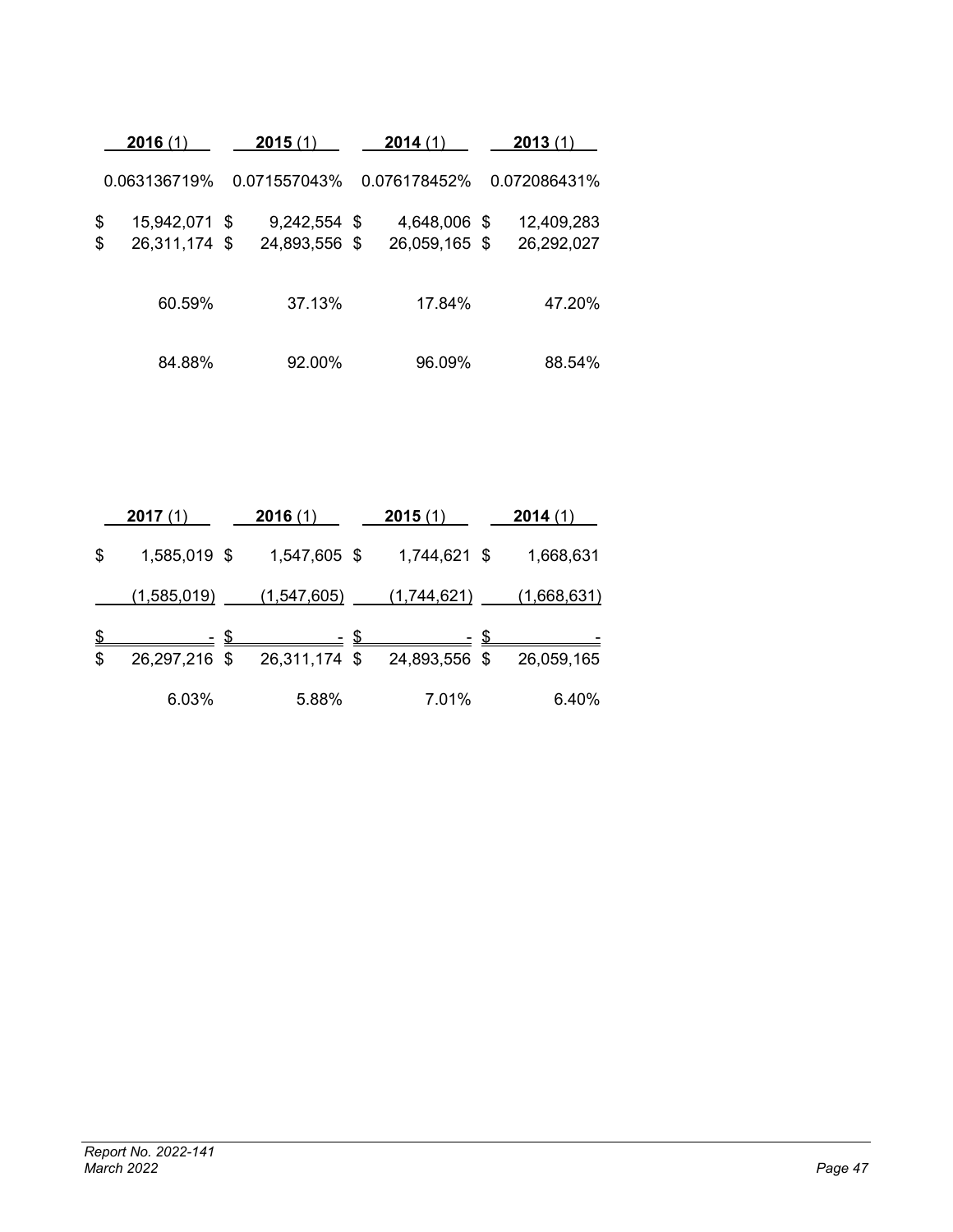#### **Schedule of the College's Proportionate Share of the Net Pension Liability – Health Insurance Subsidy Pension Plan**

<span id="page-51-0"></span>

|                                                                                                             | 2020(1)             | 2019(1)       | 2018(1)       | 2017 (1      |
|-------------------------------------------------------------------------------------------------------------|---------------------|---------------|---------------|--------------|
| College's proportion of the HIS net<br>pension liability<br>College's proportionate share of                | 0.072970274%        | 0.073377317%  | 0.073691345%  | 0.075470928% |
| the HIS net pension liability                                                                               | \$<br>8,909,552 \$  | 8,210,187 \$  | 7,799,575 \$  | 8,069,700    |
| College's covered payroll (2)                                                                               | \$<br>25,357,099 \$ | 24,785,296 \$ | 24,270,611 \$ | 24,142,865   |
| College's proportionate share of<br>the HIS net pension liability as a<br>percentage of its covered payroll | 35.14%              | 33.13%        | 32.14%        | 33.42%       |
| HIS Plan fiduciary net position as<br>a percentage of the HIS total<br>pension liability                    | 3.00%               | 2.63%         | 2.15%         | 1.64%        |

(1) The amounts presented for each fiscal year were determined as of June 30.

(2) Covered payroll includes defined benefit plan actives, investment plan members, and members in DROP.

#### **Schedule of College Contributions – Health Insurance Subsidy Pension Plan**

|                                                                    | 2021(1)          | 2020(1)             | 2019(1)    | 2018(1)          |
|--------------------------------------------------------------------|------------------|---------------------|------------|------------------|
| Contractually required HIS<br>contribution                         | \$<br>403,230 \$ | 420,928 \$          | 411,436 \$ | 400,867          |
| HIS contributions in relation to the<br>contractually required HIS |                  |                     |            |                  |
| contribution                                                       | (403, 230)       | (420, 928)          | (411, 436) | (400, 867)       |
| HIS contribution deficiency                                        |                  |                     |            |                  |
| (excess)                                                           |                  |                     |            |                  |
| College's covered payroll (2)                                      | \$<br>24,290,982 | \$<br>25,357,099 \$ | 24,785,296 | \$<br>24,270,611 |
| HIS contributions as a percentage<br>of covered payroll            | 1.66%            | 1.66%               | 1.66%      | 1.65%            |

(1) The amounts presented for each fiscal year were determined as of June 30.

(2) Covered payroll includes defined benefit plan actives, investment plan members, and members in DROP.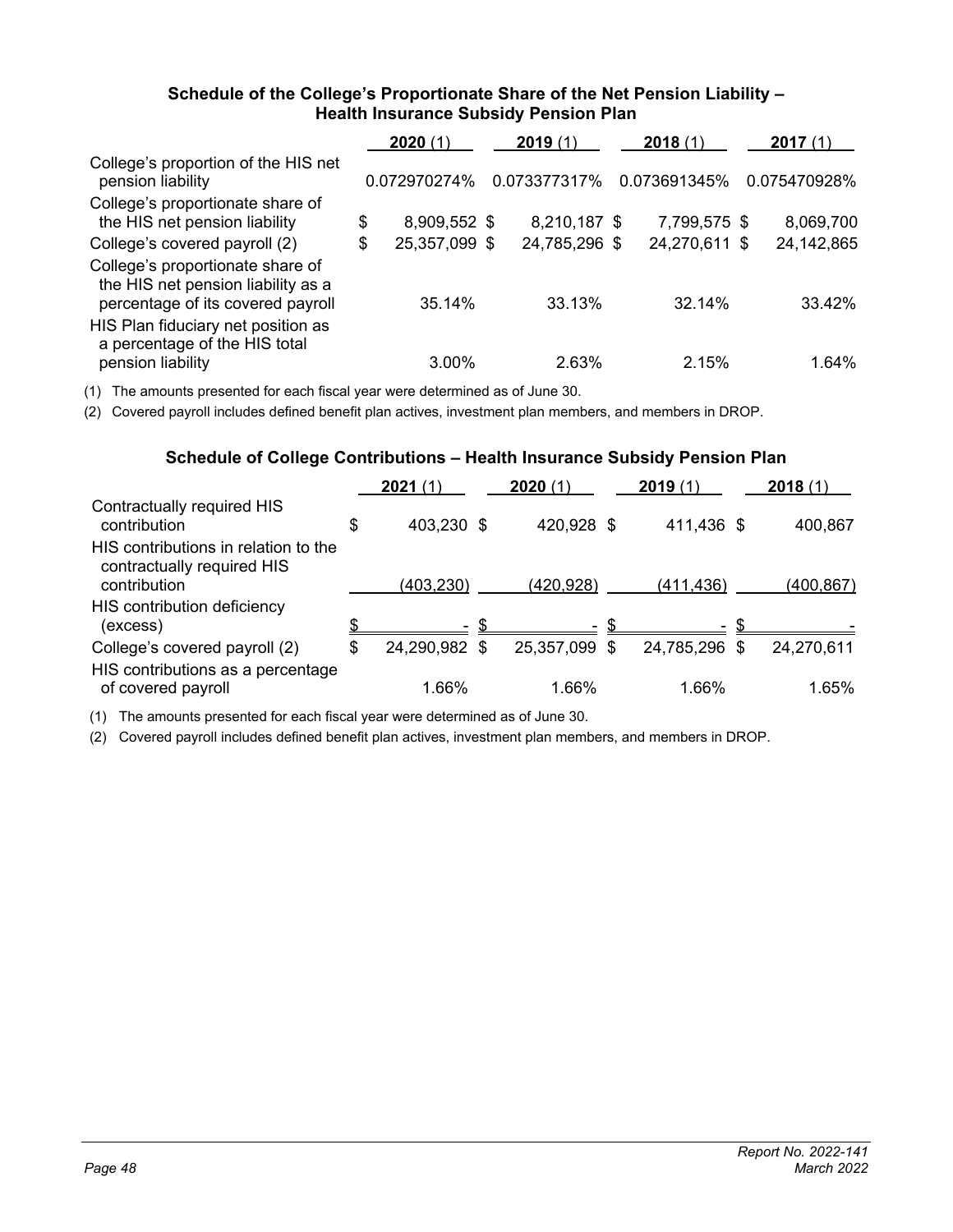|    | 2016(1)       | 2015(1)       | 2014(1)       | 2013 (1      |
|----|---------------|---------------|---------------|--------------|
|    | 0.078429231%  | 0.083866520%  | 0.089074080%  | 0.092115890% |
| \$ | 9,140,602 \$  | 8,553,066 \$  | 8,328,644 \$  | 8,019,899    |
| \$ | 26,311,174 \$ | 24,893,556 \$ | 26,059,165 \$ | 26,292,027   |
|    | 34.74%        | 34.36%        | 31.96%        | 30.50%       |
|    | 0.97%         | 0.50%         | 0.99%         | 1.78%        |

| 2017(1)               | 2016(1)       | 2015(1)       | 2014(1)    |
|-----------------------|---------------|---------------|------------|
| \$<br>399,414 \$      | 402,224 \$    | 320,590 \$    | 305,138    |
| (399, 414)            | (402, 224)    | (320, 590)    | (305,138)  |
|                       |               |               |            |
| \$<br>24, 142, 865 \$ | 26,311,174 \$ | 24,893,556 \$ | 26,059,165 |
| 1.65%                 | 1.53%         | 1.29%         | 1.17%      |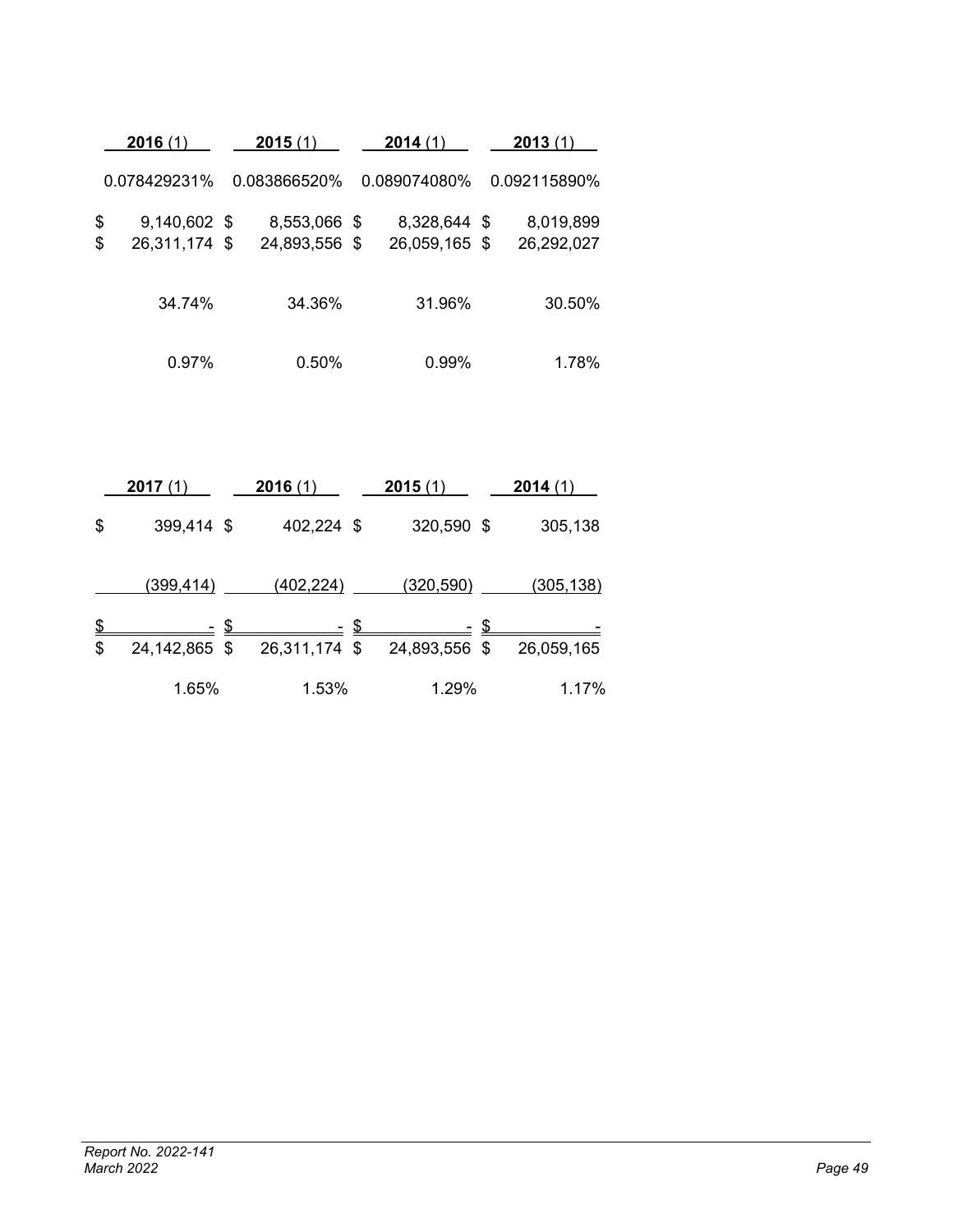### <span id="page-53-0"></span>**1. Schedule of Changes in the College's Total Other Postemployment Benefits Liability and Related Ratios**

No assets are accumulated in a trust that meet the criteria in paragraph 4 of GASB Statement No. 75 to pay related benefits.

*Changes of Assumptions*. Since the prior measurement date, the discount rate decreased from 3.50 percent to 2.21 percent due to a change in the Municipal Bond Index Rate.

#### **2. Schedule of Net Pension Liability and Schedule of Contributions – Florida Retirement System Pension Plan**

*Changes of Assumptions.* The long-term expected rate of return decreased from 6.90 percent to 6.80 percent.

#### **3. Schedule of Net Pension Liability and Schedule of Contributions – Health Insurance Subsidy Pension Plan**

*Changes of Assumptions.* The municipal rate used to determine total pension liability decreased from 3.50 percent to 2.21 percent, and the active member mortality assumption was updated.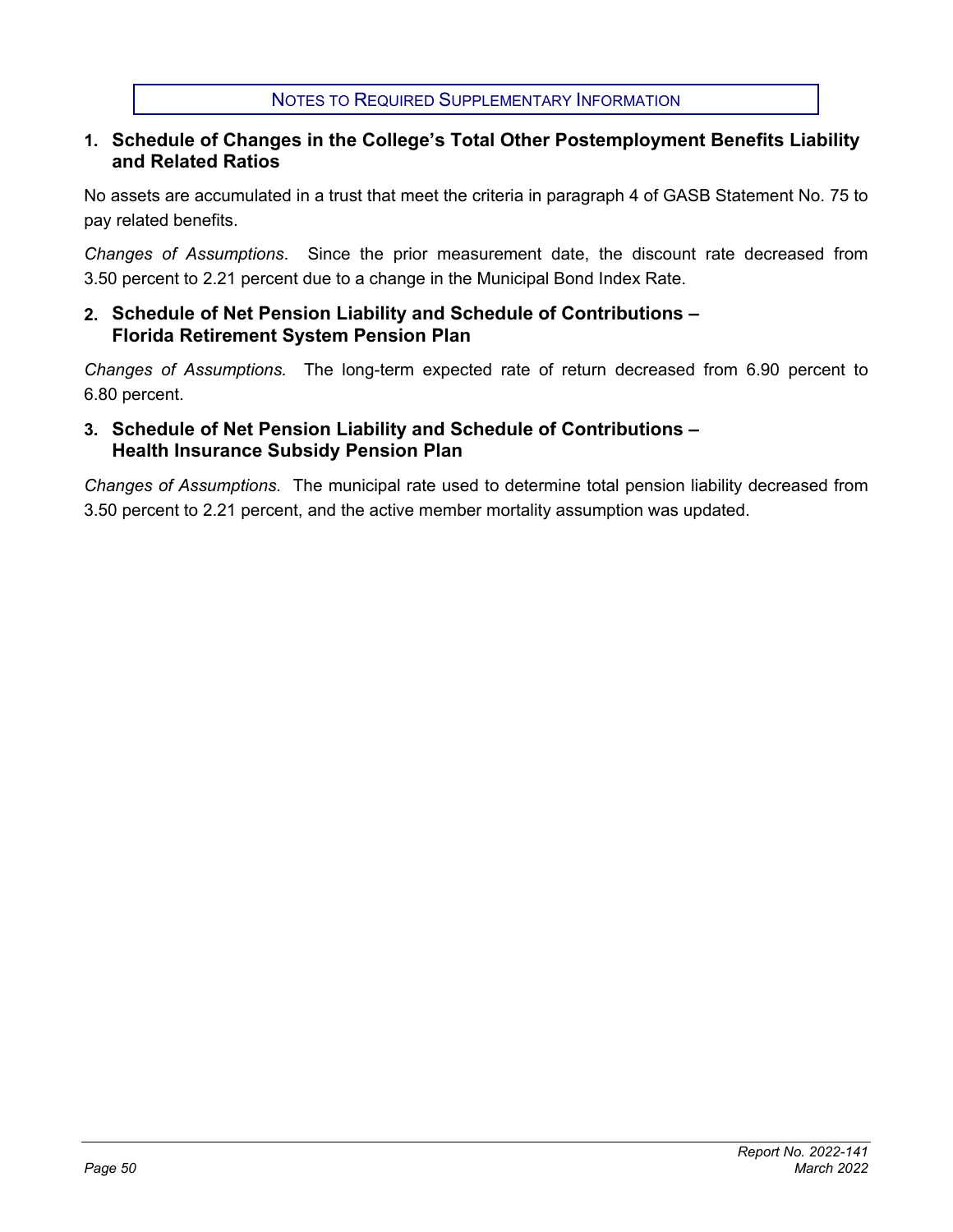<span id="page-54-0"></span>

Sherrill F. Norman, CPA Auditor General

# **AUDITOR GENERAL STATE OF FLORIDA**



Claude Denson Pepper Building, Suite G74 111 West Madison Street Tallahassee, Florida 32399-1450

Phone: (850) 412-2722 Fax: (850) 488-6975

The President of the Senate, the Speaker of the House of Representatives, and the Legislative Auditing Committee

## **INDEPENDENT AUDITOR'S REPORT ON INTERNAL CONTROL OVER FINANCIAL REPORTING AND ON COMPLIANCE AND OTHER MATTERS BASED ON AN AUDIT OF FINANCIAL STATEMENTS PERFORMED IN ACCORDANCE WITH** *GOVERNMENT AUDITING STANDARDS*

We have audited, in accordance with the auditing standards generally accepted in the United States of America and the standards applicable to financial audits contained in *Government Auditing Standards* issued by the Comptroller General of the United States, the financial statements of the Pensacola State College, a component unit of the State of Florida, and its aggregate discretely presented component units as of and for the fiscal year ended June 30, 2021, and the related notes to the financial statements, which collectively comprise the College's basic financial statements, and have issued our report thereon dated March 8, 2022, included under the heading **INDEPENDENT AUDITOR'S REPORT**. Our report includes a reference to other auditors who audited the financial statements of the aggregate discretely presented component units, as described in our report on the College's financial statements. This report does not include the results of the other auditors' testing of internal control over financial reporting or compliance and other matters that are reported on separately by those auditors.

## **Internal Control Over Financial Reporting**

In planning and performing our audit of the financial statements, we considered the College's internal control over financial reporting (internal control) as a basis for designing audit procedures that are appropriate in the circumstances for the purpose of expressing our opinions on the financial statements, but not for the purpose of expressing an opinion on the effectiveness of the College's internal control. Accordingly, we do not express an opinion on the effectiveness of the College's internal control.

A *deficiency in internal control* exists when the design or operation of a control does not allow management or employees, in the normal course of performing their assigned functions, to prevent, or detect and correct, misstatements on a timely basis. A *material weakness* is a deficiency, or a combination of deficiencies, in internal control such that there is a reasonable possibility that a material misstatement of the College's financial statements will not be prevented, or detected and corrected on a